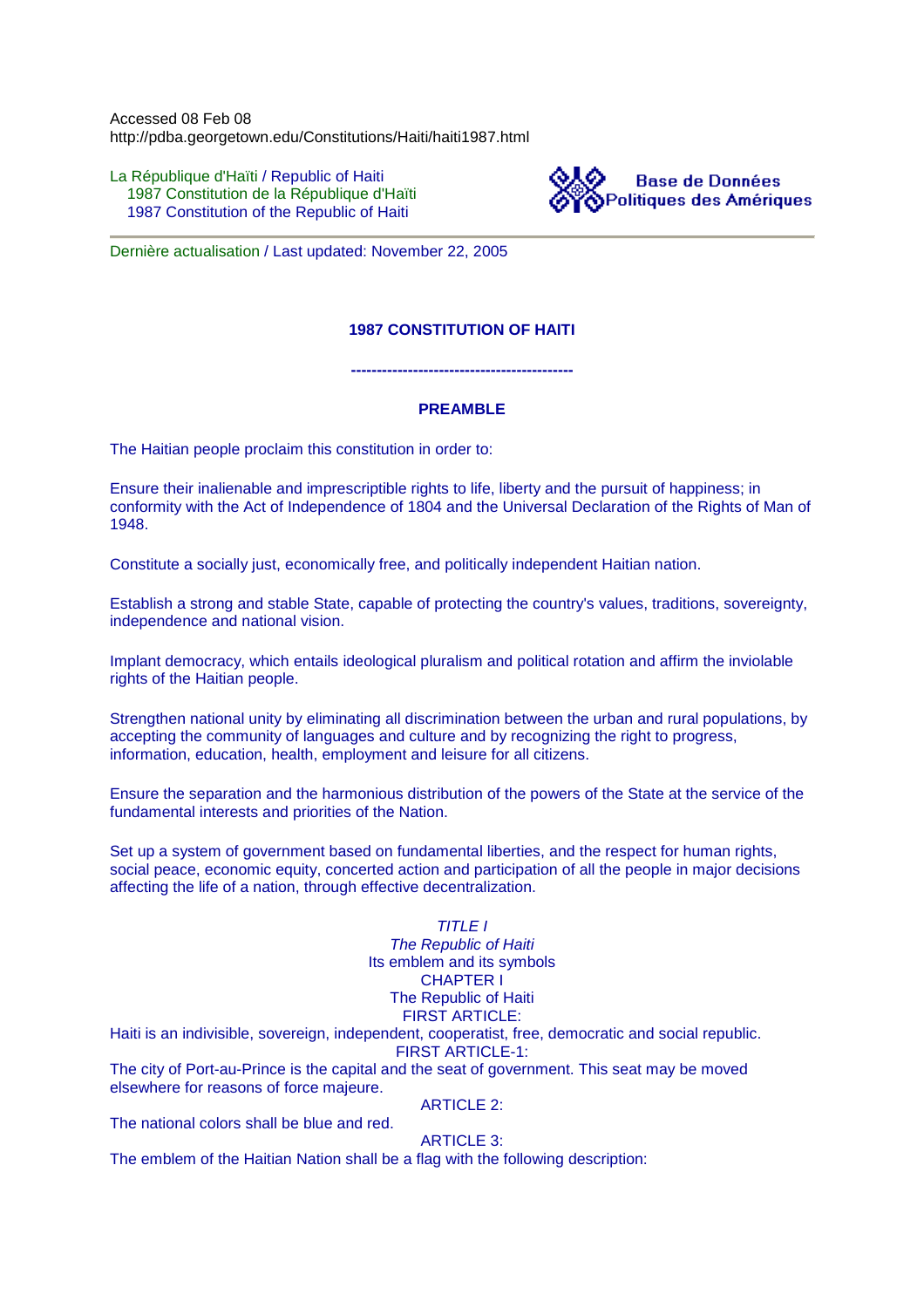a. Two (2) equal sized horizontal bands: a blue one on top and a red one underneath;

b. The coat of arms of the Republic are: a Palette surmounted by the liberty cap, and under the palms a trophy with the legend:

In Union there is Strength

#### ARTICLE 4:

The national motto is: Liberty; Equality, Fraternity.

ARTICLE 4-1: The national anthem shall be the "Dessalinienne."

ARTICLE 5:

All Haitians are united by a common language: Creole. Creole and French are the official languages of the Republic

ARTICLE 6:

The monetary unit shall be the gourde, which is divided into centimes.

ARTICLE 7:

The cult of the personality is categorically forbidden. Effigies and names of living personages may not appear on the currency, stamps, seals, public buildings, streets or works of art.

ARTICLE 7-1:

Use of effigies of deceased persons must be approved by the Legislature.

CHAPTER II

Territory of the Haitian Republic

ARTICLE 8:

The territory of the Haitian Republic comprises:

a. The western part of the island of Haiti and the adjacent island of la Geneva, La Tortue, I'Ile à Vache, les Cayemittes, La Navase, La Grande Caye and the other islands of the Territorial Sea;

b)It is bounded on the east by the Dominican Republic, on the north by the Atlantic Ocean, on the south and west by the Caribbean Sea or Sea of the Antilles;

c. The air space over the land sea of the Republic.

### ARTICLE 8-1:

The territory of the Haitian Republic is inviolable and may not be alienated either in whole or in part by any treaty or convention.

ARTICLE 9:

The territory of the Republic is divided and subdivided into Departments, Arrondissements, Comunes, Quartiers and Comunal actions.

ARTICLE 9-1:

The law determines the number and boundaries of these divisions and subdivisions, and regulates their organization and operation.

# TITLE II

# Haitian Nationality

ARTICLE 10:

The regulations governing Haitian nationality shall be determined by law.

### ARTICLE 11:

Any person born of a Haitian father or Haitian mother who are themselves native-born Haitians and have never renounced their nationality possesses Haitian nationality at the time of birth.

# ARTICLE 12:

Haitian nationality may be adquired by naturalization.

#### ARTICLE 12-1:

After five years of continuous residence in the territory of the Republic, any foreigner may obtain Haitian nationality by naturalization, in conformity with the regulations established by law. ARTICLE 12-2:

Haitians by naturalization shall be allowed to exercise the right to vote but they must wait five(5) years after the date of their naturalization to be eligible to hold public posts other than those reserved by the Constitution and by law for native-born Haitians.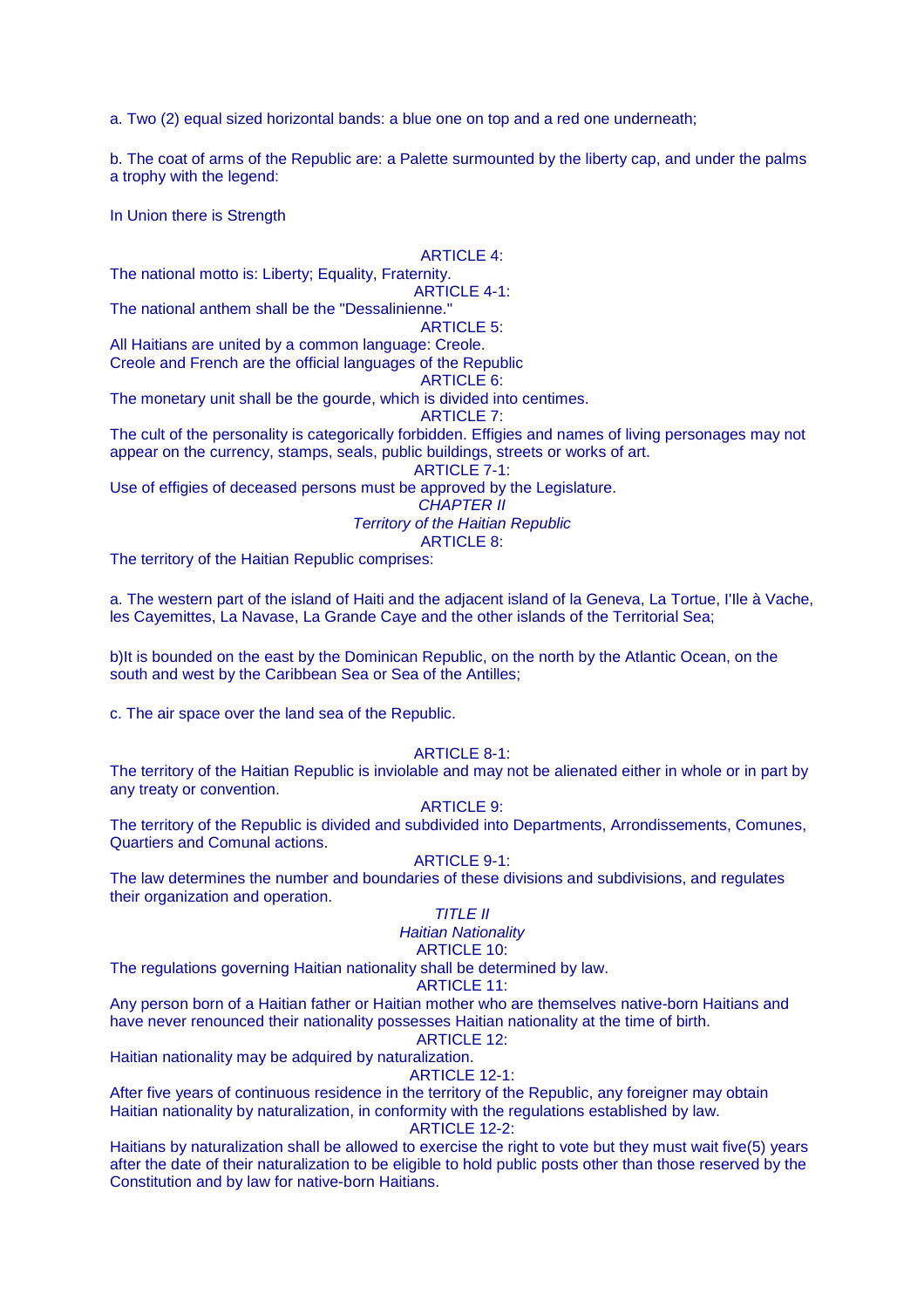ARTICLE 13:

Haitian nationality is lost by:

a. Naturalization in a foreign country;

b. Holding a political post in the service of a foreign country;

c. Continuous residence abroad of a naturalized Haitian without duly granted authorization by a competent official. Anyone who loses his nationality in this manner may not reacquire it.

#### ARTICLE 14:

A naturalized Haitian may recover his Haitian nationality by meeting all of the conditions and formalities imposed on aliens by the law.

# ARTICLE 15:

Dual Haitian and foreign nationality is in no case permitted.

# TITLE III

Basic Rights and Duties of the Citizen

CHAPTER I

The Nature of the Citizenship

# ARTICLE 16:

Citizenship entails both civil and political rights.

#### ARTICLE 16-1:

The enjoyment, exercise , suspension and loss of these rights are regulated by law.

ARTICLE 16-2:

The age of majority is eighteen (18) years.

### ARTICLE 17:

Al Haitians, regardless of sex or marital status, who have attained twenty-one years of age may exercise their political and civil rights if the meet the other conditions prescribed by the Constitution and by law.

# ARTICLE 18:

Haitians shall be equal before the law, subject to the special advantages conferred on native-born Haitians who have never renounced their nationality.

#### **CHAPTER II Basic Rights** SECTION A Right to life and Health ARTICLE 19:

The State has the absolute obligation to guarantee the right to life, health, and respect of the human person for all citizens without distinction, in conformity with the Universal Declaration of the Rights of Man.

#### ARTICLE 20:

The death penalty is abolished in all cases.

# ARTICLE 21:

The crime of high treason consists in bearing arms in a foreign army against the Republic, serving a foreign nation in a conflict with the Republic, in any official's stealing state property, intrusted to his management, or any violation of the Constitution by those responsible for enforcing it.

# ARTICLE 21-1:

The crime of high treason is punishable by forced labor for life without commutation of sentence. ARTICLE 22:

The State recognizes the right of every citizen to decent housing, education, food and social security. ARTICLE 23:

The State has the obligation to ensure for all citizens in all territorial divisions appropriate means to ensure protection, maintenance and restoration of their health by establishing hospitals, health centers and dispensaries.

SECTION B Individual Liberty ARTICLE 24: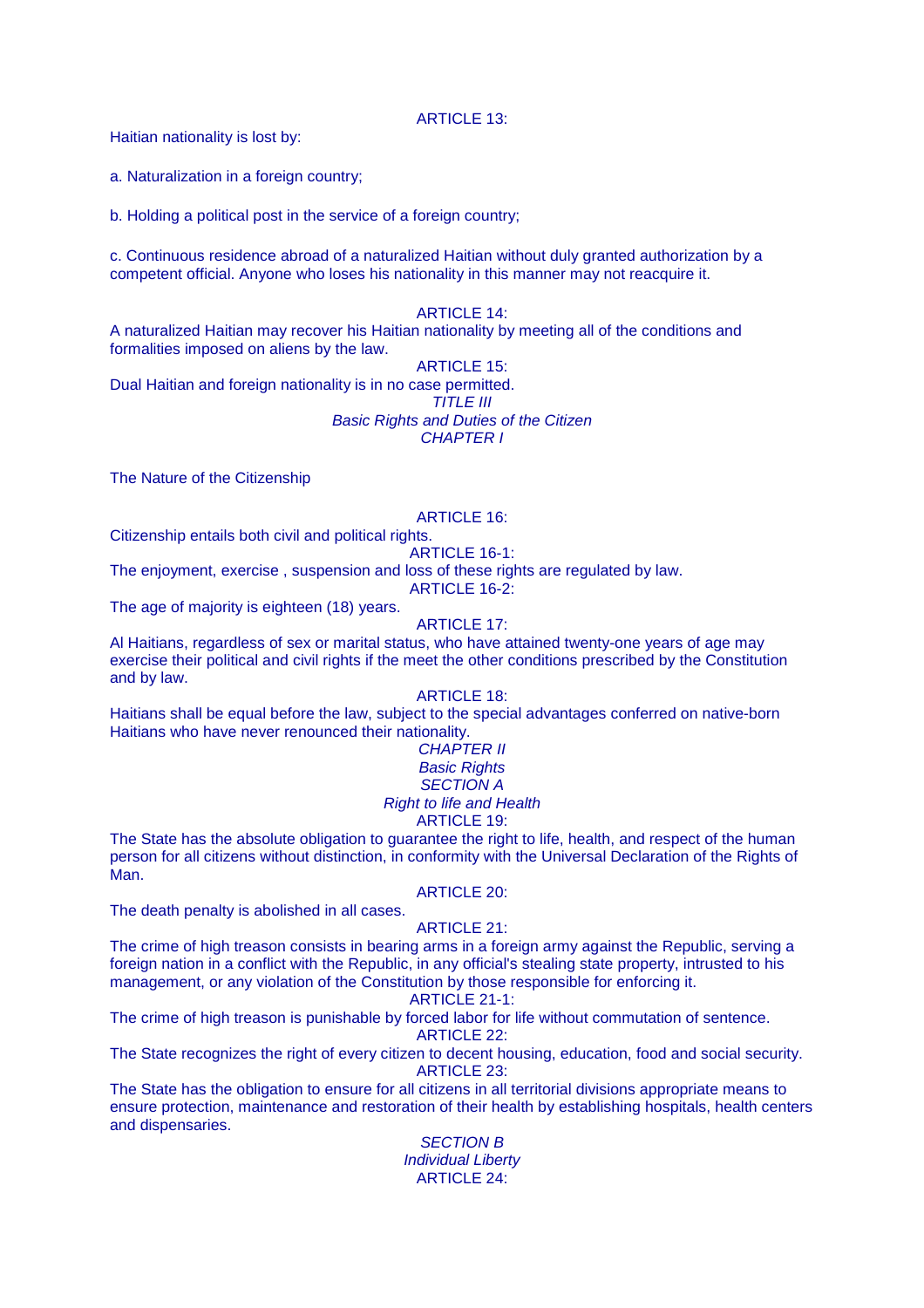Individual liberty is guaranteed and protected by the State.

ARTICLE 24-1:

No one may be prosecuted, arrested or detained except in the cases determined by law and in the manner it prescribes.

#### ARTICLE 24-2:

Except where the perpetrator of a crime is caught in the act, no one may be arrested or detained other than by written order of a legally competent official.

#### ARTICLE 24-3:

For such an order to be carried out, the following requirements must be met:

a. It must formally state the reason in Creole and in French for the arrest or detention and the provision of the law that provides for punishment of the act charged.

b. Legal notice must be given and a copy of the order must be left with the accused at the time of its execution;

c. The accursed must be notified of his right to be assisted by counsel at all phases of the investigation of the case up to the final judgment;

d. Except where the perpetrator of a crime is caught in the act, no arrest by warrant and no search may take place between six (6) p.m. and six (6) a.m.

e. Responsibility for an offense is personal, and no one may be arrested in the place of another.

# ARTICLE 25:

Any unnecessary force or restraint in the apprehension of a person or in keeping him under arrest, or any psychological pressure or physical brutality, especially during interrogation, is forbidden.

ARTICLE 25-1:

No one may be interrogated without his attorney or a witness of his choice being present. ARTICLE 26:

No one may be kept under arrest more than forty-eight (48) hours unless he has appeared before a judge asked to rule on the legality of the arrest and the judge has confirmed the arrest by a wellfounded decision;

#### ARTICLE 26-1:

In the case of a petty violation, the accursed shall be referred to a justice of the peace, who shall then hand down a final decision.

In the case for more serious offenses or crimes, an appeal may be filed, without prior permission, simply by addressing a petition to the presiding judge of the competent civil court, who, on the basis of the oral statement of the prosecutor, shall rule on the legality of the arrest and detention, in a special session of the court, without postponement or rotation of judges, all other cases being suspended.

#### ARTICLE 26-2:

If the arrest is judged to be illegal, the judge shall order the immediate release of the arrested person and that order shall be enforceable immediately, regardless of any appeal to a higher court or the supreme court for an order forbidding enforcement of the judgment.

#### ARTICLE 27:

Any violation of the provisions on individual liberty are arbitrary acts. Injured parties may, without prior authorization, appeal to the competent courts, to bring suit against the authors and perpetrators of these arbitrary acts, regardless of their rank or the body to which they belong.

# ARTICLE 27-1:

Government officials and employees are directly liable under civil and administrative criminal law for acts carried out in violation of rights. In such cases, civil liability extends to the State as well.

# SECTION C

#### Freedom of Expression ARTICLE 28:

Every Haitian has the right to express his opinions freely on any matter by any means he chooses. ARTICLE 28-1: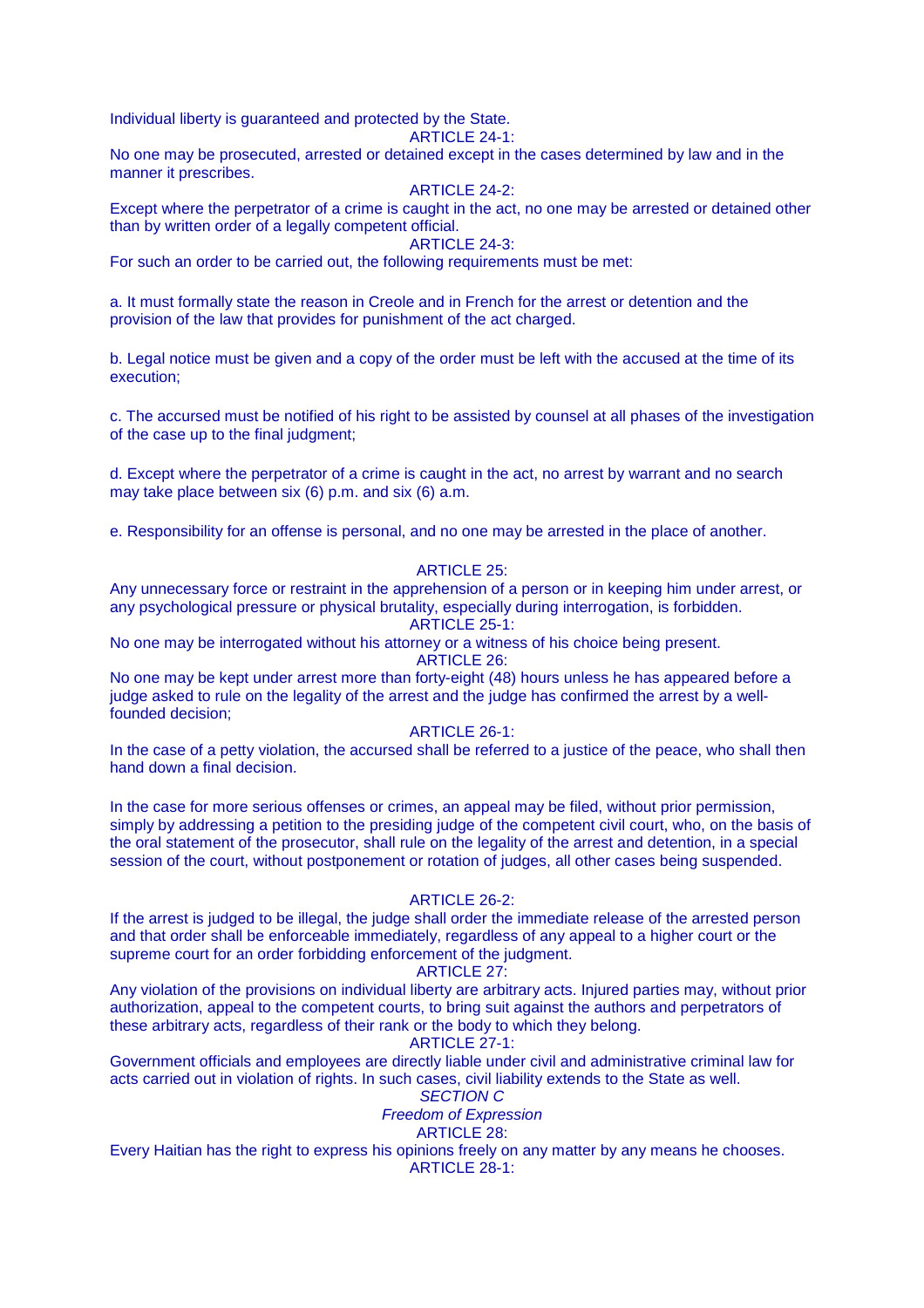Journalists shall freely exercise their profession within the framework of the law. Such exercise may not be subject to any authorization or censorship, except in the case of war.

ARTICLE 28-2:

Journalists may not be compelled to reveal their sources. However, it is their duty to verify the authenticity and accuracy of information. It is also this obligation to respect the ethics of their profession.

#### ARTICLE 28-3:

All offenses involving the press and abuses of the right of expression come under the code of criminal law.

# ARTICLE 29:

The right of petition is recognized. It is exercised personally by one or more citizens but never in the name of a body.

# ARTICLE 29-1:

All petitions to the Legislative Branch must give rise to the regulatory procedure for ruling upon their purpose.

# SECTION D

Freedom of Conscience

# ARTICLE 30:

All religions and faiths shall be freely exercised. Everyone is entitled to profess his religion and practice his faith, provided the exercise of that right does not disturb law and order.

ARTICLE 30-1:

No one may be compelled to belong to a religious organization or to follow a religious teaching contrary to his convictions.

# ARTICLE 30-2:

The law establishes the conditions for recognition and practice of religions and faiths.

#### SECTION E

Freedom of Aassenbly and Association

ARTICLE 31:

Freedom of unarmed assembly and association for political, economic, social, cultural or any other peaceful purposes is guaranteed.

# ARTICLE 31-1:

Political parties and groups shall compete with each other in the exercise of suffrage. They may be established and may carry outh their activities freely. They must respect the principles of national and democratic sovereignty. The law determines the conditions for their recognition and operation, and the advantages and privileges reserved to them.

#### ARTICLE 31-2:

The police authorities must be notified in advance of assemblies outdoors in public places.

### ARTICLE 31-3:

No one may be compelled to join any association of any kind.

#### SECTION F Education aaand Teaching

# ARTICLE 32:

The State guarantees the right to education. It sees to the physical, intellectual, moral, professional, social and civic training of the population.

#### ARTICLE 32-1:

Education is the responsibility of the State and its territorial divisions. They must make schooling available to all, free of charge, and ensure that public and private sector teachers are properly trained. ARTICLE 32-2:

The first responsibility of the State and its territorial divisions is education of the masses, which is the only way the country can be developed. The State shall encourage and facilitate private enterprise in this field.

#### ARTICLE 32-3:

Primary schooling is compulsory under penalties to be prescribed by law. Classroom facilities and teaching materials shall be provided by the State to elementary school students free of charge. ARTICLE 32-4:

Agricultural, vocational, cooperative and technical training is a fundamental responsibility of the State and its communes.

# ARTICLE 32-5:

Preschool and maternal training, as well as nonformal education are encouraged.

ARTICLE 32-6: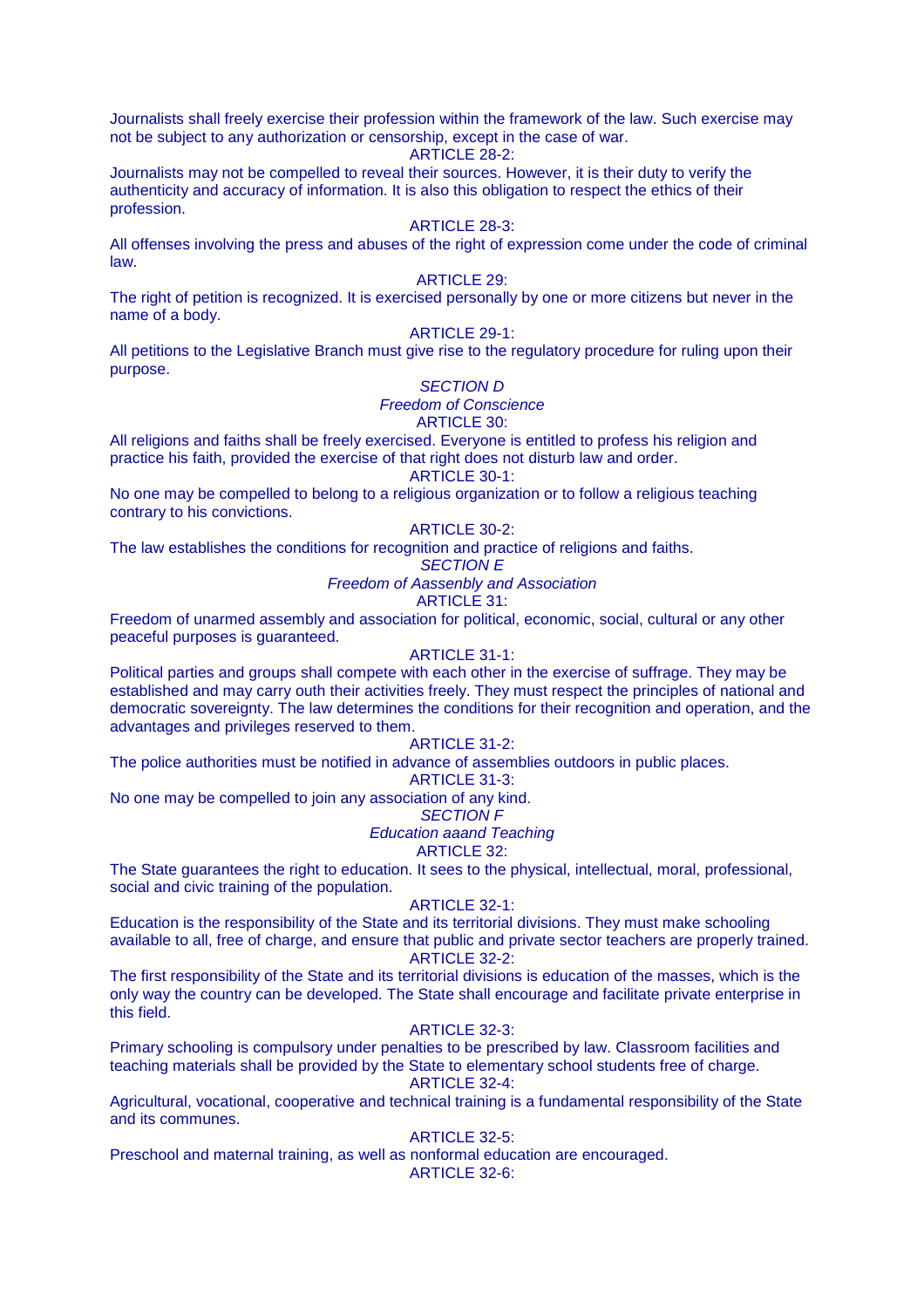Higher education shall be open to all, on an equal bases, according to merit only.

ARTICLE 32-7:

The State shall see to it that each territorial division, communal Section, commune or Department shall have the essential educational establishments adapted to the needs of their development, without however prejudicing the priorities assigned to agricultural, vocational, cooperative and technical training, which must be widely disseminated.

# ARTICLE 32-8:

The State guarantees that the handicapped and the gifted shall have the means to ensure their autonomy, education and independence.

# ARTICLE 32-9:

The State and its territorial divisions have the duty to make all necessary provisions to intensify the literacy campaign for the masses. they encourage all private initiatives to that end.

ARTICLE 32-10:

# Teachers are entitled to a fair salary.

# ARTICLE 33:

There shall be freedom of education at all levels. This freedom shall be exercised under the control of the State.

# ARTICLE 34:

Except where perpetrators of crimes are caught in the act, the premises of educational establishments are inviolable. No police forces may enter them except with the permission of the supervisors of those establishments.

#### ARTICLE 34-1:

This provision does not apply when an educational establishment is used for the purposes.

# SECTION G

Freedom to Work

# ARTICLE 35:

Freedom to work is guaranteed. every citizen has the obligation to engage in work of his choice to meet his own and his family's needs, and to cooperate with the State in the establishment of a social security system.

# ARTICLE 35-1:

Every employee of a private or public institution is entitled to a fair wage, to rest, to a paid annual vacation and to a bonus.

# ARTICLE 35-2:

The State guarantees workers equal working conditions and wages regardless of their sec, beliefs, opinions and marital status.

# ARTICLE 35-3:

Trade union freedom is guaranteed. any worker in the public or private sector may join a union representing his particular occupation solely to protect his work interests.

# ARTICLE 35-4:

Unions are essentially nonpolitical, nonprofit, and nondenominational. No one may be forced to join a union.

# ARTICLE 35-5:

The right to strike is recognized under the limits set by law. ARTICLE 35-6:

The minimum age for gainful employment is set by law. Special laws govern the work of minors and servants.

# SECTION H

# **Property**

# ARTICLE 36:

Private property is recognized and guaranteed. The law specifies the manner of acquiring and enjoying it, and the limits placed upon it.

# ARTICLE 36-1:

Expropriation for a public purpose may be effected only by payment or deposit ordered by a court in favor of the person entitled thereto, of fair compensation established in advance by an expert evaluation.

If the initial project is abandoned, the expropriation is canceled. The property may not be subject to any speculation and must be restored to its original owner without any reimbursement for the small holder. the expropriation measure is effective upon the startup of the project.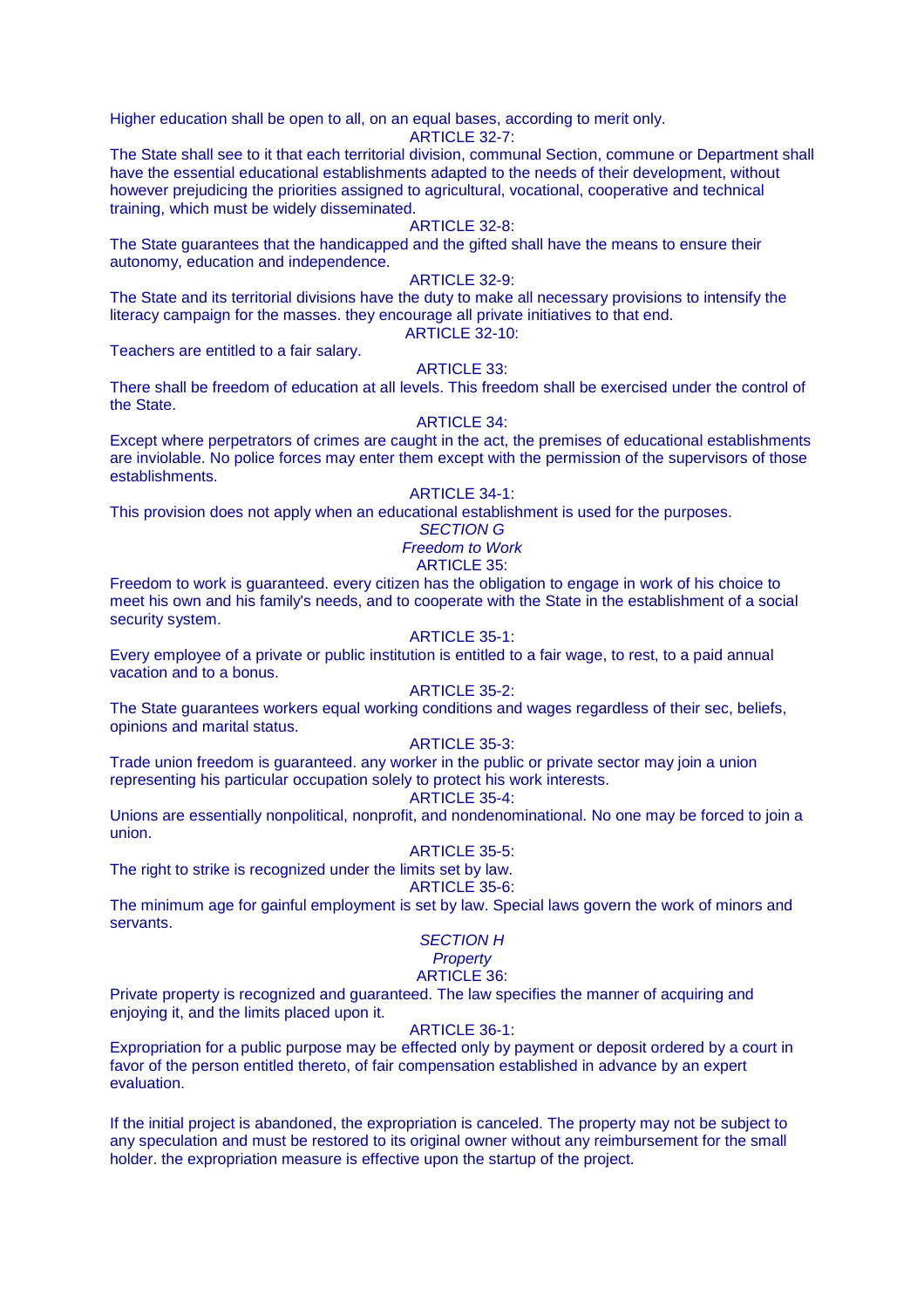#### ARTICLE  $36-2$

Nationalization and confiscation of goods, property and buildings for political reasons are forbidden.

No one may be deprived of his legitimate right of ownership other than by a final judgment by a court of ordinary law, except under an agrarian reform.

# ARTICLE 36-3:

Ownership also entails obligations. Uses of property cannot be contrary to the general interest. ARTICLE 36-4:

Landowners must cultivate, work, and protect their land, particularly against erosion. the penalty for failure to fulfill this obligation shall be prescribed by law.

### ARTICLE 36-5:

The right to own property does not extend to the coasts, springs, rivers, water courses, mines and quarries. They are part of the State's public domain.

#### ARTICLE 36-6:

The law shall establish regulations governing freedom to prospect for and work mines, or bearing earths, and quarries, ensuring an equal share of the profits of such exloitation to the owner of the land and to the Haitian State or its concessionnaires.

# ARTICLE 37:

The law shall set conditions for land division and aggregation in terms of a territorial management plan and the well-being of the communities concerned, within the framework of agrarian reform. ARTICLE 38:

Scientific, literary and artistic property is protected by law.

ARTICLE 39:

The inhabitants of the Communal Sections have the right of preemption for the exploitation of the State's land in the private domain located in their locality.

# SECTION I

Right to Information

# ARTICLE 40:

The State has the obligation to publicize in the oral, written and televised press in the Creole and French languages all laws, orders, decrees, international agreements, treaties, and conventions on everything affecting the national life, except for information concerning national security.

# SECTION J

# Right to Security

# ARTICLE 41:

No person of Haitian nationality may be deported or forced to leave the national territory for any reason. No one may be deprived for political reasons of his legal capacity and his nationality.

ARTICLE 41-1:

No Haitian needs a visa to leave or return to the country.

# ARTICLE 42:

No citizen, whether civilian or military, may be denied access to the courts open to him under the Constitution and the laws.

#### ARTICLE 42-1:

Military personnel accused of the crime of high treason against the country shall be tried in a court of ordinary law.

ARTICLE 42-2:

Military courts have jurisdiction only:

a. In the case of violation by military personnel of regulations in the Manual of Military Justice;

b. In the case of conflicts between members of the armed forces;

c. In the case of war.

# ARTICLE 42-3:

Cases of conflicts between civilians and military personnel, abuses, violence and crimes perpetrated against a civilian by a member of the military in the performance of his duties are under the jurisdiction of courts for ordinary law.

#### ARTICLE 43: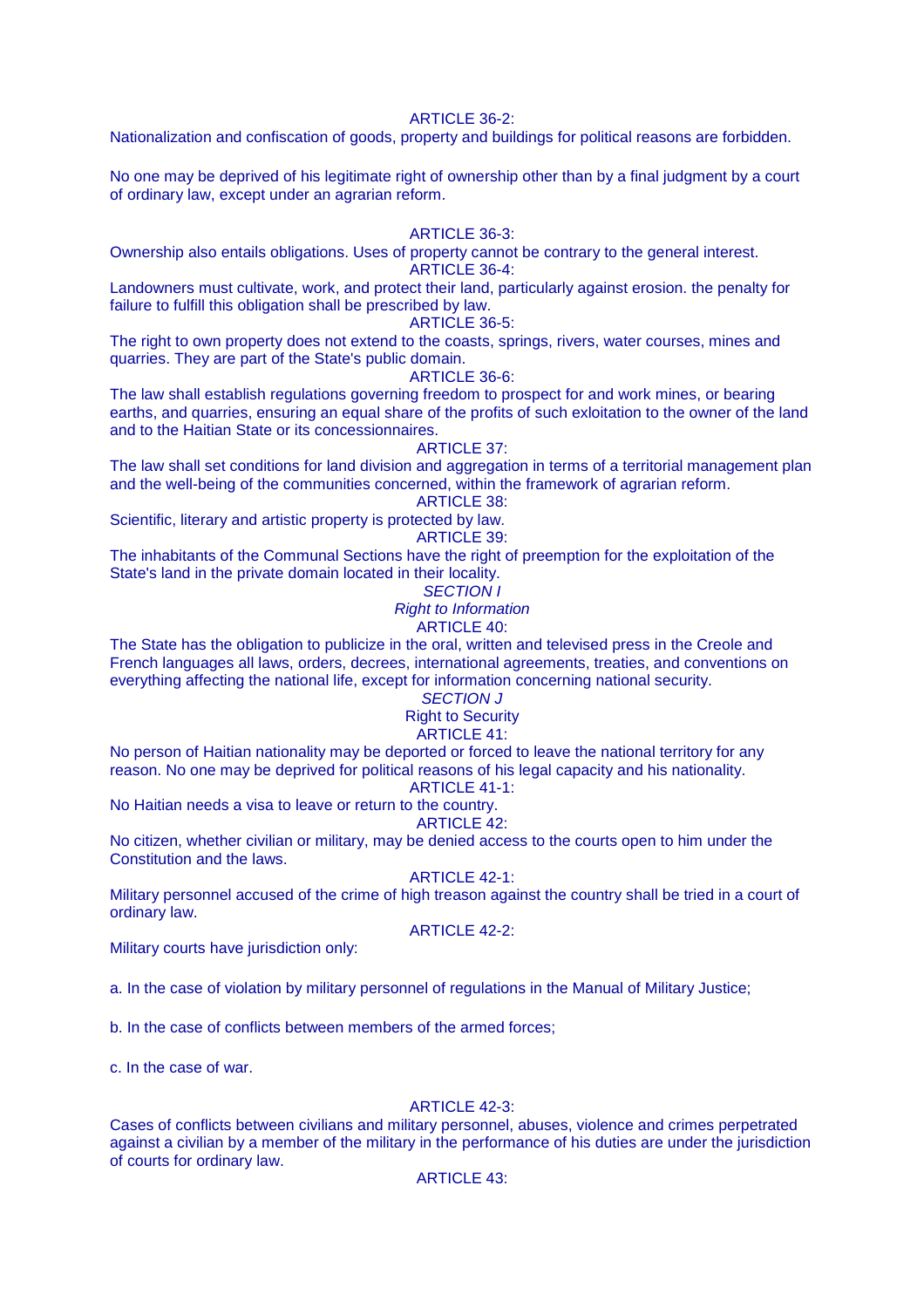No house search or seizure of papers may take place except under the terms of the law and in the manner prescribed by it.

# ARTICLE 44:

Persons detained temporarily awaiting trial must be held separately from those who are serving sentence.

# ARTICLE 44-1:

Prisons must be operated in accordance with standards reflecting respect for human dignity according to the law on this subject.

# ARTICLE 45:

No penalty may be established except by law nor applied except in cases that the law determines. ARTICLE 46:

No own may be compelled in cases of crimes, minor offenses, or petty violations to bear witness against himself or his relatives up to the fourth degree of consanguinity or the second degree of affinity.

# ARTICLE 47:

No one may be compelled to take an oath except in the cases and in the manner provided for by law. ARTICLE 48:

The State shall see to it that a Civil Pension Retirement Fund is established in the public and private sectors. The fund shall receive contributions from employers and employees, in accordance with the criteria and in the manner established by law. The granting of a pension is a right and not a privilege. ARTICLE 49:

Freedom and privacy of correspondence and any other forms of communication are inviolable. They may be limited only by a well-founded judicial ruling, according to the guarantees by law. ARTICLE 50:

Under the Constitution and the law, a jury is established in criminal cases for violent crimes and political offenses.

#### ARTICLE 51:

The law may not be made retroactive except in criminal cases when it favors the accused.

# **CHAPTER III**

Duties of the Citizen ARTICLE 52:

Citizenship entails civic duties. Every right is counterbalanced by a corresponding duty.

ARTICLE 52-1:

Civic duties are the citizen's moral, political, social and economic obligations as a hole to the State and the country. These obligations are:

a. To respect the Constitution and the national emblem;

b. To respect the laws;

c. To vote in elections without constraint;

- d. To pay his taxes;
- e. To serve on a jury;

f. To defend the country in the event of war;

- g. To educate and improve himself;
- h. To respect and protect the environment;
- i. To respect scrupulously the revenues and properties of the State;
- j. To respect the property of others;
- k. To work to maintain peace;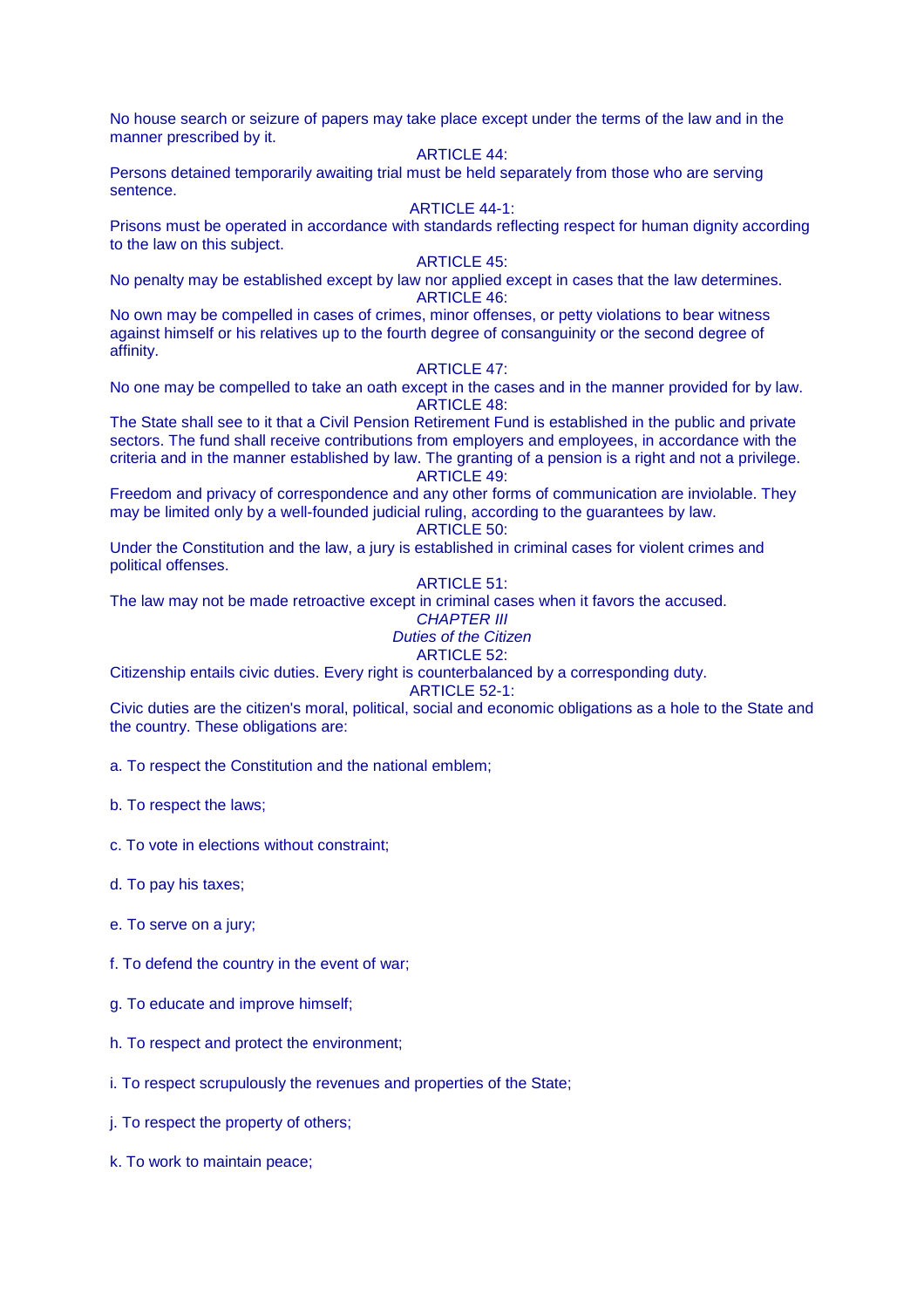l. To provide assistance to persons in danger;

m. To respect the rights and freedom of others.

# ARTICLE 52-2:

Failure to abide by these provisions shall be punishable by law.

ARTICLE 52-3:

Compulsory civic service for both sexes is established. The terms thereof shall be set by law.

TITLE IV

**Aliens** ARTICLE 53:

The conditions under which aliens may be admitted to or remain in the country are established by law. ARTICLE 54:

Aliens in the territory of the Republic shall enjoy the same protection accorded to Haitians, under the law.

# ARTICLE 54-1:

Aliens enjoy civil, economic and social rights subject to legal provisions on the right to own real property, the practice of a profession, engaging in wholesale trade, serving as a commercial representative, and engaging in import and export operations.

#### ARTICLE 55:

The right to own real property is accorded to aliens resident in Haiti for the needs of their sojourn in the country.

# ARTICLE 55-1:

However, aliens residing in Haiti may not own more than one dwelling in the name Arrondissement. They may in no case engage int he business of renting real estate. However, foreign companies engaged in real estate promotion shall receive the benefits of a special status regulated by law. ARTICLE 55-2:

The right to own real property shall be accorded also to aliens residing in Haiti and to foreign companies for the needs of their agricultural, commercial, industrial, religious, humanitian or educational enterprises, within the limits and under the conditions prescribed by law.

# ARTICLE 55-3:

No alien may be the owner of a building bounded by the Haitian land order. ARTICLE 55-4:

The right terminates five(5) years after an alien ceases to reside in the country or the operation of this companies have terminates, pursuant to the law establishing regulations to be followed for the transmission and liquidation of property owned by aliens.

# ARTICLE 55-5:

Violators of the above provisions and their accomplices shall be punished as provided for in the law. ARTICLE 56:

An alien may be expelled from the territory of the Republic if he becomes involved in the political life of the country, or in cases determined by law.

# ARTICLE 57:

The right to asylum for political refugees is recognized.

# TITLE V

National Sovereignty

ARTICLE 58:

National sovereignty is vested in all citizens.

Citizens directly exercise the prerogatives of sovereignty by:

a. Electing the President of the Republic;

b. Electing members of the Legislature;

c. Electing members of all other bodies or all assemblies provided for by the Constitution and by law.

ARTICLE 59:

Citizens delegate the exercise of national sovereignty to three (3) branches of government: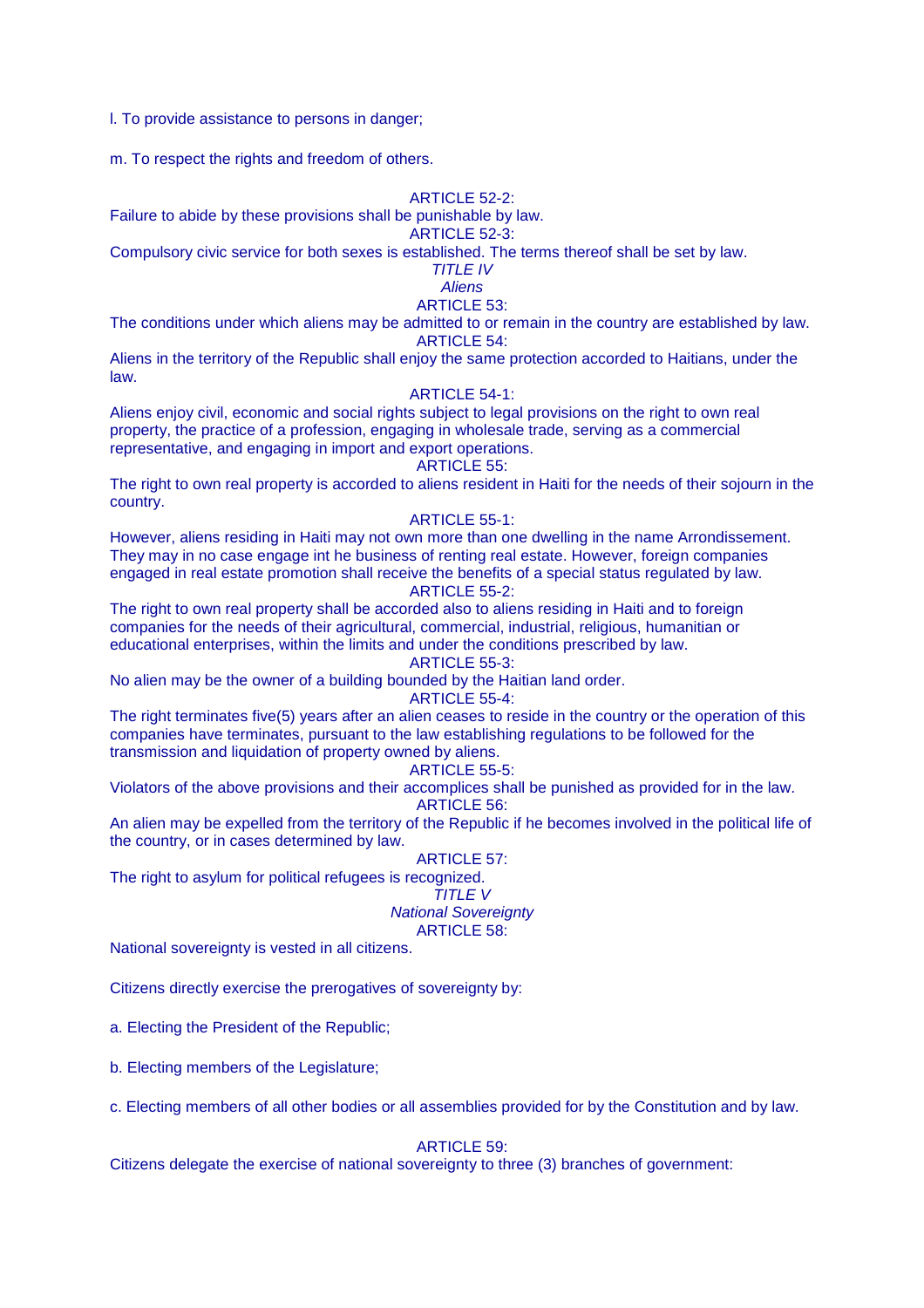1. The Legislative Branch;

2. The Executive Branch;

3. The Judicial Branch.

The principle of separation of the Three (3) branches is embodied in the Constitution.

ARTICLE 59-1:

The Three (3) branches constitute the essential foundation of the organization of the State, which is civil.

# ARTICLE 60:

Each branch is independent of the other two (2) in the powers it exercises separately. ARTICLE 60-1:

None of them may, for any reason, delegate their powers in all or in part, nor go beyond the bounds set for them by the Constitution and by law.

ARTICLE 60-2:

Each of the Three (3) branches is entirely responsible for its own acts.

CHAPTER I

Territorial Divisions And Decentralization

ARTICLE 61:

The territorial divisions are the Communal Sections, the Communes and the Departments.

ARTICLE 61-1:

The law may create any other territorial division.

SECTION A Communal Sections

ARTICLE 62:

The CommunalSection is the smallest administrative territorial entity of the Republic.

ARTICLE 63:

Each Communal Section is administered by a council of three (3) members elected by universal suffrage for four (4) years. They may be re-elected an indefinite number of times.

Their mode of organization and operation is regulated by law.

ARTICLE 63-1:

The Administrative Council of the Communal Section is assisted in its work by an Assembly of the Communal Section.

ARTICLE 64:

The state is obligated to establish for each Communal Section the structures required for social, economic, civic and cultural training of its population.

ARTICLE 65:

Members of the Administrative Council of the Communal Section must:

a. Be Haitians and be at least twenty-five (25) years of age;

b. Have resided in the Communal Section for two (2) years before the elections and continue to reside there:

c. Enjoy civil and political rights and never been sentenced to death, personal restraint or penal servitude or the loss of civil rights.

# SECTION B

#### **Communes** ARTICLE 66:

Communes have administrative and financial autonomy. Each Commune of the Republic is administered by a Council, known as the Municipal Council, of three (3) members elected by universal suffrage.

ARTICLE 66-1: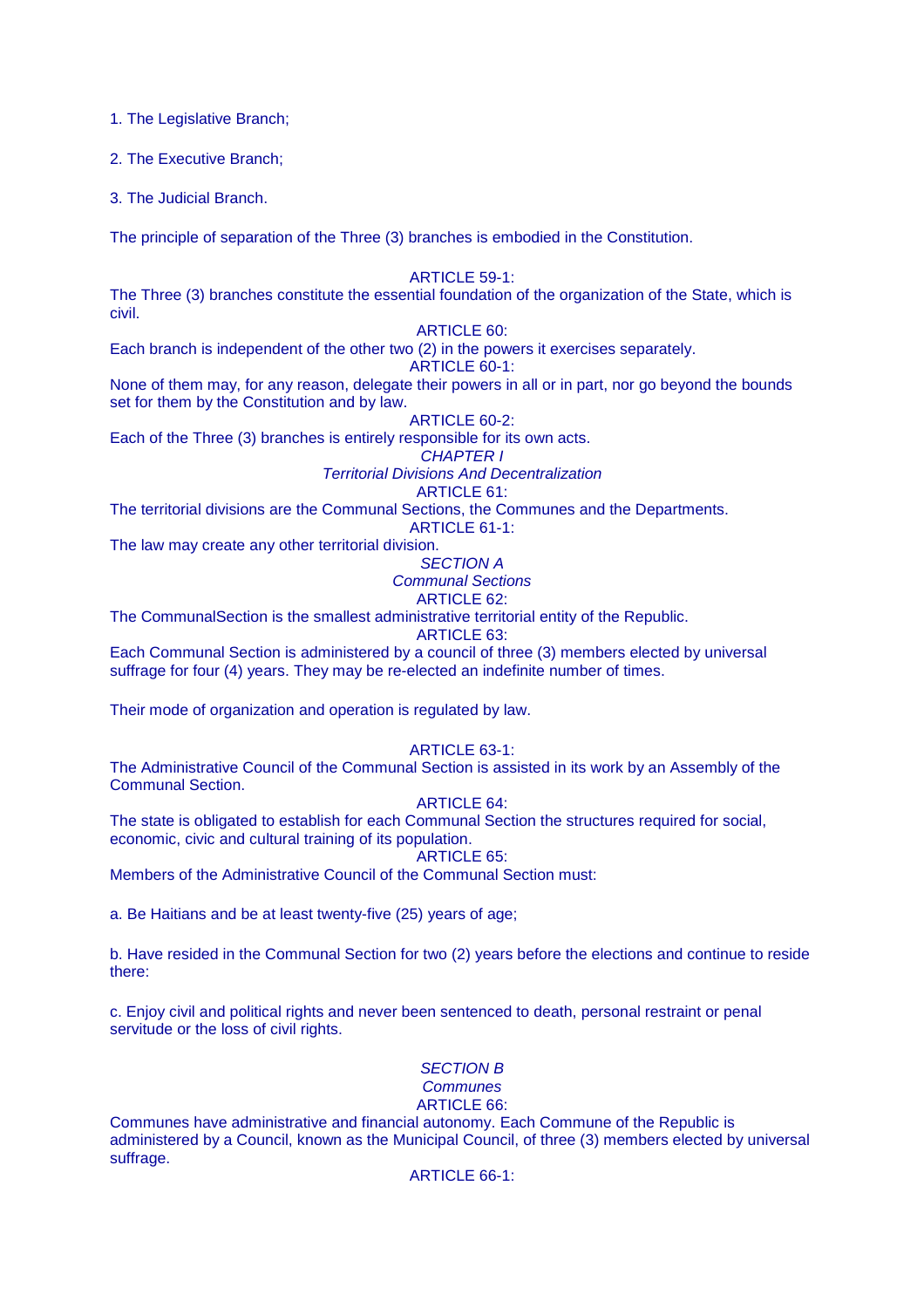The President of the council is assisted in its work by a Municipal Assembly composed among others, of a representative of each of its Communal sections.

#### ARTICLE 67:

The Municipal Council is assisted in its work by a Municipal Assembly composed, among others, of a representative of each of its Communal Sections.

ARTICLE 68:

The Municipal term is four (4) years, and its members may be re-elected for an indefinite number of terms.

ARTICLE 69:

The mode of organization and operation of the Commune and the Municipal Council are regulated by law.

ARTICLE 70:

Members of a Municipal Council must:

a. Be Haitians;

b. Have attained twenty-five (25) years of age;

c. Enjoy civil and political rights;

d. Have never been sentenced to death, personal restraint or penal servitude or the loss of civil rights;

e. Have resided at least three (3) years in the Commune and undertake to reside there for the duration of their term.

### ARTICLE 71:

Each Municipal Council is assisted at its request by a Technical Council furnished by the Central Government.

# ARTICLE  $72$ :

The Municipal Council may be dissolved for negligence, embezzlement, or maladministration, legally determined by a court of competent jurisdiction.

If it is dissolved, the Departmental Council shall immediately fill the vacancy and call upon the Permanent Electoral Council to elect, in sixty (60) days starting from the date the Council is dissolved, a new Council and shall manage the affairs of the Commune for the remainder of the term. This procedure also applies to vacancies occurring for any other reason.

#### ARTICLE 73:

The Municipal Council manages its resources for the exclusive benefit of the Municipality and renders its accounts to the Municipal Assembly which in turn reports to the Departmental Council.

ARTICLE 74:

The Municipal Council has priority in management of the State's real property in the private domain located within the limits of its Commune. They may not be subject to any transaction without the prior consent of the Municipal Assembly.

# SECTION C

# **Arrondissements**

ARTICLE 75:

The Arrondissement is an administrative division that may comprise several Communes. Its organization and operations are governed by law.

#### SECTION D **DEPARTMENTS**

# ARTICLE 76:

The Department is the largest territorial division. It comprises the Arrondissements.

# ARTICLE 77:

The Department has legal personality and is autonomous.

ARTICLE 78:

Each Department is administered by a Council of three (3) members elected for four (4) years by the Departmental Assembly.

#### ARTICLE 79: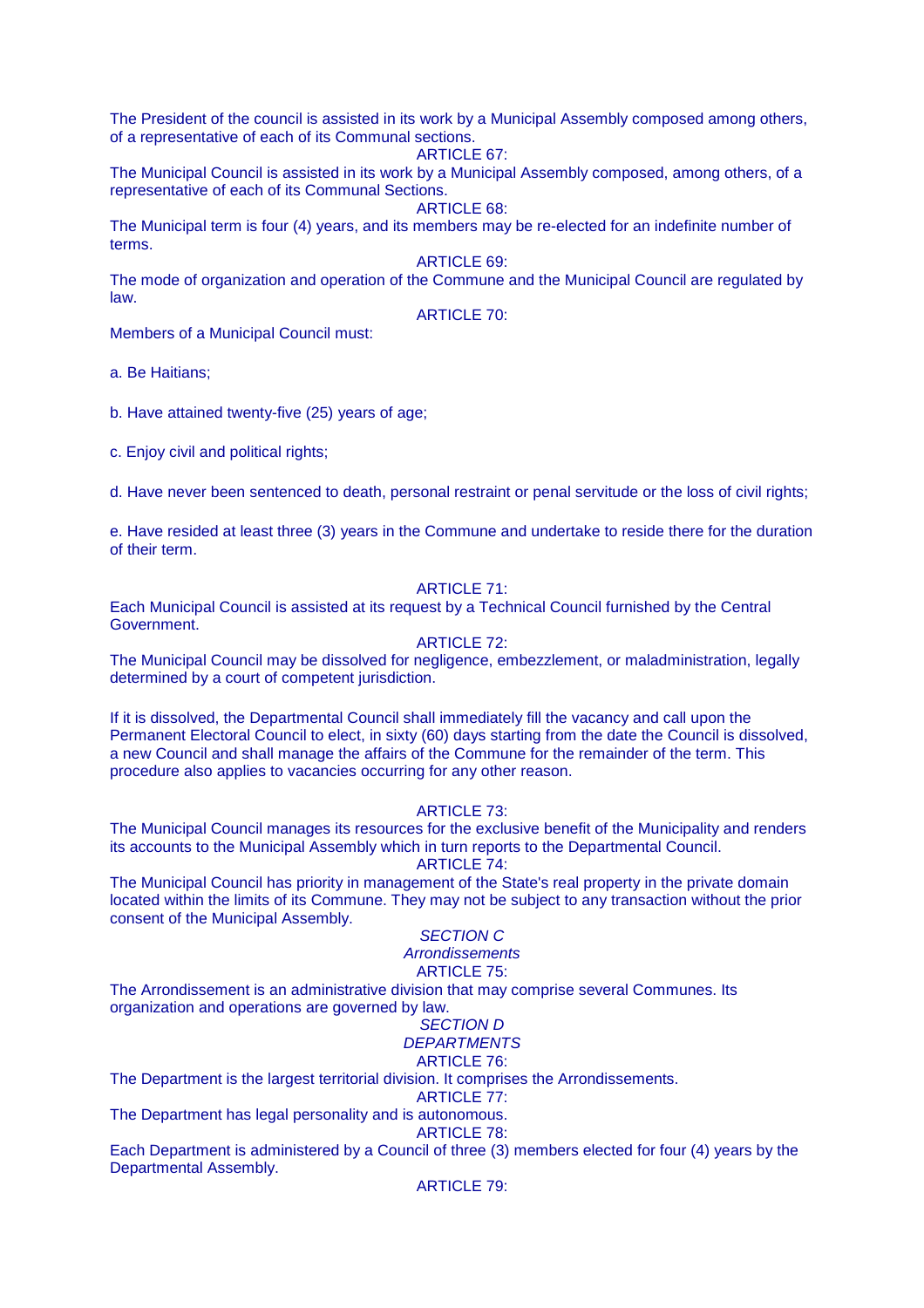Members of the Departmental Council are not necessarily drawn from the Assembly, but they must:

a. Be Haitians and at least twenty-five (25) years of age;

b. Have resided in the Department three (3) years before the elections and undertake to remain there during their term;

c. Enjoy civil and political rights and have newer been sentenced to death, personal restraint, or penal servitude or the loss of civil rights.

#### ARTICLE 80:

The departmental Council is assisted in its work by a Departmental Assembly made up of:

One (1) representative form each Municipal Assembly.

#### ARTICLE 80-1:

The following may attend Assembly meetings in an advisory capacity:

a. Deputies and Senators of the Department;

b. One (1) representative of each socie-professional association or union;

c. The Departmental Delegate;

d. The Director of Public Services of the Department.

#### ARTICLE 81:

The Departmental Council draws up the Department's development plan in cooperation with the Central Government.

#### ARTICLE 82:

The organization and operations of the Departmental Council and the Departmental Assembly are regulated by law.

#### ARTICLE 83:

The Departmental Council manages its financial resources for the exclusive benefit of the Department and renders its accounts to the Departmental Assembly, which in turn reports to the Central Government.

#### ARTICLE 84:

The Departmental Council may be dissolved in the event of embezzlement or maladministration legally determined by a court of competent jurisdiction.

If it is dissolved, the Central Government appoints a Provisional Commission and calls upon the Permanent Electoral Council to elect a new Council for the remainder of the term within sixty (60) days of the dissolution.

# SECTION E

Delegates and Vice Presidents

# ARTICLE 85:

In each Departmental Capital, the Executive Branch appoints a Representative, who bears the title of Delegate. A Vice Delegate placed under the authority of the Delegate is also appointed in each Arrondissement Capital.

#### ARTICLE 86:

Delegates and Vice Delegates ensure coordination and control of public services and exercise no repressive police function.

Other duties of delegates and Vice Delegates are determined by law.

#### SECTION F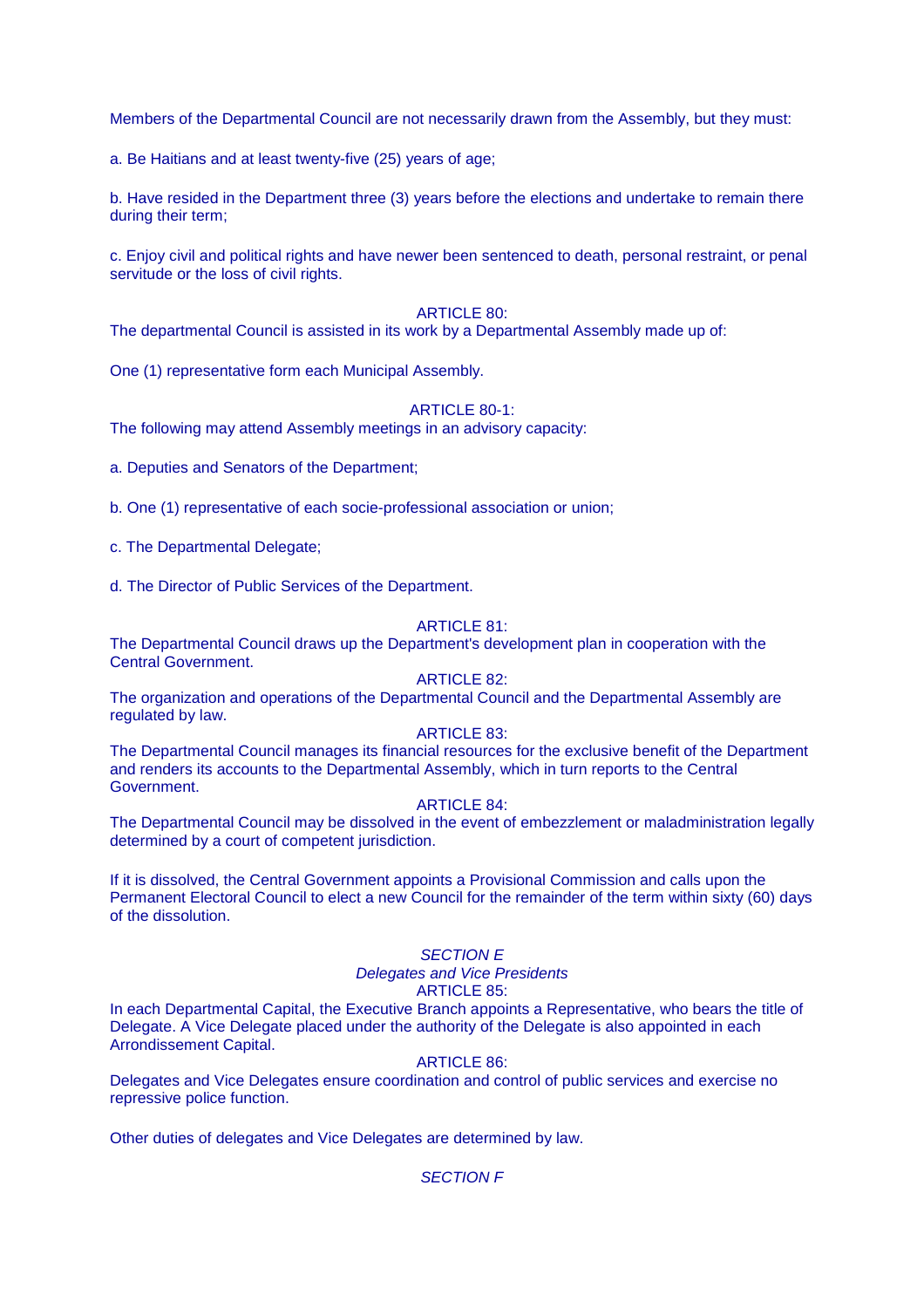#### Interdepartamental Council ARTICLE 87:

The Executive is assisted by an Interdepartmental Council, the members of which are designated by the Departmental Assemblies on the basis of one (1) per Department.

# ARTICLE 87-1:

This Representative chosen form among the members of the Departmental Assemblies serves as liaison between the Department and the Executive Branch.

#### ARTICLE 87-2:

The interdepartmental Council, in concert with the executive, studies and plans projects for decentralization and development of the country from the social, economic, commercial, agricultural and industrial standpoint.

# ARTICLE 87-3:

It attends working meetings of the Council of Ministers, when they discuss subjects mentioned in the preceding paragraph and has the right to vote.

#### ARTICLE 87-4:

Decentralization must be accompanied by deconcentration of public services with delegation of power and industrial decompartmentalization for the benefit of the departments.

ARTICLE 87-5:

The law determines the organization and operation of the Interdepartmental Council, and the frequency of the meetings of the Council of Ministers, in which it participates.

CHAPTER II

The Legislative Branch

# ARTICLE 88:

Legislative power shall be vested in two (2) representative Houses. One (1) House of Deputies and one (1) Senate, comprising the Legislature or Parliament.

# SECTION A

The House of Deputies

# ARTICLE 89:

The House of Deputies is a body composed of members elected by direct suffrage by the citizens and is responsible for exercising, on their behalf and in concert with the Senate, the functions of the legislative branch.

# ARTICLE 90:

Each Municipal Authority comprises an electoral district and elects one (1) Deputy.

The law sets up to three (3) the number of Deputies at the level of large built-up areas.

Pending application of the above subparagraphs, the number of Deputies may not be fewer than seventy (70).

# ARTICLE 90-1:

Deputies are elected by an absolute majority of votes cast in the Primary Assemblies, according to the conditions and in the manner prescribed by the Electoral Law.

ARTICLE 91:

To be elected a member of the House of Deputies, a person must:

1. Be a native Haitian and have never renounced his nationality;

2. Have attained twenty-five (25) years of age;

3. Enjoy civil and political rights and never have been sentenced to death, personal restraint or penal servitude or the loss of civil rights for any crime of ordinary law;

4. Have resided at least two (2) consecutive years prior to the date of the elections in the electoral district he is to represent;

5. Own at least one real property in the district and practice a profession or trade;

6. Have been relieved, if need be, of his responsibilities as a manager of public funds.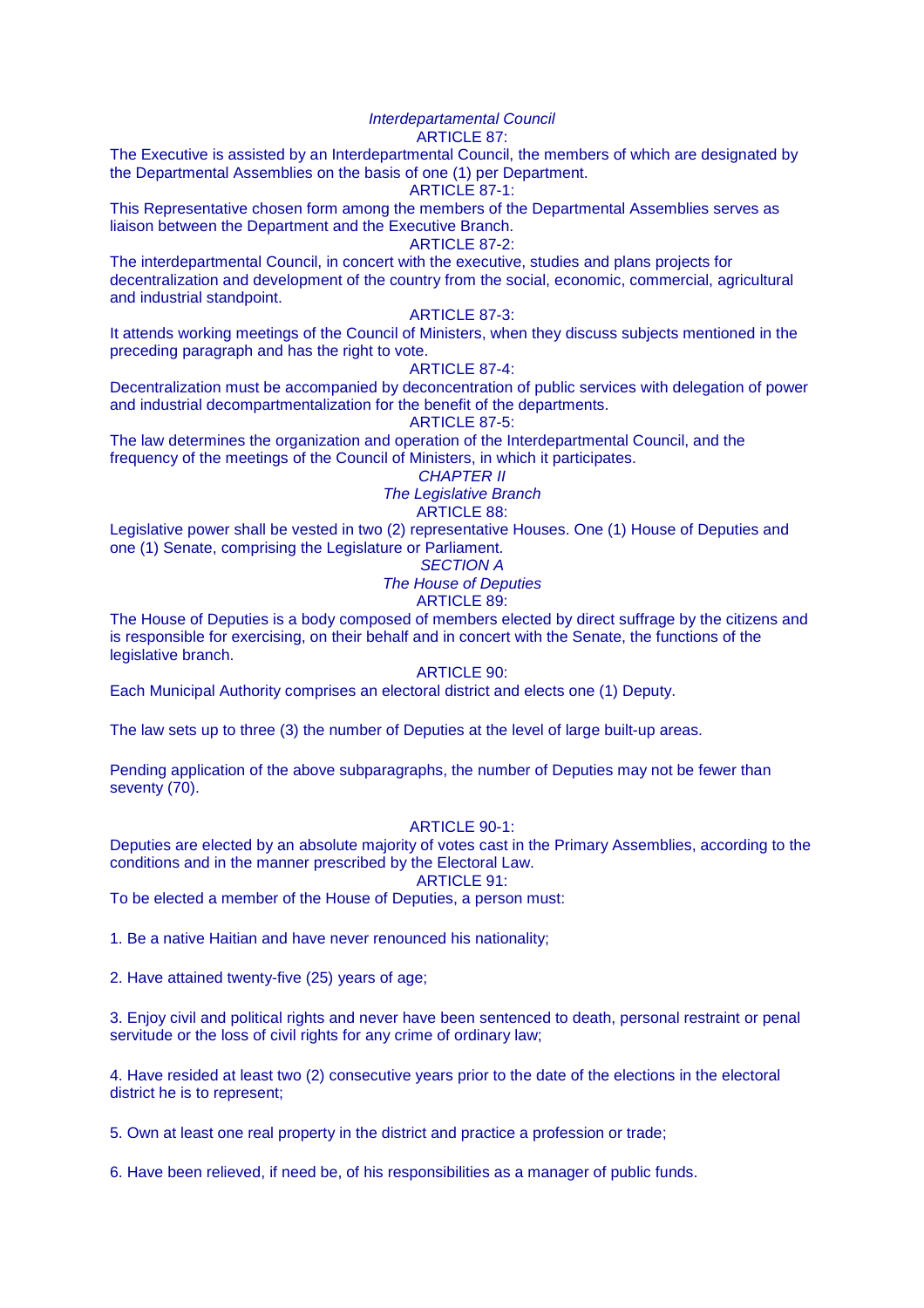# **ARTICLE 92:**

Deputies are elected for four (4) years and may be reelected an indefinite number of times. ARTICLE 92-1:

The take office on the second Monday of January, and sit in two (2) annual meetings. The duration of their term comprises a legislative session.

# ARTICLE 92-2:

The first session runs from the second Monday of January to the second Monday of May; the second session, from the second Monday of June to the second Monday of September.

ARTICLE 92-3:

The House of Deputies is completely replaced every four (4) years.

ARTICLE 93:

Beside the duties conferred upon it by the Constitution as a branch of the Legislature, the House of Deputies has the duty of arraigning the Chief of State, the Prime Minister, the Ministers and the Secretaries of State before the High Court of Justice, by a majority of two-thirds (2/3) of this members. The other powers of the House of Deputies are assigned by the Constitution and by law.

# SECTION B

# The Senate

# ARTICLE 94:

The Senate is a body composed of members elected by direct suffrage of the citizens and charged with exercising on their behalf, in concert with the House of Deputies, the duties of the Legislative Branch.

# ARTICLE 94-1:

The number of Senators is set at three (3) per Department.

ARTICLE 94-2:

A Senator of Republic is elected by universal suffrage by an absolute majority of votes in the Primary Assemblies held in the geographic Departments, under the terms prescribed by the Electoral Law. ARTICLE 95:

Senators are elected for six (6) years and may be reelected an indefinite number of times. ARTICLE 95-1:

The Senate is permanently session.

# ARTICLE 95-2:

The Senate may however adjourn, but not during the Legislative Section. When it adjourns, it leaves a permanent, committee charged with handling current business. The committee may not make any decisions, except to convene the Senate.

In emergencies, the Executive may also convene the Senate before the end of the adjournment period.

#### ARTICLE 95-3:

One-third (1/3) of the Senate is replaced every two (2) years.

ARTICLE 96:

To be elected to the Senate, a person must:

1. Be a native-born Haitian and never have renounced his nationality;

2. Have attained thirty (30) years of age;

3. Enjoy civil and political rights and never have been sentenced to death, personal restraint or penal servitude or the loss of civil rights for a crime of ordinary law;

4. Have resided in the Department he will represent, at least four (4) consecutive years prior to the date of the elections;

5. Own at least one (1) real property in the Department and practice a profession or trade there;

6. Have been relieved, if need be, of his responsibilities as a manager of public funds.

ARTICLE 97: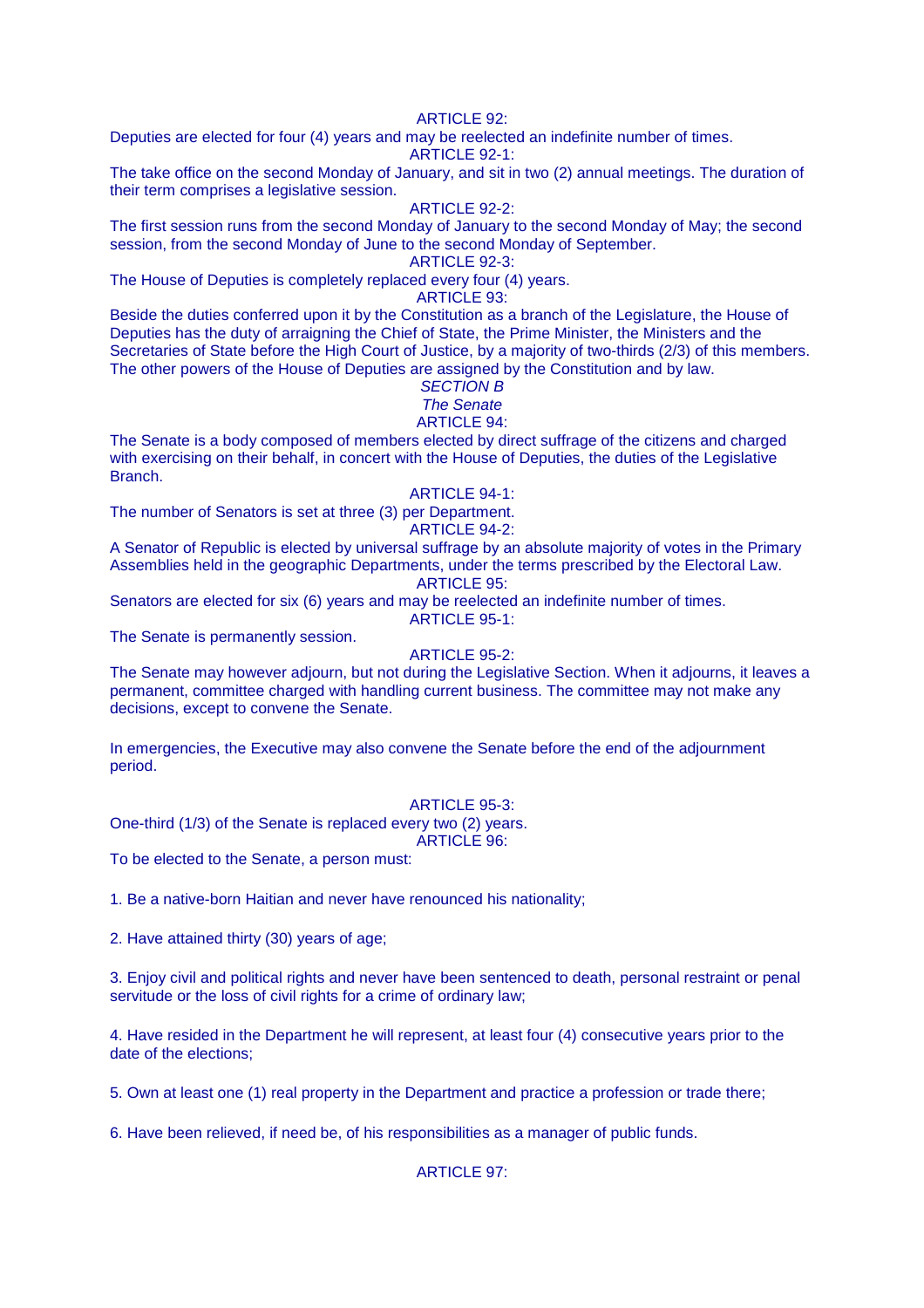In addition to the responsibilities incumbent upon it as a branch of the Legislature, the Senate shall have the following powers:

1. To propose to the Executive the list of Supreme Court (Cour de Cassation) justices according to the provisions of the Constitution;

2. Constitute itself as a High Court of Justice;

3. Exercise all other powers assigned to it by this Constitution and by law.

#### SECTION C The National Assembly ARTICLE 98:

The meeting in a single Assembly of the two (2) branches of the Legislature constitutes the National Assembly.

#### ARTICLE 98-1:

The National Assembly meets to open and close each session and in all cases provided for by the Constitution.

#### ARTICLE 98-2:

The powers of the National Assembly are limited and may not be extended to matters other than those especially assigned to it by the Constitution.

ARTICLE 98-3:

The Assembly's powers are:

1. To receive the constitutional oath of the President of the Republic;

2. To ratify any decision to declare war when all efforts at conciliation have failed;

3. To approve or reject international treaties and conventions;

4. To amend the Constitution according to the procedure indicated herein;

5. To ratify decisions of the Executive to move the seat of the Government in cases determined by the first article of this Constitution;

6. To decide on when a state of siege shall be declared, to order with the Executive that Constitutional guarantees shall be suspended, and to decide on any request to renew that measure;

7. To contribute to selecting members of the Permanent Electoral Council, pursuant to article 92 of this Constitution;

8. To receive at the opening of each session the report on the Government's activities.

#### ARTICLE 99:

The National Assembly is presided over by the President of the Senate, assisted by the President of the House of Deputies acting as Vice President. the Secretaries of the Senate and the House of Deputies are the Secretaries of the National Assembly.

#### ARTICLE 99-1:

In the event the President of the Senate is unable to discharge his duties, the National Assembly shall be presided over by the President of the House of Deputies, and the Vice President of the Senate shall then become Vice President of the National Assembly.

ARTICLE 99-2:

In the event the two (2) Presidents are unable to discharge their duties, the two (2) Vice-Presidents shall replace them, respectively.

# ARTICLE 100:

Sessions of the National Assembly are public. However, they may be held in closed session at the request of five (5) members, and the resumption of public sessions shall then be decided by an absolute majority.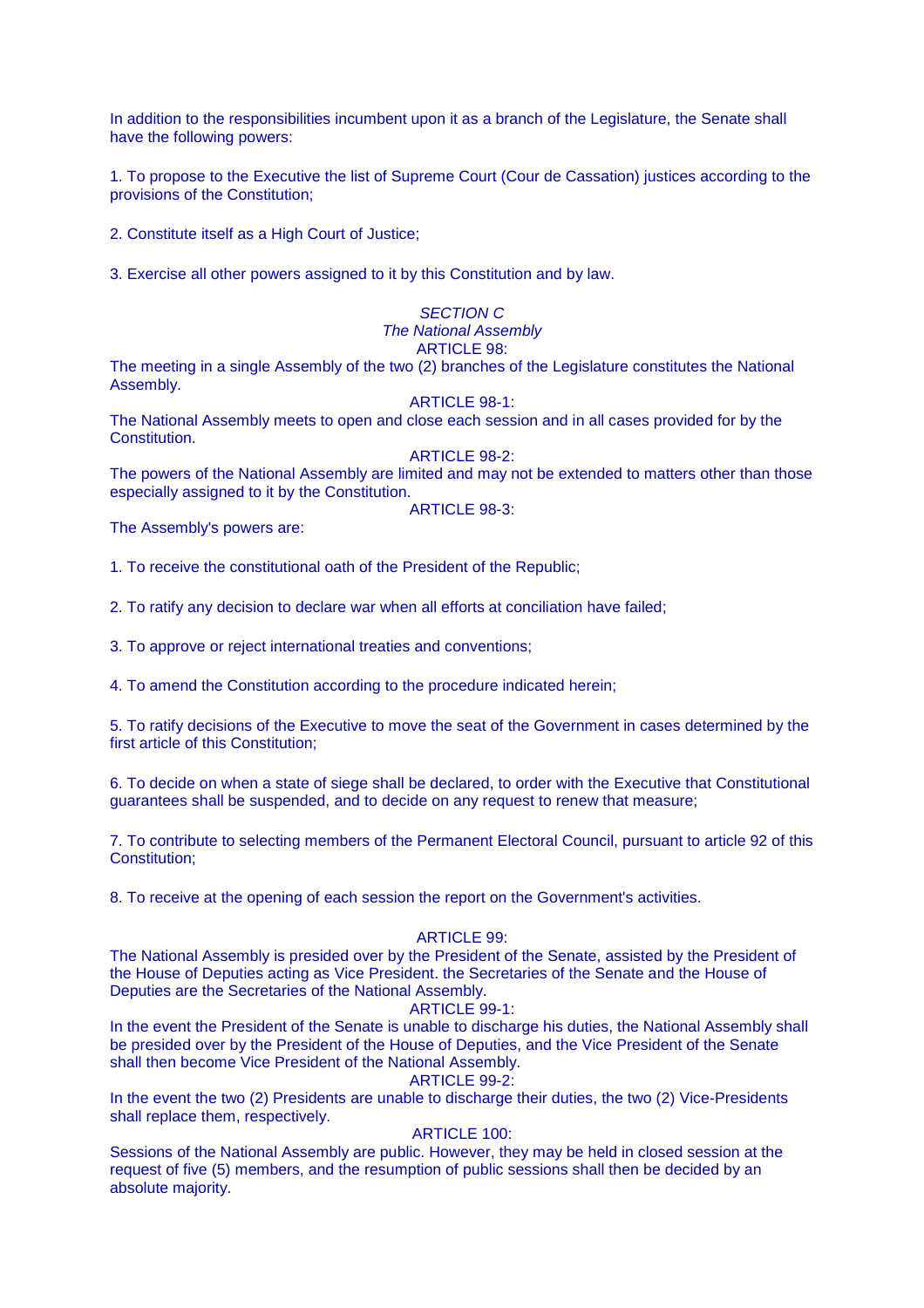#### ARTICLE  $101$ <sup> $\cdot$ </sup>

In emergencies, when the Legislature is not in session, the Executive Branch may call a special session of the National Assembly.

# ARTICLE 102:

The National Assembly may not meet or take decisions and pass resolutions without a majority of each of the two (2) Houses being present.

#### ARTICLE 103:

The Legislature has its seat in Port-au-Prince. However, depending on the circumstances, this seat may be transferred elsewhere to the same place and at the same time as that of the Executive Branch.

# SECTION D

# Exercise of Legislative Power

# ARTICLE 104:

A session of the Legislature dates from the opening of the two (2) Houses meeting as the National Assembly.

#### ARTICLE 105:

In the interval between regular sessions and in emergencies, the President of the Republic may call a special session of the Legislature.

# ARTICLE 106:

The Chief of the Executive Branch reports on that measure by a message.

# ARTICLE 107:

In the event the Legislature is convened in special session, it may not decide on any matter other than that for which it was called.

### ARTICLE 107-1:

However, any Senator or Deputy may introduce a matter of general interest in an Assembly of which he is a member.

# ARTICLE 108:

Each House checks and validates the credentials of its members and is the final judge of any disputes that may arise in this regard.

# ARTICLE 109:

The members of each House shall take the following oath:

"I swear to discharge my duties, to maintain and safeguard the rights of the people, and to be faithful to the Constitution".

#### ARTICLE 110:

Meetings of the two (2) Houses are public. Each House may meet in closed session at the request of five (5) members, and the decision to resume public meetings shall then be taken by a majority vote. ARTICLE 111:

The Legislature takes the laws on all matters of public interest.

# ARTICLE 111-1:

Laws may be initiated by each of the two (2) Houses as well as by the Executive Branch. ARTICLE 111-2:

However, only the Executive Branch may initiate budget laws, laws concerning the assessment, percentage and manner of collecting taxes and contributions, and laws designed to generate revenues or to increase revenues and expenditures of the Government, Bills introduced on these matters must be voted on first by the House of Deputies.

### ARTICLE 111-3:

In the event of disagreement between the two (2) Houses regarding the laws mentioned in the preceding paragraph, each House shall appoint, by voting on a list of an equal number of members, a parliamentary committee that will make a final decision on the disagreement.

ARTICLE 111-4:

If a disagreement occurs with regard to any other law, a decision on it will be postponed until the following session. If, at that session, and even in the case of replacement of the Houses no agreement is reached on the law when it is introduced again, each House shall appoint, by taking a vote on a list of an equal number of members, a parliamentary committee to decide on the final text that will be submitted to the two (2) Assemblies, beginning with the one that originally voted on the law. If these additional deliberations produce no result, the Bill or proposed law will be withdrawn.

ARTICLE 111-5: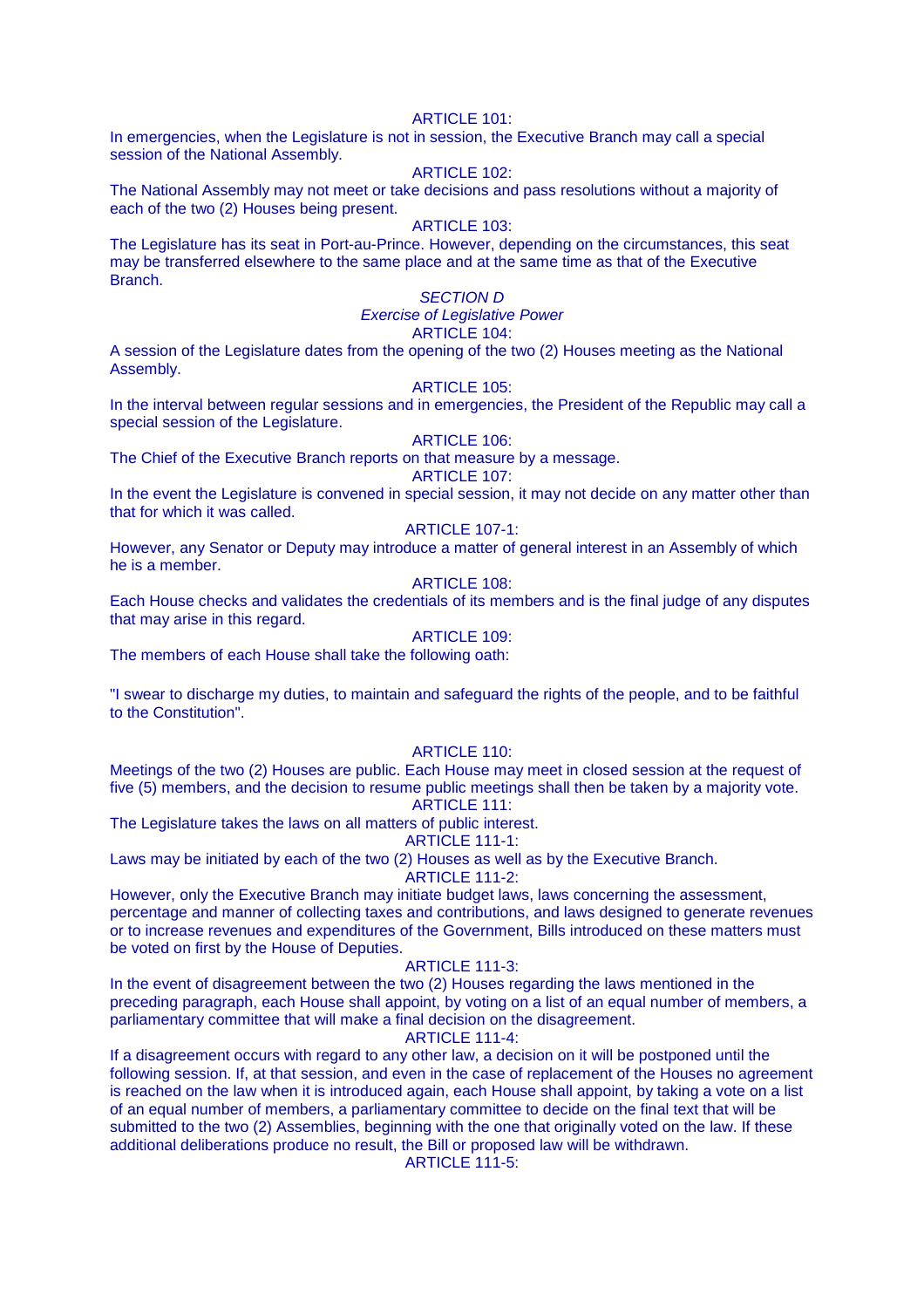In the event of disagreement between the Legislature and the Executive Branch, the disagreement shall, at the request of one of the parties, be referred to the Conciliation Committee provided for in article 206 below.

#### ARTICLE 111-6:

If the Committee fails to reach a decision it shall draw up a report of nonconciliation, which it shall remit to the two (2) high parties and inform the Supreme Court thereof.

#### ARTICLE 111-7:

Within two weeks of receipt of this report, the disagreement shall be referred to the Supreme Court. Sitting as a full court, the Court shall hand down its decision forthwith, setting all other matters aside. Its decision shall be final and is binding on the high parties. If, meanwhile, the high parties reach agreement, the terms of the agreement shall as a matter of course terminate the procedure under way.

#### ARTICLE 111-8:

In no case may the House of Deputies or the Senate be dissolved or adjourned, nor shall the terms of their members be extended.

#### ARTICLE 112:

Each House shall, in accordance with its regulations appoint its staff, establish discipline for them and determine the manner in which they shall perform their duties.

# ARTICLE 112-1:

Each House may impose on its members for reprehensible conduct, by a two thirds (2/3) majority vote, disciplinary penalties, except for expulsion.

## ARTICLE 113:

Any member of the Legislature shall be disqualified as a Deputy or Senator, if, during his term, he has received a final sentence by a court of regular law, which renders him ineligible to serve.

#### ARTICLE 114:

Members of the Legislature are inviolable form the day the take oath up to the expiration of their term, subject to the provisions of article 115 below.

# ARTICLE 114-1:

They may at no time be prosecuted or attacked for the opinions and votes cast by them in the discharge o their duties.

# ARTICLE 114-2:

No member of the Legislature shall be subject to civil imprisonment during his term of office.

# ARTICLE 115:

No member of the Legislature may during his term be arrested under ordinary law for a crime, a minor offense or a petty violation, except by authorization of the House of which he is a member, unless he is apprehended in the act of committing an offense punishable by death, personal restraint or penal servitude or the loss of civil rights. In that case, the matter is referred to the House of Deputies or the Senate without delay of the Legislature is in session, and if not, it shall be taken up the next regular or special session.

#### ARTICLE 116:

Neither of the two (2) Houses may sit or take action without the presence of a majority of its members. ARTICLE 117:

All acts of the Legislature must be approved by a majority of the members present, unless otherwise stipulated in this Constitution.

#### ARTICLE 118:

Each House has the right to investigate matters brought before it. ARTICLE 119:

All bills must be voted on article by article.

# ARTICLE 120:

Each House has the right to amend and to divide articles and amendments proposed. Amendments voted on by one House may be part of a bill only after it has been voted on by the other House in the same forme and in identical terms. No bill shall become a law until it has been voted on in the same form by the two (2) Houses.

# ARTICLE 120-2:

Any bill may be withdrawn from discussion so long as it has not been finally voted upon.

ARTICLE 121:

Any bill passed by the Legislature shall be immediately forwarded to the President of the Republic, who, before promulgation it, has the right to make objections to it in all or in part. ARTICLE 121-1: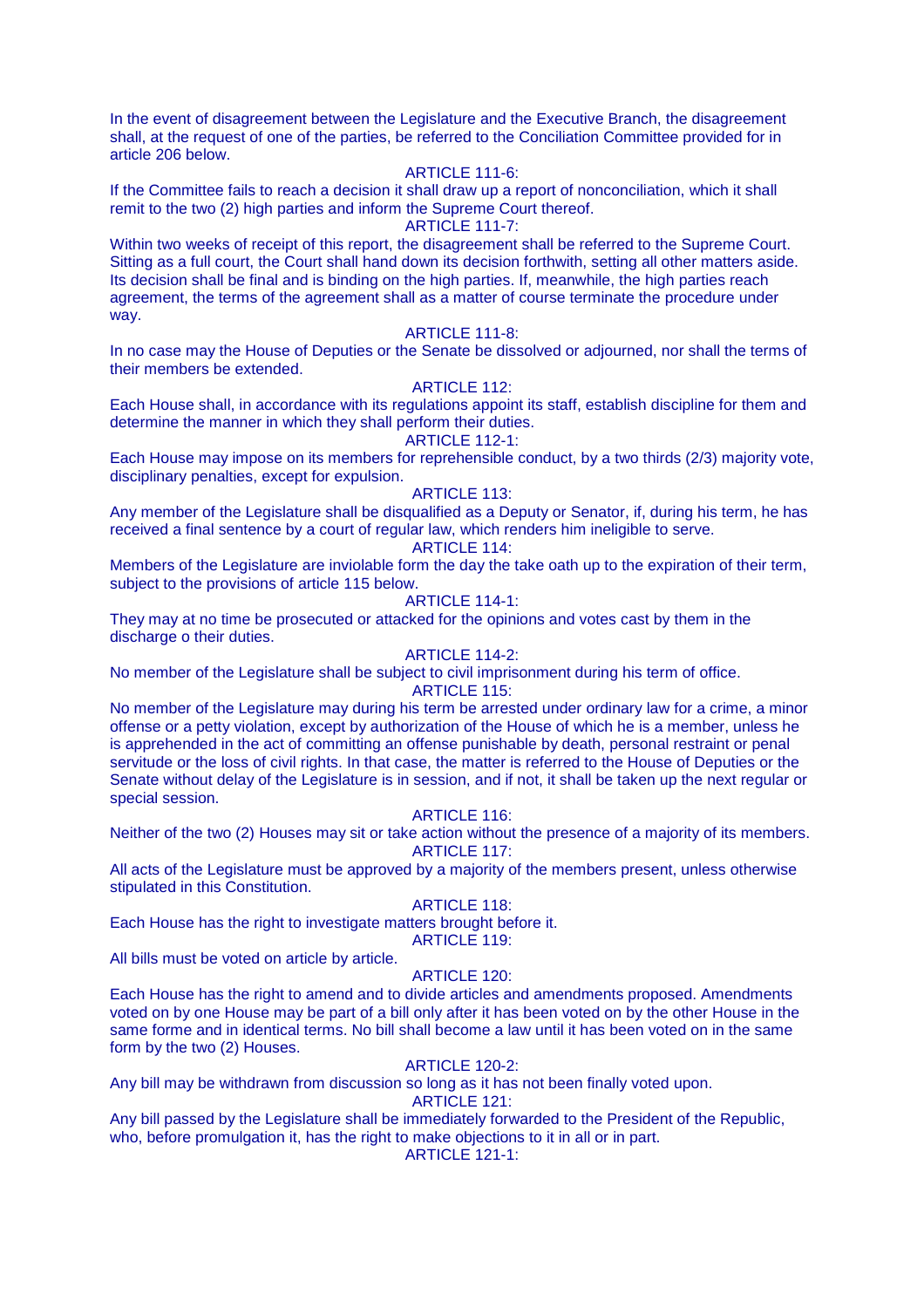In such cases, the President of the Republic send back the bill with his objections to the House where it was originally passed, If the bill is amended by that house, it is sent to the other Houses with the objections.

# ARTICLE 121-2:

If the bill thus amended is voted on by the second House, it will be sent back to the President of the Republic for promulgation.

#### ARTICLE 121-3:

If the objection are rejected by the House that originally passed the bill, it shall be returned to the other House with the objections.

### ARTICLE 121-4:

If the second House also votes to reject it, the bill is sent back to the President of the Republic, who must then promulgate it.

### ARTICLE 121-5:

Rejection of the objection is voted on by either House by the majority stipulated in article 117. In such cases, the votes of each House shall be taken by secret ballot.

#### ARTICLE 121-6:

If in either House the Majority stipulated in the preceding paragraph is not obtained for the rejection, the objections are accepted.

# ARTICLE 122:

The right of objection must be exercised within eight (8) full days starting with the date of the receipt of the bill by the President of the Republic.

#### ARTICLE 123:

If within the prescribed deadline, the President of the Republic has made expiration, the bill must be promulgated unless the session of the Legislature has ended before exploration of the deadline, in which case, the bill is deferred. At the opening of the following session, the bill thus deferred is sent to the President of the Republic to exercise his right of objection.

# ARTICLE 124:

A bill rejected by one of the two (2) Houses may not be introduced again in the same session. ARTICLE 125:

Bills and other acts of the Legislature and the National Assembly shall enter into force with their promulgation and their publication in the Official Gazette (Journal Officiel) of the Republic. ARTICLE 125-1:

Bills shall be numbered and included in the printed and numbered bulletin entitled BULLETIN OF LAWS AND ACTS.

# ARTICLE 126:

The bill is dated on the day of it final adoption by the two (2) Houses.

ARTICLE 127:

No one may submit petitions in person to the Legislature.

# ARTICLE 128:

Only the Legislature Branch has the authority to interpret laws, which it does by passing a law.

ARTICLE 129:

Each member of the Legislature receives a monthly stipend from the time he takes oath.

ARTICLE 129-1:

Service as a member of the Legislature is incompatible with any other duty remunerated by the State, except that of teacher.

#### ARTICLE 129-2:

Every member of the two (2) Houses has the right to question and interpellate a member of the Government or the entire Government on events and acts of the Administration.

#### ARTICLE 129-3:

As interpellation request must be seconded by five (5) members of the body concerned. it becomes a vote of confidence or of censure when passed by a majority of that body.

# ARTICLE 129-4:

When the interpellation request ends in a votes of censure on a question concerning a Government program or declaration of general policy, the Prime Minister must submit his Government's resignation to the President of the Republic.

#### ARTICLE 129-5:

The president must accept that resignation and appoint new Primer Minister, pursuant to the provisions of this Constitution.

ARTICLE 129-6: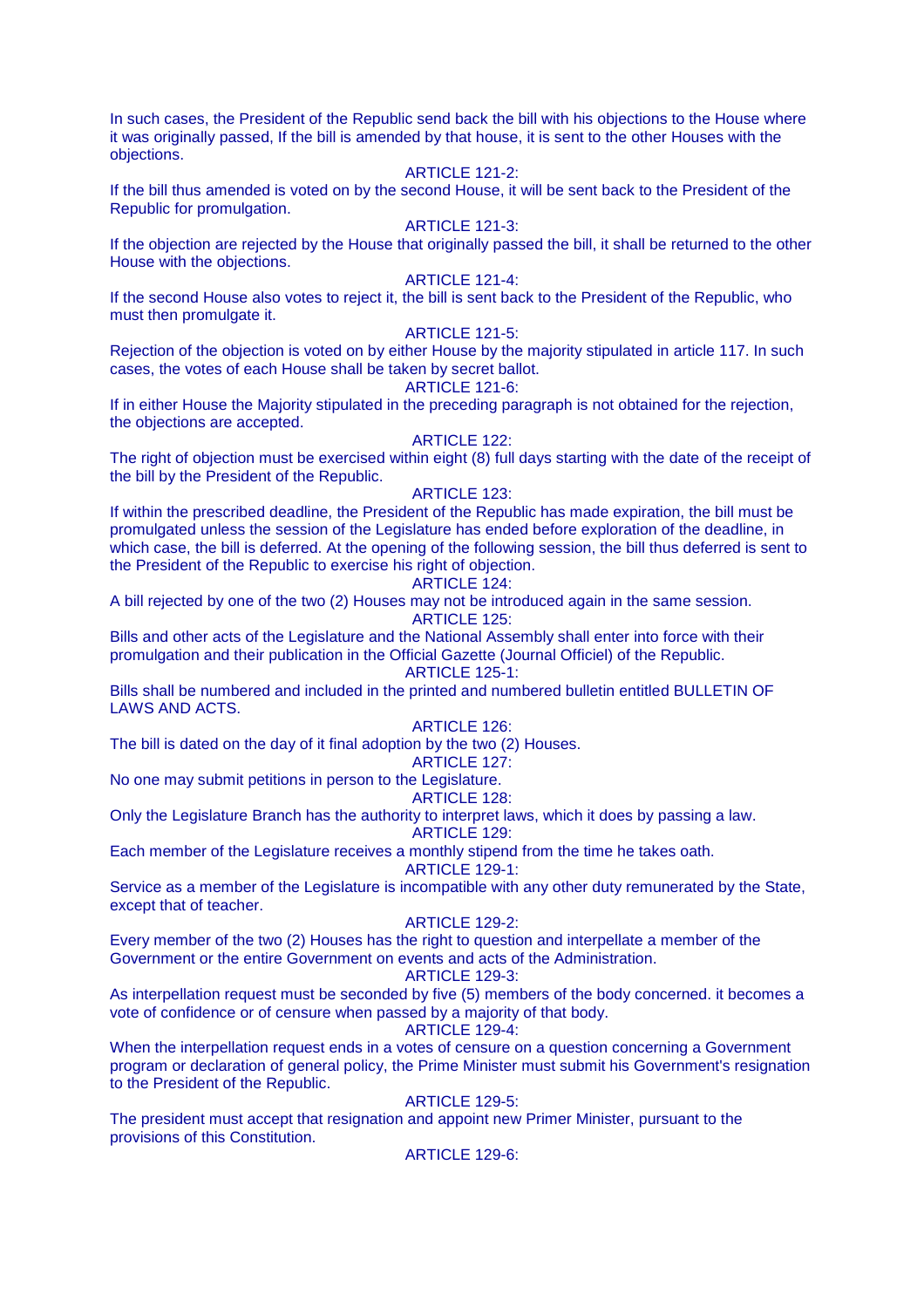The Legislature may not pass more than one vote of censure a year on a question concerning a Government program or declaration of general policy.

#### ARTICLE 130:

In the case of the death, resignation, disqualification, judicial interdiction, or acceptance of a duty incompatible with that of a member of the Legislature, the Deputy or Senator shall be replaced in his Electoral District for only the remainder of his term by a by-election called by the Primary Electoral Assembly to be conducted by the Permanent Electoral Council in the month he vacancy occurs. ARTICLE 130-1:

The election shall take place within thirty (30) days after convocation of the Primary Assembly, pursuant to the Constitution.

#### ARTICLE 130-2:

The same procedure shall apply in the absence of an election or in the event that elections are declared null and void by the Permanent Electoral Council in one or more Electoral Districts. ARTICLE 130-3:

However, if the vacancy occurs during the last regular session of the Legislature or after that session, a by-election may not be held.

#### SECTION E **Incompatibilities** ARTICLE 131:

The following may not be elected members of the Legislature:

1. Government concessionnaires or contractors for the performance of public services;

2. Representatives or agents of Government contractors or concessionnaires, or companies or corporations that have Government concessions or contracts;

3. Delegated, Vice Delegates, judges, and officers of the Public Prosecutor's Office whose duties have not terminated six (6) months before the date set for the elections;

4. Any person who comes under the other cases of ineligibility stipulates by this Constitution and by law.

### ARTICLE 132:

Members of the Executive Branch and the Director Generals of Government departments may not be elected members of the Legislature unless they resign at least one (1) year before the date of the elections.

#### **CHAPTER III** The Executive Branch ARTICLE  $133$

The Executive power is vested in:

a. The President of the Republic, who is the Head of State.

b. The Government, which is headed by a Prime Minister.

### SECTION A The President of the Republic ARTICLE 134:

The President of the Republic is elected in direct universal suffrage by an absolute majority of votes. If that majority is not obtained in the first election, a second election is held.

Only the two (2) candidates who, if such be the case, after the withdrawal of more favored candidates, have received the largest number of votes in the first election may run in the second election.

#### ARTICLE 134-1:

The term of the President is five (5) years. This term begins and ends on the February 7 following the date of the elections.

#### ARTICLE 134-2: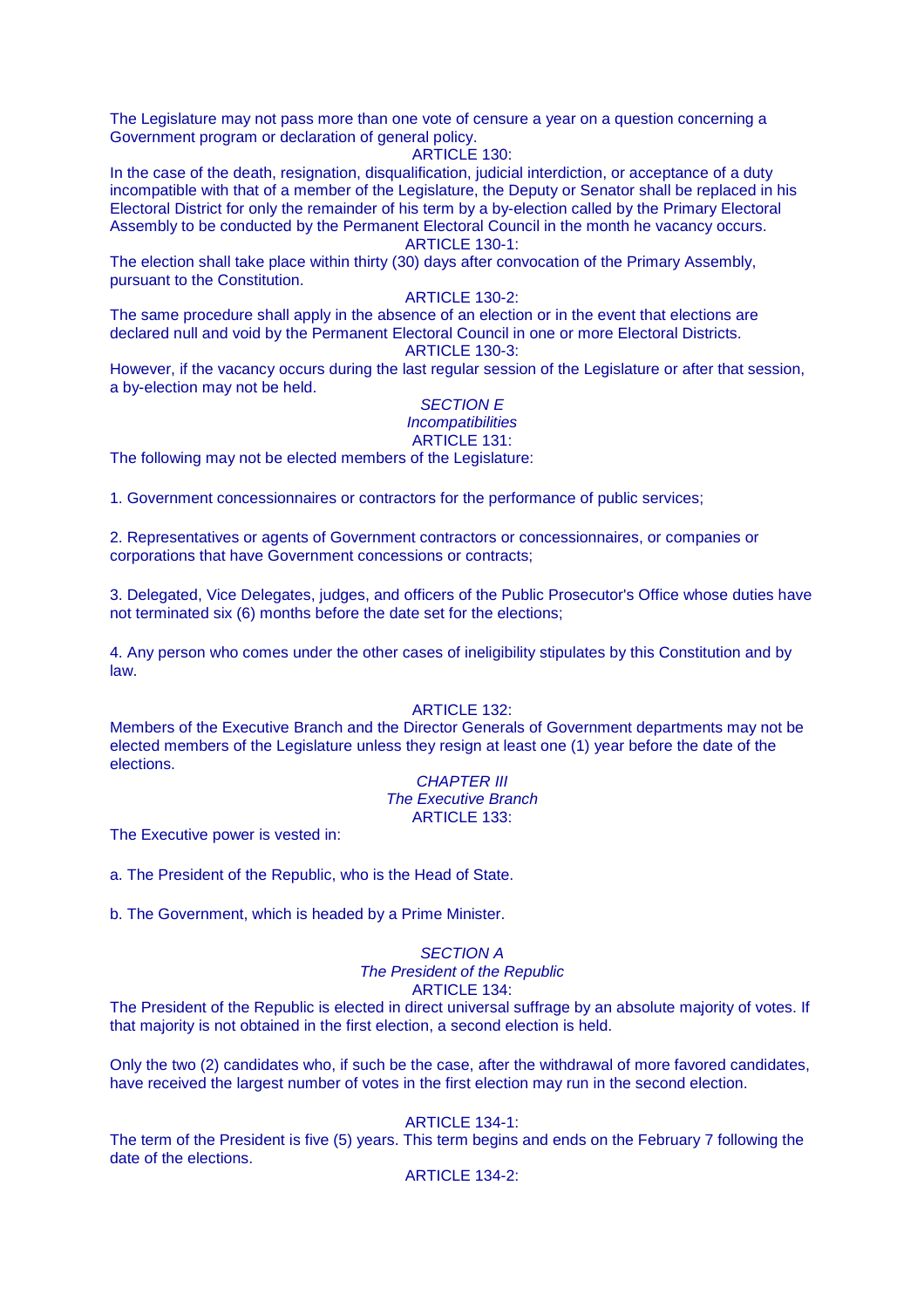Presidential election shall take place the last Sunday of November in the fifth year of the President's term.

# ARTICLE 134-3:

The President of the Republic may not be re-elected. He may serve an additional term only after an interval of five (5) years. He may in no case run for a third term.

ARTICLE 135:

To be elected President of the Republic of Haiti, a candidate must:

a. Be a native-born Haitian and never have renounced Haitian nationality;

b. Have attained thirty-five (35) years of age by the election day;

c. Enjoy civil and political rights and never have been sentenced to death, personal restraint or penal servitude or the loss of civil rights for a crime of ordinary law;

d. Be the owner in Haiti of at least one real property and have his habitual residence in the country;

e. Have resided in the country for five (5) consecutive years before the date of the elections;

f. Have been relieved of this responsibilities if he has been handling public funds.

### ARTICLE 135-1:

Before taking office, the President of the Republic shall take the following oath before the National Assembly: "I swear before God and the Nation faithfully to observe and enforce the Constitution and the laws of the Republic, to respect and cause to be respected the rights of the Haitian people, to work for the greatness of the country, and to maintain the nation's independence and the integrity of its territory".

#### SECTION B

# Duties of the President of the Republic

#### ARTICLE 136:

The President of the Republic, who is the Head of State, shall see to the respect for and enforcement of the Constitution and the stability of the institutions. He shall ensure the regular operations of the public authorities and the continuity of the State.

#### ARTICLE 137:

The President of the Republic shall choose a Prime Minister from among the members of the majority party of the Parliament. In the absence of such a majority, the President of the Republic shall choose his Prime Minister in consultation with the President of the Senate and the President of the House of Deputies.

In either case, the President's choice must be ratified by the Parliament.

### ARTICLE 137-1:

The President of the Republic shall terminate the duties of the Prime Minister upon the letter's submission of the Government's resignation.

#### ARTICLE 138:

The President of the Republic is the guarantor of the nation's independence and the integrity of its territory.

# ARTICLE 139:

He shall negotiate and sign all international treaties, conventions and agreements and submit them to the National Assembly for ratification.

#### ARTICLE 139-1:

He shall accredit ambassadors and special envoys to foreign powers, receive letters of accreditation from ambassadors of foreign powers and issued exequatur to consuls.

# ARTICLE 140:

He declares war, and negotiates and signs peace treaties with the approval of the National Assembly. ARTICLE 141: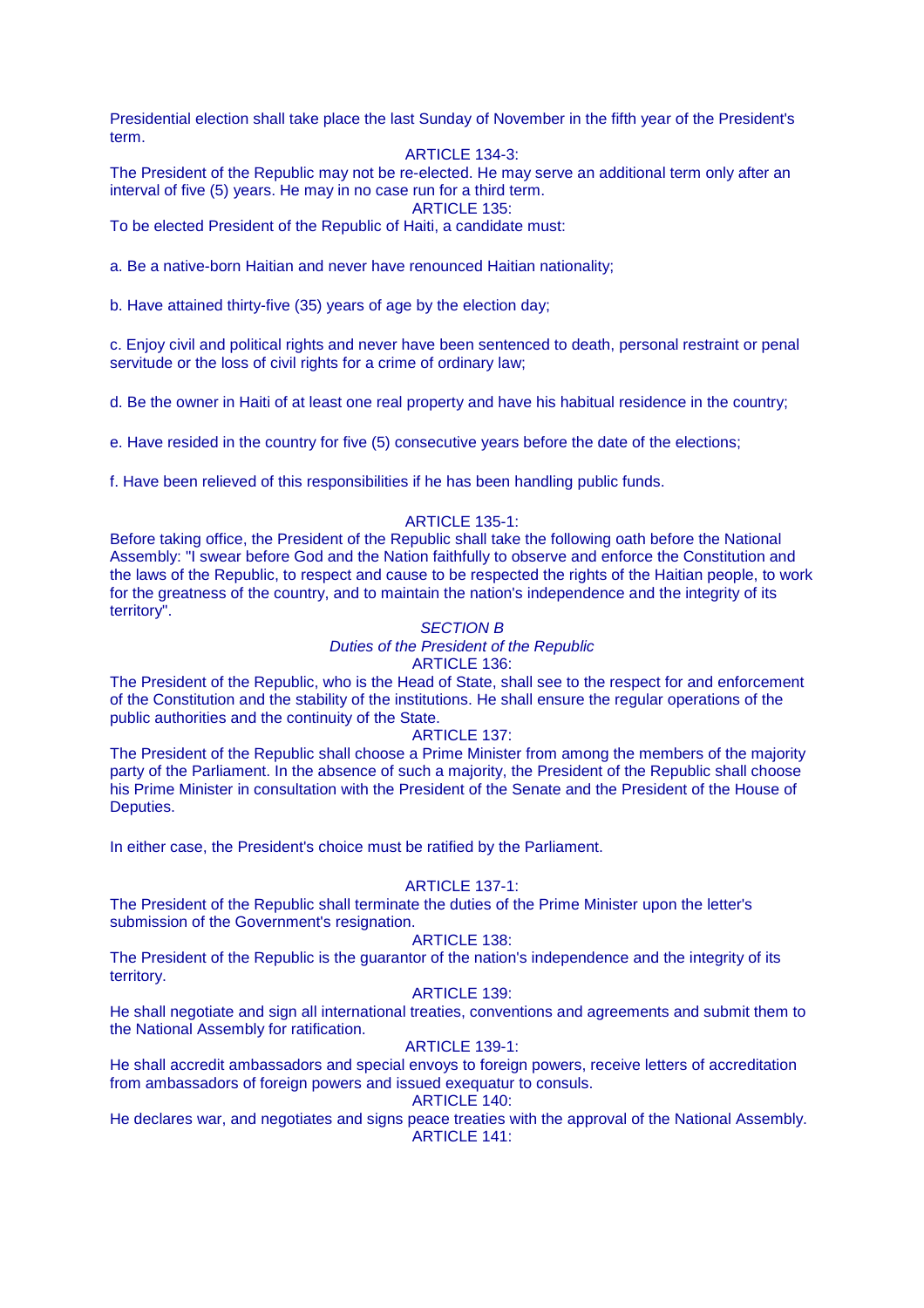With the approval of the Senate, the President appoints, by a decree issued in the Council of Ministers, the Commander-in-chief of the armed forces, the Commander-in-chief of the police, ambassadors and consul generals.

#### ARTICLE 142:

By a decree issued in the Council of Ministers, the President of the Republic appoints the directors general of the civil service, and delegates and vice delegates of Departments and Arrondissements.

He also appoints, with the approval of the Senate, Administrative Councils of Autonomous Agencies.

#### ARTICLE 143:

The President of the Republic is the nominal head of the armed forces, but he never commands them in person.

#### ARTICLE 144:

He has the seal of the Republic affixed to all laws and promulgates them within deadline stipulated by the Constitution. Before the expiration of that deadline, he may avail himself of his right of objection. ARTICLE 145:

He sees to the enforcement of judicial decisions, pursuant to the law.

#### ARTICLE 146:

The President of the Republic has the right to perform and commute sentences in all res judica cases, except for sentences handed down by the High Court of Justice as stipulated in this Constitution.

ARTICLE 147:

He may grant amnesty only for political matters as stipulated by law.

#### ARTICLE 148:

If the President finds it temporarily impossible to discharge his duties the Executive Authority shall be vested in the Council of Ministers under the Presidency of the Prime Minister, so long as the disability continues.

# ARTICLE 149:

Should the office of the President of the Republic become vacant for any reason, the President of the Supreme Court of the Republic, or in his absence, the Vice President of that Court, or in his absence, the judge with the highest seniority and so on by order of seniority, shall be invested temporarily with the duties of the President of the Republic by the National Assembly duly convened by the Prime Minister- The election of a new President for a new five (5) year term shall be held at least forty-five (45) and no more than ninety (90) days after the vacancy occurs, pursuant to the Constitution and the Electoral Law.

#### ARTICLE 149-1:

The acting President may in no case be a candidate in the next Presidential election.

#### ARTICLE 150:

The President of the republic shall have no powers other than those accorded to him by the Constitution.

#### ARTICLE 151:

At the opening of each annual session of the Legislature, the President of the Republic shall deliver a message to the Legislature on the State of the Nation. This message may not be debated.

#### ARTICLE 152:

The President of the Republic shall receive a monthly salary from the Public Treasury upon taking the oath of office.

# ARTICLE 153:

The President of the Republic shall have his official residence in the National Palace, in the capital city, unless the seat of the Executive Branch is moved.

#### ARTICLE 154:

The President of the Republic presides over the Council of Ministers.

#### SECTION C

#### The Government

#### ARTICLE 155:

The Government is composed of the Prime Minister, the Ministers and Secretaries of State. The Prime Minister is the head of the Government.

#### ARTICLE 156:

The Government conducts the policy of the Nation. It is responsible before Parliament under the terms stipulated by the Constitution.

#### ARTICLE 157:

To be appointed Prime Minister, a person must: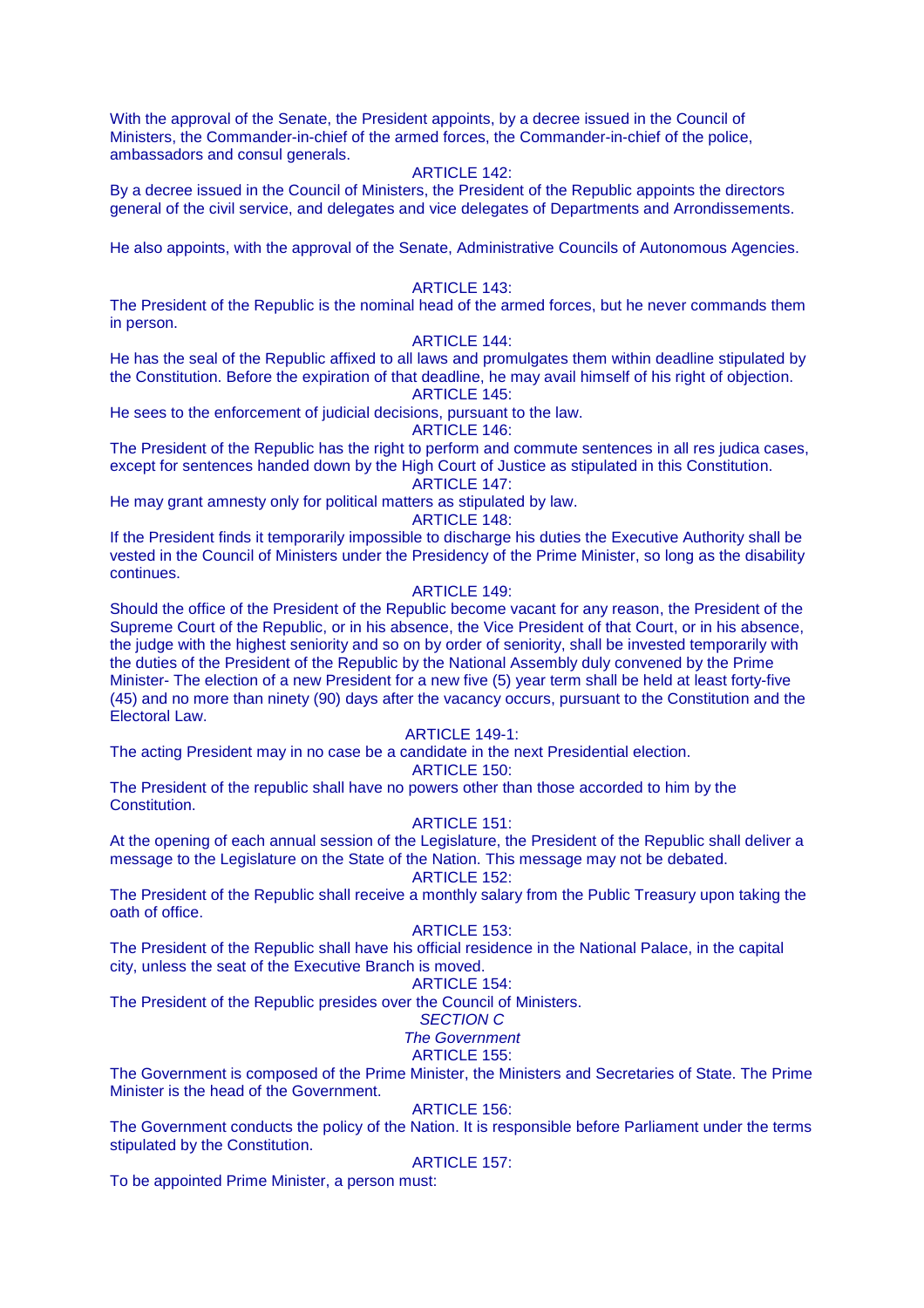1. Be a native-born Haitian, and never have renounced Haitian nationality;

2. Have attained thirty (30) years of age;

3. Enjoy civil and political rights and never have been sentenced to death, personal restraint or penal servitude or the loss of civil rights;

4. Own real property in Haiti and practice a profession there;

5. Have resided in the county for five (5) consecutive years;

6. Have been relieved of his responsibilities if he has been handling public funds.

# SECTION D

# Powers of The Prime Minister

# ARTICLE 158:

With the approval of the President, the Prime Minister shall choose the members of his Cabinet of Ministers and shall go before Parliament to obtain a vote of confidence on his declaration of general policy. The vote shall be taken in open ballot, and an absolute majority of both Houses is required.

In the event of a vote of nonconfidence by one of the two (2) Houses, the procedure shall be repeated.

### ARTICLE 159:

The Prime Minister enforces the laws. In the event of the President of the Republic's absence or temporary inability to perform his duties, or at his request, the Prime Minister presides over the Council of Ministers. He has the power to issue rules and regulations but he can never suspend or interpret laws, acts or decrees, nor refrain from enforcing them.

### ARTICLE 159-1:

In concert with the President of the Republic, he is responsible for national defense.

ARTICLE 160:

The Prime Minister appoints and dismisses directly or by delegation Government officials, according to the provisions of the Constitution and the law on the general regulations for Government operations. ARTICLE 161:

The Prime Minister and the Ministers may appear before the two (2) Houses to support bills and the objections of the President of the Republic and to reply to interpellation.

## ARTICLE 162:

Acts of the Prime Minister are countersigned, if need by the Ministers responsible for enforcing them. The Prime Ministers may be assigned a Ministerial portfolio.

#### ARTICLE 163:

The Prime Minister and the Ministers are jointly responsible for the acts of the President of the Republic and of their ministers that they countersign. They are also responsible for enforcement of the laws in the areas of their competence.

# ARTICLE 164:

The duties of the Prime Minister and of a member of the Government are incompatible with membership in the Parliament. If such a case occurs, the member of Parliament must choose one duty or the other.

# ARTICLE 165:

In the event of the Prime Minister's resignation, the government remains in place until the appointment of a successor, in order to transact current business.

#### SECTION E

#### The Ministers and Secretaries of State

# ARTICLE 166:

The President of the Republic presides over the Council of Ministers. The number of Ministers may be no fewer than ten (10).

When he deems it necessary, the Prime Minister may appoints Secretaries of State to the Ministers.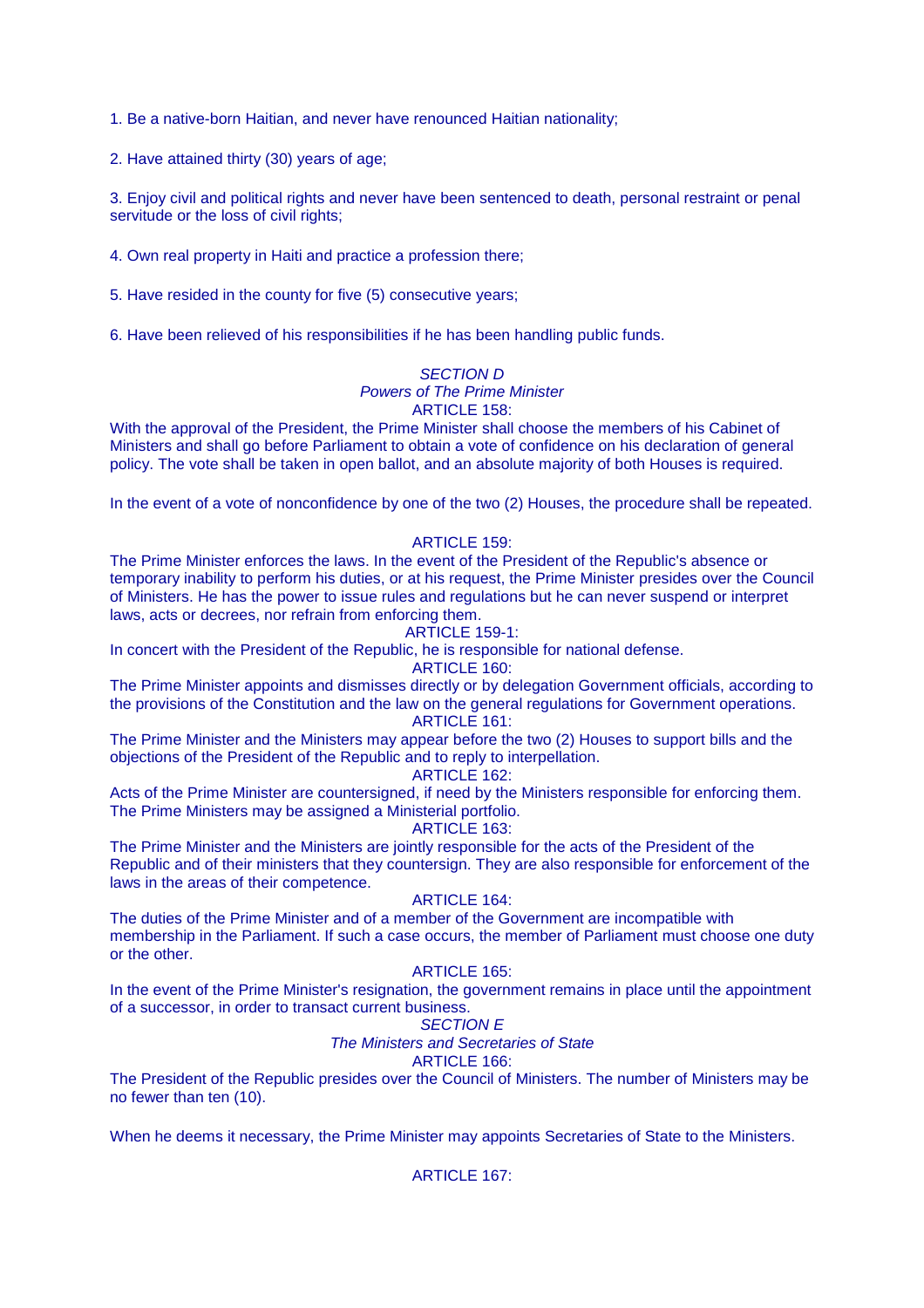The number of Ministers is set by law.

# ARTICLE 168:

Holding a ministerial post is incompatible with the exercise of all other public employment, except for higher education.

#### ARTICLE 169:

Ministers are responsible for the acts of the Prime Minister that they countersign. They are jointly responsible for enforcement of the laws.

#### ARTICLE 169-1:

In no case may an oral or written order of the President of the Republic or of the Prime Minister release Ministers from the responsibilities of their office.

# ARTICLE 170:

The Prime Minister, the Ministers and the Secretaries of State receive monthly salaries established by the Budgetary law.

#### ARTICLE 171:

Ministers appoint certain categories of Government employees by delegation of the Prime Minister, according to the conditions set by the law on Government operations.

#### ARTICLE 172:

When one of the two (2) Houses during an interpellation calls into question the responsibility of a Minister by a vote of censure passed by an absolute majority of its members, the Executive shall recall the Minister.

# CHAPTER IV

# The Judiciary

# ARTICLE 173:

The Judicial Power shall be vested in the Supreme Court (Cour de Cassation), the Courts of Appeal, Courts of First Instance, Courts of Peace and special courts, whose number, composition, organization, operation and jurisdiction are set by law.

# ARTICLE 173-1:

Civil rights cases are exclusively the competence of the courts. ARTICLE 173-2:

No court and no jurisdiction in disputed matters may be established except by law. No special court may be established under any name whatever.

#### ARTICLE 174:

Judges of the Supreme Court and the Courts of Appeal are appointed for ten (10) years. Judges of the Courts of First Instance are appointed for seven (7) years. Their term begins at the time they take their oath of office.

# ARTICLE 175:

Supreme Court justices are appointed by the President of the Republic form a list submitted by the Senate of three (3) persons per court seat. Judges of the Courts of Appeal and Courts of First Instance are appointed from a list submitted by the Departmental Assembly concerned; Justices of the Peace are appointed from a list draw up by the Communal Assemblies. ARTICLE 176:

The law regulates the conditions required for serving as a judge at any level. A School of the Magistrature shall be established.

#### ARTICLE 177:

Judges of the Supreme Court, the Courts of Appeal and the Courts of First Instance are appointed for life. They may be removed from office only because of a legally determined abuse of authority or be suspended following and indictment leveled against them. They may not be reassigned, without their consent, even in the case of a promotion. Their service may be terminated during their term of office only in the event of a duly determined permanent physical or mental incapacity.

#### ARTICLE 178:

The Supreme Court does not try cases on their merits. Nevertheless, in all cases other than those submitted to a jury, when a case between the same parties is tried upon second appeal, even with an incidental plea of defense, the Supreme Court, accepting the appeal, shall not remand the case to a lower court but shall rule on the merits, sitting as a full court.

# ARTICLE 178-1:

However, in the case of appeals from temporary restraining orders or orders of examining magistrates, grants of appeal pronounced in connection with such orders or from final sentences of the Peace Courts or decisions of special courts, the Supreme Court, admitting the appeal, shall pronounce a decision without remanding the case.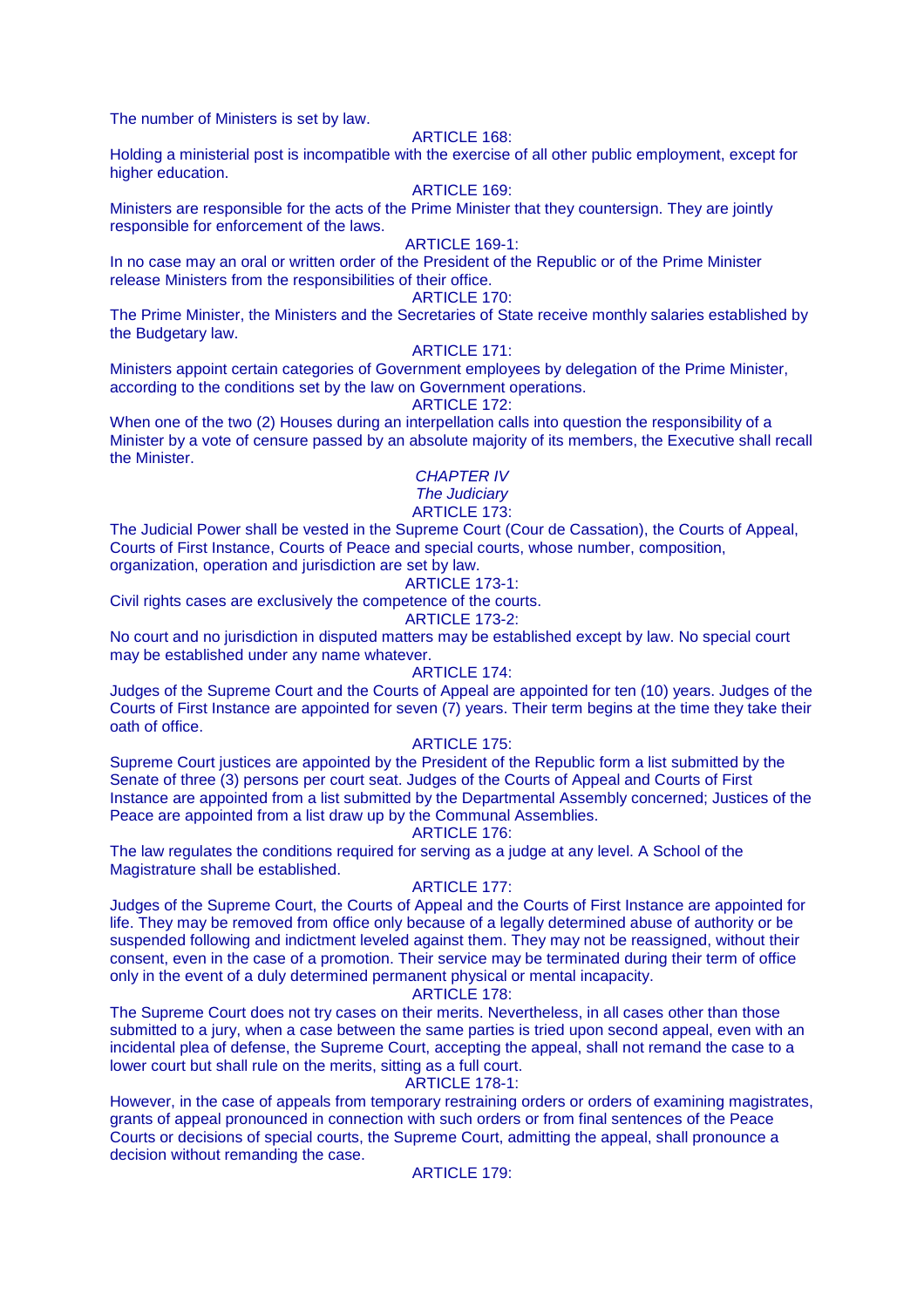The duties of a judge are incompatible with any other salaried duties, except for education.

ARTICLE 180:

Court proceedings are public. However, they may take place in closed session in the interest of public order and good morals, at the decision of the Court.

### ARTICLE 180-1:

Sentences may not be delivered in closed session in cases of political offenses or offenses involving the press.

# ARTICLE 181:

All order or judgments shall state the grounds for the decision and shall be handed down in a public hearing.

# ARTICLE 181-1:

Orders or judgments are delivered and executed in the name of the Republic, They shall include writs of execution to officers of the Public Prosecutor's Office and agents of the police and armed forces. Acts of notaries shall be put in the same form when their compulsory execution is involved.

# ARTICLE 182:

The Supreme Court rules on both fact and law in all cases of decisions handed down by military courts.

### ARTICLE 183:

When litigation is referred to it, the Supreme Court, sitting as a full Court, shall rule on the unconstitutionality of the laws.

# ARTICLE 183-1:

The interpretation of a law given by the Houses of the Legislature shall be imposed for the purpose of that law without retroactively taking away any rights acquired by res judicata. ARTICLE 183-2:

The Courts shall apply Government decrees and regulations only insofar as they are in conformity with the law.

# ARTICLE 184:

The law determines the jurisdiction of the courts and tribunals, and regulates the manner of preceedings before them.

# ARTICLE 184-1:

The law also provides for disciplinary penalties to be taken against judges and officers of the Public Prosecutor's Office, except for Supreme Court Justices, who are under the jurisdiction of the High Court of Justice for abuse of authority.

# CHAPTER V

The High Court of Justice

# ARTICLE 185:

The Senate may constitute itself as a High Court of Justice. the proceedings of this Court are presided over by the President of the Senate, assisted by the President and Vice President of the Supreme Court as Vice President and Secretary, respectively, except where the Justices of the Supreme Court and officers of the public Prosecutor's Office assigned to that court are involved in the accusation, in which case, the Senators, one of whom shall be designated by the accused, and the Senators so appointed shall not be entitled to vote.

#### ARTICLE 186:

The House of Deputies, by a majority of two-thirds (2/3) of its members, shall indict:

a. The President of the Republic for the crime of high treason or any other crime or offense committed in the discharge of his duties;

b. The Prime Minister, the Ministers and the Secretaries of State for Crimes of high treason and embezzlement or abuse of power or any other crimes or offenses committed in the discharge of their duties;

c. Members of the Permanent Electoral Council and the Superior Court of Auditors and the Court of Administrative Disputes for serious offenses committed in the discharge of their duties;

d. Supreme Court justices and officer of the Public Prosecutor's Office before the Court for abuse of authority;

e. The Protector of Citizens (Protecteur du citoyen).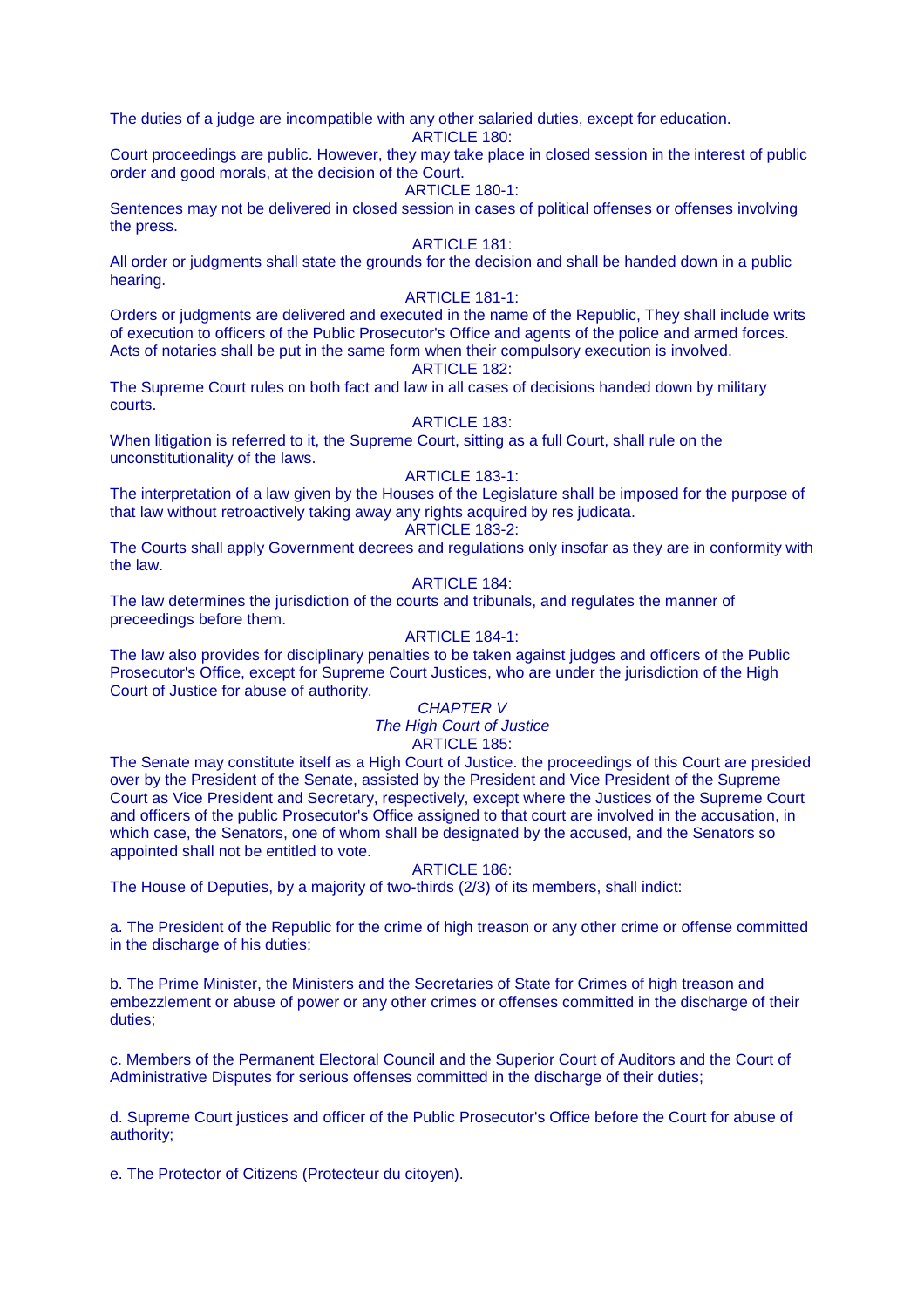#### **ARTICLE 187:**

Members of the High Court of Justice serve on an individual bases, and no opening proceedings, take the following oath;

"I swear before God and before the Nation to judge with the impartiality and the firmness appropriate to an honest and free man, according to my conscience and my deep-seated conviction".

#### ARTICLE 188:

The High Court of Justice shall designate, by secret ballot and an absolute majority of votes, from among its members a Committee of Enquiry.

# ARTICLE 188-1:

The decision in the form of a decree shall be handed down on the report of the Committee of Enquiry by a two-thirds (2/3) majority of the members of the High Court of Justice.

ARTICLE 189:

The High Court of Justice shall not sit unless a majority of two-thirds (2/3) of its members are present. ARTICLE 189-1:

The Court may not impose any other penalties than dismissal, disqualification or deprivation of the right or exercise any public office for no less than five (5) years and no more than fifteen (15) years. ARTICLE 189-2:

However, the convicted person may be brought before ordinary courts, in accordance with the law, if there is reason to impose other penalties or to rule on the institution of civil action.

ARTICLE 190:

Once a case is brought before the High Court of Justice, the Court must sit until it renders its verdict, regardless of the length of the sessions of the Legislature.

# TITLE VI

Independent Institutions

CHAPTER I The Permanent Electoral Council

# ARTICLE 191:

The Permanent Electoral Council is responsible for organizing and controlling with complete independence all electoral procedures throughout the territory of the Republic until the results of the election are announced.

# ARTICLE 191-1:

The Council also drafts the Electoral Bill that it submits to the Executive Branch for the necessary purposes.

# ARTICLE 191-2:

The Council sees to it that the electoral lists are kept up-to-date.

# ARTICLE 192:

The Permanent Electoral Council consists of nine (9) members chosen from a list of three (3) names proposed by each of the Departmental Assemblies:

3 are chosen by the Executive Branch;

3 are chosen by the Supreme Court;

3 are chosen by the National Assembly.

The above-mentioned organs see to it as far as possible that each of the Departments are represented.

# **ARTICLE 193:**

Members of the Permanent Electoral Council must:

1. Be native-born Haitians;

2. Have attained forty (40) years of age;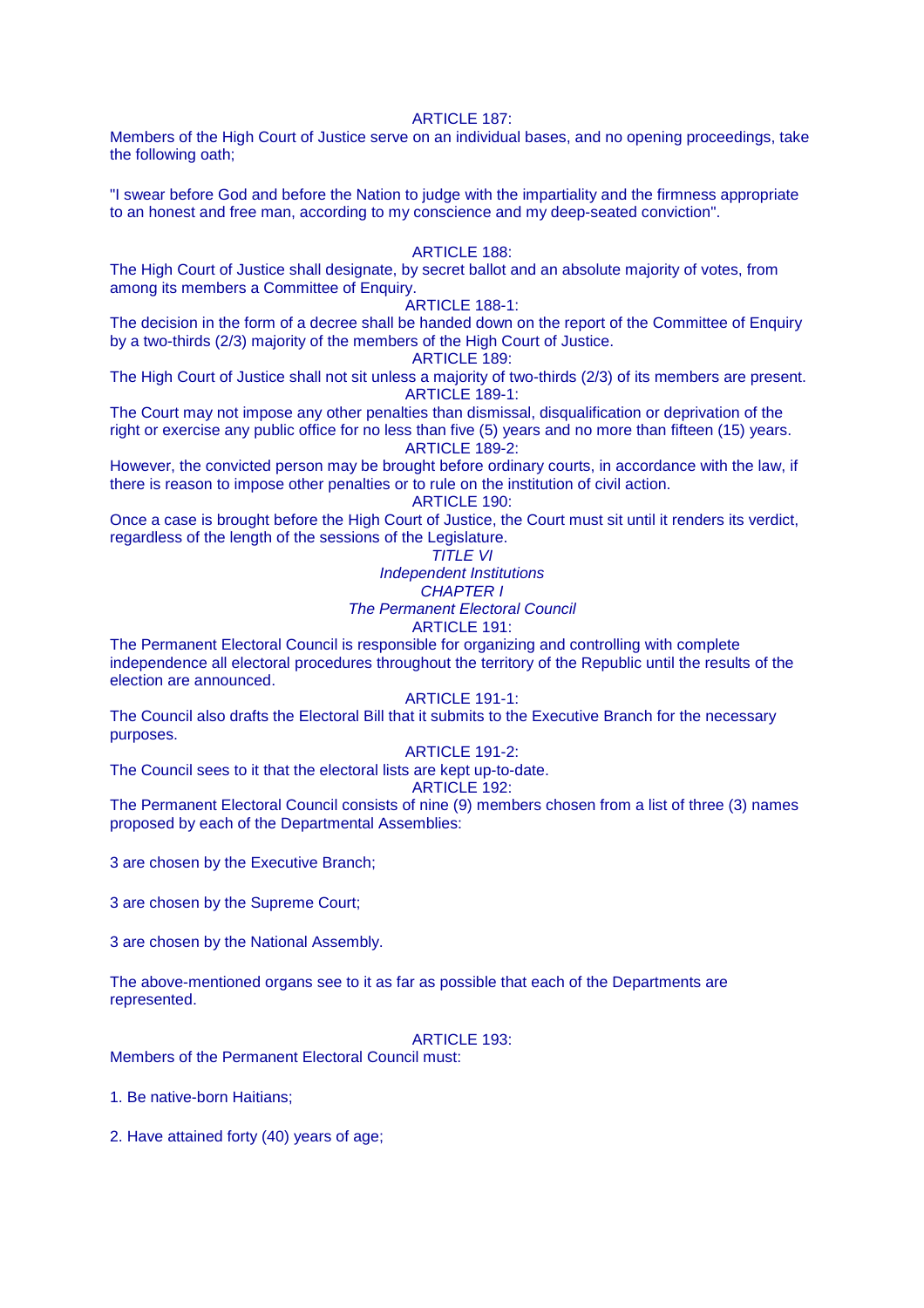3. Enjoy civil and political rights and never have been sentenced to death, personal constraint or penal servitude or the loss of civil rights;

4. Have been relieved of their responsibilities if they have been handling public funds;

5. Have resided in the country at least three (3) years before their nomination.

#### ARTICLE 194:

Members of the Permanent Electoral Council are appointed for a nine (9) year nonrenovable period. They may not be removed from office.

### ARTICLE 194-1:

One-third of the members of the Permanent Electoral Council are replaced every three (3) years. The President is chosen form among its members.

#### ARTICLE 194-2:

Before taking office, the members of the Permanent Electoral Council take the following oath before the Supreme Court;

"I swear to respect the Constitution and the provisions of the Electoral Law and to discharge my duties with dignity, independence, impartiality and patriotism."

#### ARTICLE 195:

In the event of a serious offense committed in the discharge of their duties, the members of the Permanent Electoral Council are liable for prosecution before the High Court of Justice.

# ARTICLE 195-1:

The seat of the Permanent electoral Council is in the capital. Its jurisdiction extends throughout the territory of the Republic.

# ARTICLE 196:

Members of the Permanent electoral Council may not hold any other public post, nor may they be a candidate of an elective post during their term.

In the event of dismissal, a member of the Council must wait three (3) years before he may run for an elective post.

#### ARTICLE 197:

The Permanent Electoral Council shall rule on all disputes arising either in elections or in the enforcement or the violation of the Electoral Law, subject to any legal prosecution undertaken against an offender or offenders before the courts of competent jurisdiction.

# ARTICLE 198:

In the event of a vacancy caused by a depth, resignation or any other reason, the member shall be replaced following the procedure established in article 192 for the remainder of his term, taking into account the branch of government that had designated the member to be replaced. ARTICLE 199:

The law determines the rules for organization and operation of the Permanent Electoral Council

CHAPTER II

The Superior Court of Auditors and Administrative Disputes

ARTICLE 200:

The Superior Court of Auditors and Administrative Disputes is an independent and autonomous financial and administrative court. It is responsible for administrative and jurisdictional control of Government receipts and expenditures, verification of the accounts of the Government enterprises and of the territorial divisions.

#### ARTICLE 200-1:

The Superior Court of Auditors and Administrative Disputes hears cases against the State and the territorial divisions, the Administration and Government officials, public services and citizens. ARTICLE 200-2:

Its decisions ate not subject to appeal, except to the Supreme Court.

ARTICLE 200-3:

the Supreme Court of Auditors and Administrative Disputes comprises two (2) sections:

1. The Financial Control Section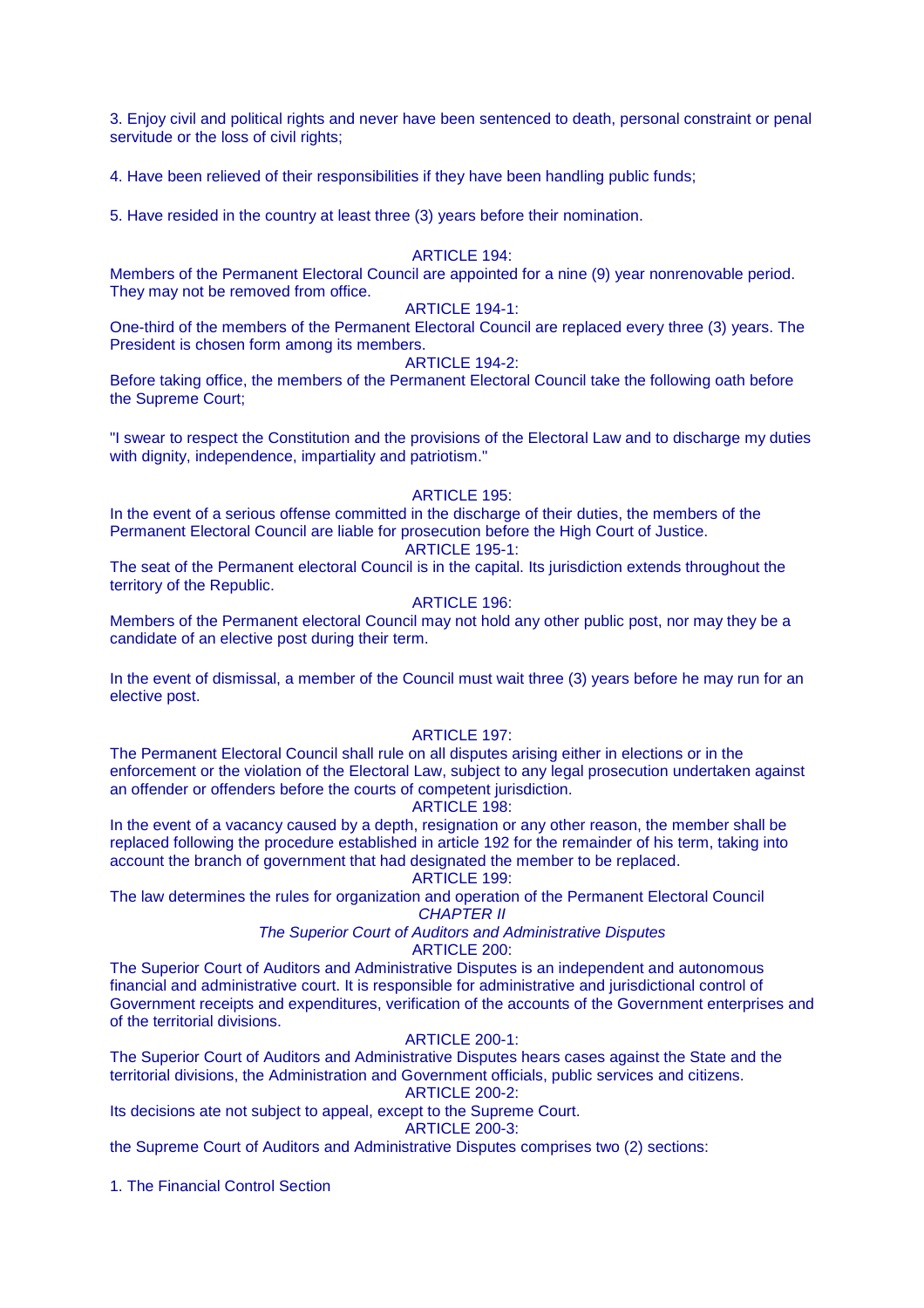2. The Administrative Disputes Section.

#### ARTICLE  $200-4$

The Superior Court of Auditors and Administrative Disputes participates in drawing up the budget and is consulted on all matters concerning legislation on public finances and on all draft financial or commercial contracts, agreements and conventions to which the State is a party. It has the right to conduct audits in all Government agencies.

#### ARTICLE 200-5:

Members of the Superior Court of auditors and Administrative Disputes must:

a. Be Haitians and never have renounced their nationality;

b. Have attained thirty-five (35) years of age;

c. Have been relieved of their responsibilities of they have been handling public funds;

d. Have a Bachelor of Law degree, be a certified public accountant or hold an advanced degree in government administration, economics or public finance;

e. Have five (5) years experience in public or private administration;

f. Enjoy civil and political rights.

#### ARTICLE 200-6:

Candidates for membership on the Court shall submit their applications directly to the Office of the Senate of the Republic. The Senate elects the ten (10) members of the Court, who select the Court's President and Vice President form among them.

# ARTICLE 201:

Court members have a ten (10) year term and may not be removed

ARTICLE 202:

Before taking office, the members of the Superior Court of Auditors and Administrative disputes shall take the following oath before a section of the Supreme Court:

"I swear to respect the Constitution and the laws of the Republic, to discharge my duties properly and loyally and to conduct myself at all times with dignity".

ARTICLE 203:

Members of the Superior Court of Auditors and Administrative Disputes are under the jurisdiction of the High Court of Justice for any serious offenses committed in the discharge of their duties. ARTICLE 204:

The Superior Court of Auditors and Administrative Disputes shall submit each year to the Legislature within thirty (30) days following the opening of the first legislative session a complete report on the country's financial situation and on the efficacy of Government expenditures.

# ARTICLE 205:

The organization of the above-mentioned court, its membership regulations and its mode of operation are established by law.

# CHAPTER III

The Conciliation Comission

# ARTICLE 206:

The Conciliation Commission is responsible for settling disputes between the Executive Branch and the Legislature and the two (2) Houses of the Legislature. Its members are as follows:

a. The President of the Supreme Court - President;

b. The President of the Senate - Vice President;

c. The President of the House of Deputies - Member;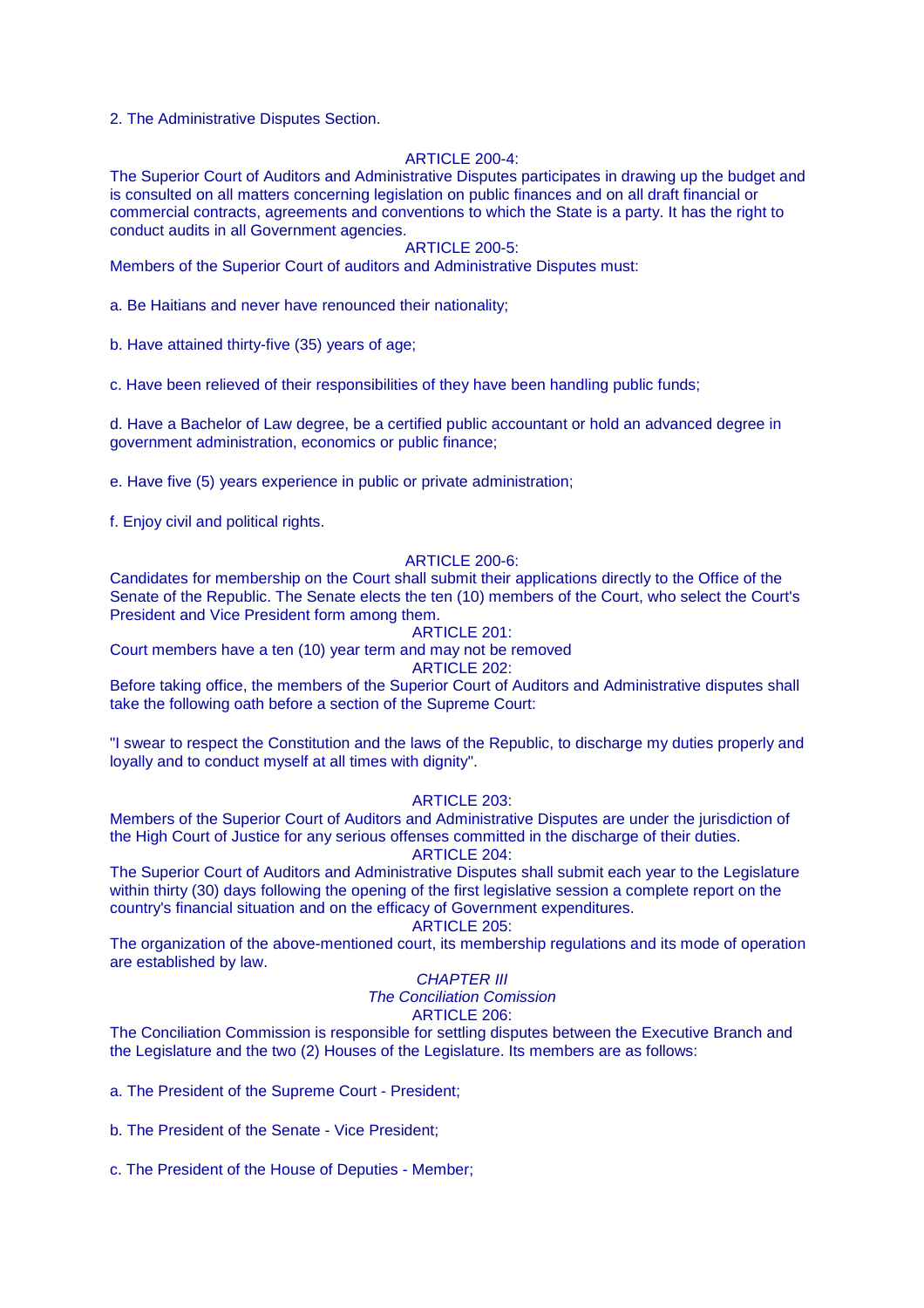d. The President of the Permanent Electoral Council - Member;

e . The Vice President of the Permanent electoral Council - Member;

f. Two (2) members designated by the President of the Republic - Member.

ARTICLE 206-1:

The mode of operation of the Conciliation Commission is determined by law.

# CHAPTER IV Protection of Citizens

# ARTICLE 207:

An office known as the OFFICE OF CITIZEN PROTECTION is established to protect all individuals against any form of abuse by the government.

# ARTICLE 207-1:

The office is directed by a citizen bearing the title of PROTECTOR OF CITIZENS. He is chosen by consensus of the President of the Republic, the President of the Senate and the President of the House of Deputies. His term is seven (7) years and may not be renewed.

#### ARTICLE 207-2:

His intervention on behalf of any complainant is without charge, whatever the court having jurisdiction might be.

#### ARTICLE 207-3:

A law sets the conditions and regulations for the operation of the Office of Citizen Protection.

# CHAPTER V

The UniversityY - The Academy - Culture

# ARTICLE 208:

Higher education is free. it is provided by the University of the Haitian State (Univertité d'État d'Haiti), which is autonomous and by the superior public schools and the superior private schools accredited by the State.

### ARTICLE 209:

The State must finance the operation and development of the Haitian State University and the public superior schools. Their organization and their location must be planned from the perspective of regional development.

# ARTICLE 210:

The Establishment of research centers must be encouraged.

# ARTICLE 211:

Authorization for operation of universities and private superiors schools is subject to the technical approval of the Council of the State University, to a majority of Haitian participation in the capital and faculty, and to the obligation to teach primarily in the official language of the country.

# ARTICLE 211-1:

The universities and the private and public superior schools provide academic and practical instruction adapted to the trends and requirements of national development.

# ARTICLE 212:

An organic law regulates the establishment, location and operation of university and public and private superior schools in the country.

# ARTICLE 213:

A Haitian Academy shall be established to standardize the Creole language and enable it to develop scientifically and harmoniously.

#### ARTICLE 213-1:

Other academies may be established.

# ARTICLE 214:

The title Academy Member is purely honorific.

#### ARTICLE 214-1:

The law shall determine the mode of organization and operation of academies.

### ARTICLE 215:

Archaeolical, historical, cultural, folklore and architectural treasures in the country, which bear witness to the grandeur of our past. are part of the national heritage. Consequently, monuments, ruins, sites of our ancestors' great feats of arms, famous centers of our African beliefs, and all vestiges of the past are placed under the protection of the State.

# ARTICLE 216:

The law determines special conditions for this protection in each sphere.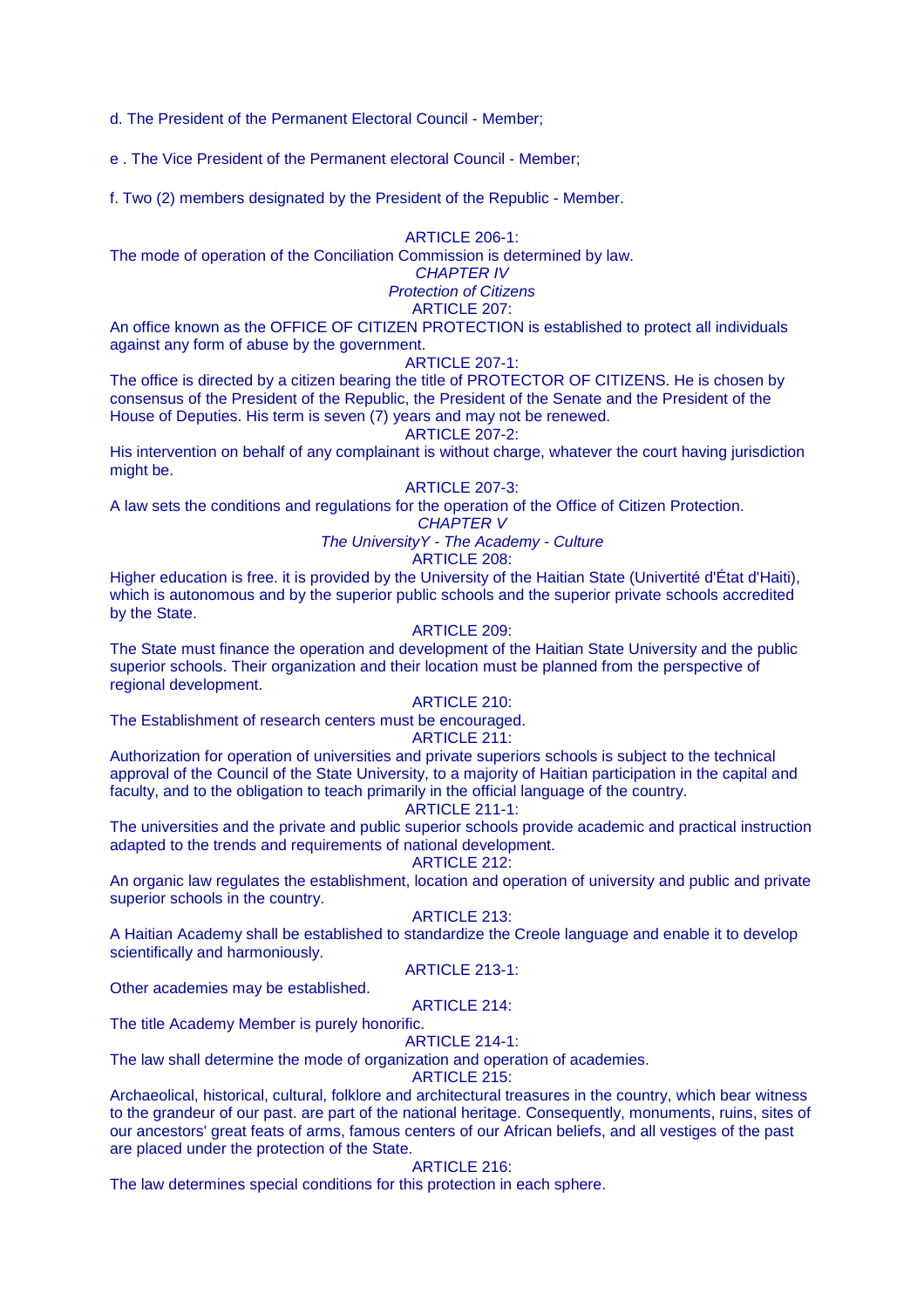#### TITLE VII PUBLIC FINANCE ARTICLE 217:

The finances of the Republic are decentralized. Financial management is the responsibility of the Minister concerned. The Executive, assisted by an Interdepartmental Council, draws up the law that sets the portion and nature of public revenue allotted to the territorial divisions.

ARTICLE 218:

No Government levy may be established except by law. No charge or tax, whether imposed by a Department, a Municipality, or Communal Section, may be established without the consent of its territorial divisions.

#### ARTICLE 219:

No preferential tax treatment may be established.

No tax exemption, increase, decrease or elimination may be established except by law.

ARTICLE 220:

No pension, bonus, allotment or subsidy charged to the Public Treasury may be authorized unless provided by law. Pensions paid by the State are indexed to the cost of living.

ARTICLE 221:

Subject to special provisions thereon, the holding of two or more salaried public offices at the same time is strictly forbidden, except posts in education.

ARTICLE 222:

Procedures for preparation of the budget and its execution are determined by law.

# ARTICLE 223:

Enforcement of the Law on the Budget and on Public Accounts is monitored by the Superior Court of Auditors and Administrative Disputes and by the Budget Office.

ARTICLE 224:

National monetary policy is set by the Central Bank jointly with the Minister of Economics and Finance. ARTICLE 225:

An autonomous public agency with legal personality and financial autonomy performs the functions of a Central Bank. Its regulations are determined by law.

### ARTICLE 226:

The Central Bank has exclusive authority to issue as legal tender throughout the territory of the Republic, paper money representing the monetary unit, and coins, according to the name, weight, description, amount and use set by law.

ARTICLE 227:

The budget of each Ministry is divided into chapters and sections, and must be voted upon article by article.

# ARTICLE 227-1:

Amounts to be drawn on budget allocations may in no case exceed one-twelfth of the appropriations for a particular month, except in December, because of bonuses paid to all Government employees and officials.

#### ARTICLE 227-2:

General accounts of receipts and expenditures of the Republic shall be kept by the Minister of Finance according to an accounting method established by law.

# ARTICLE 227-3:

The General accounts and budgets stipulated in the receding article, accompanied by a report from the Superior Court of Auditors and Administrative Disputes must be submitted to the Legislative Houses by the Minister of Finance no later than fifteen (15) days after the opening of the legislative session. The same applies to the annual balance sheet and statement of operations of the Central Bank and to all other accounts of the Haitian State.

# ARTICLE 227-4:

The Government fiscal year begins on October 1 of each year and ends on September 30 of the following year.

ARTICLE 228:

Each year the Legislature issues:

a. The statement of receipts and expenditures of the Government for the preceding year, or years;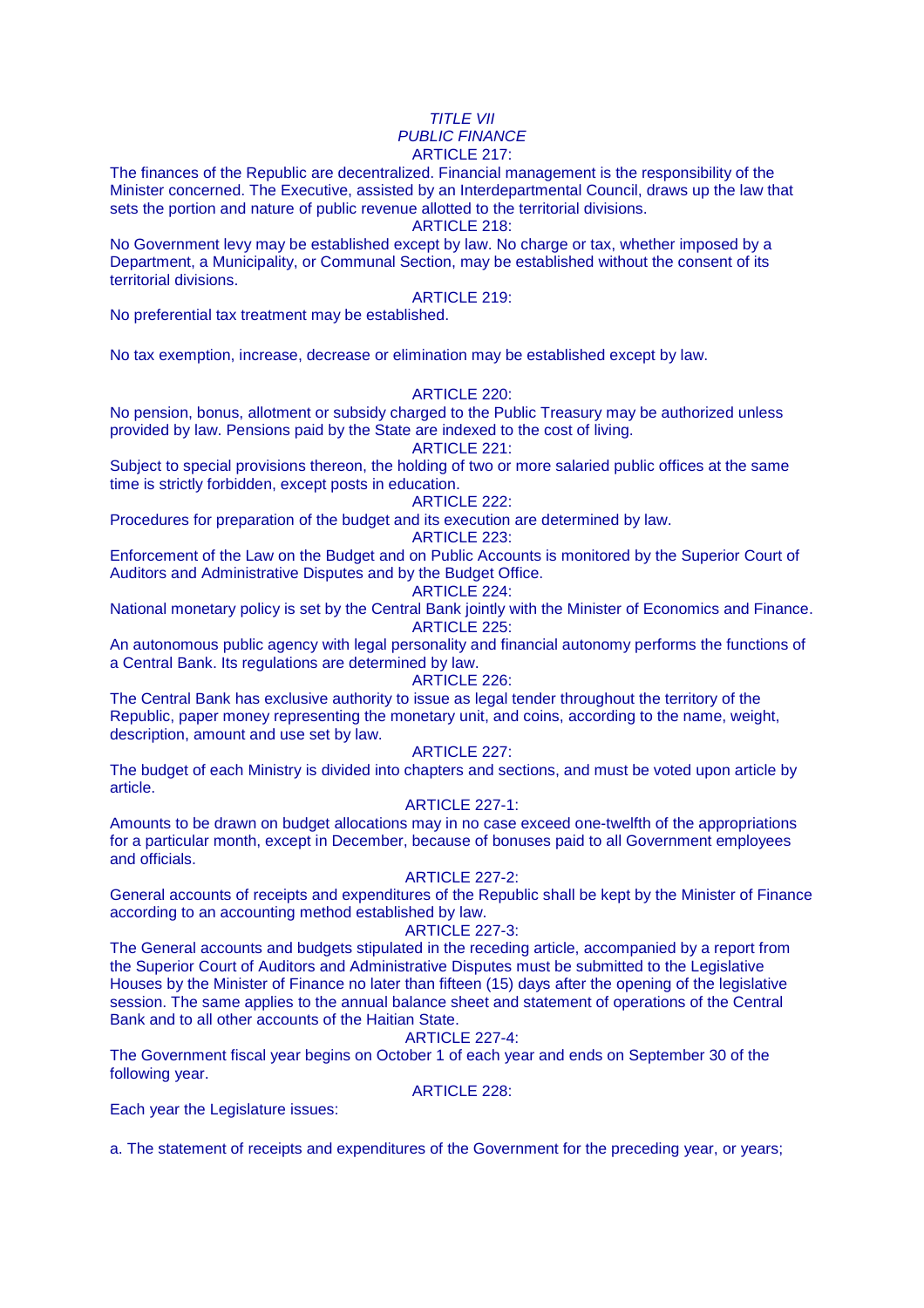b. The Government General Budget containing the rough estimates and the portion of funds allocated to each Ministry of the year.

#### ARTICLE 228-1:

However, no proposal or amendment may be introduced into the Budget when it is being voted upon, without provision of the ways and means therefore.

### ARTICLE 228-2:

No increase or reduction may be made in the allocation of Government funds, except by amendment of the laws relating thereto.

### ARTICLE 229:

The Legislative Houses may refrain from doing any legislative work until the above documents are submitted to it. They shall refuse to grant the Ministers discharge when the accounts submitted do not in themselves, or by supporting documents, provide the necessary data for verification and evaluation. ARTICLE 230:

Examination and payment of the General Administration Accounts and all accounts of public funds are effected according to the method established by law.

#### ARTICLE 231:

If for any reason whatever the Legislative Houses do not act upon the budget for one or more Ministerial Departments before they adjourn, the budget or budgets of the Departments concerned shall remain in force until a new budget is voted on and adopted.

#### ARTICLE 231-1:

In the event that, through fault of the Executive Branch, the Budget of the Republic has not been voted upon, the President of the Republic shall immediately call a special session of the Legislative Houses for the sole purpose of voting on the Government budget.

#### ARTICLE 232:

Autonomous agencies and enterprises and entities subsidized wholly or in part by the Public Treasury shall be governed by special budgets and salary and wage systems approved by the Executive Branch.

#### ARTICLE 233:

For the purpose of maintaining constant and careful supervision over Government expenditures, a fifteen-ember Parliamentary Committee with nine (9) Deputies and six (6) Senators shall be elected by secret ballot at the beginning of each regular session, to report on the management Ministers, in order to enable the two (2) Assemblies to give them discharge.

This Committee may engage the services of specialists to assist it with its monitoring functions.

# TITLE VIII

The Civil Service

# ARTICLE 234:

The Haitian Civil Service is the instrument by which the State carries out its missions and achieves its objectives. To ensure its viability, it must be managed honestly and efficiently.

#### ARTICLE 235:

Government employees and officials shall be exclusively in the service of the State. It is their duty to abide faithfully by the norms and ethics determined by law for civil servants.

ARTICLE 236:

The law establishes the organization of the various Government structures and stipulates the conditions for their operation.

#### ARTICLE 236-1:

The law shall regulate the civil service on the basis of aptitude, merit and conduct. It shall guarantee security of employment.

#### ARTICLE 236-2:

The civil service is a career. No official may be hired except by competition or by meeting other conditions prescribed by the Constitution and by law, nor may he be dismissed except for causes specifically determined by law. Dismissals must in all cases be ruled upon by the Court of Administrative Disputes.

#### ARTICLE 237:

Career service officials are not members of any particular Government agency but are members of the civil service, which makes them available to the various Government agencies.

ARTICLE 238: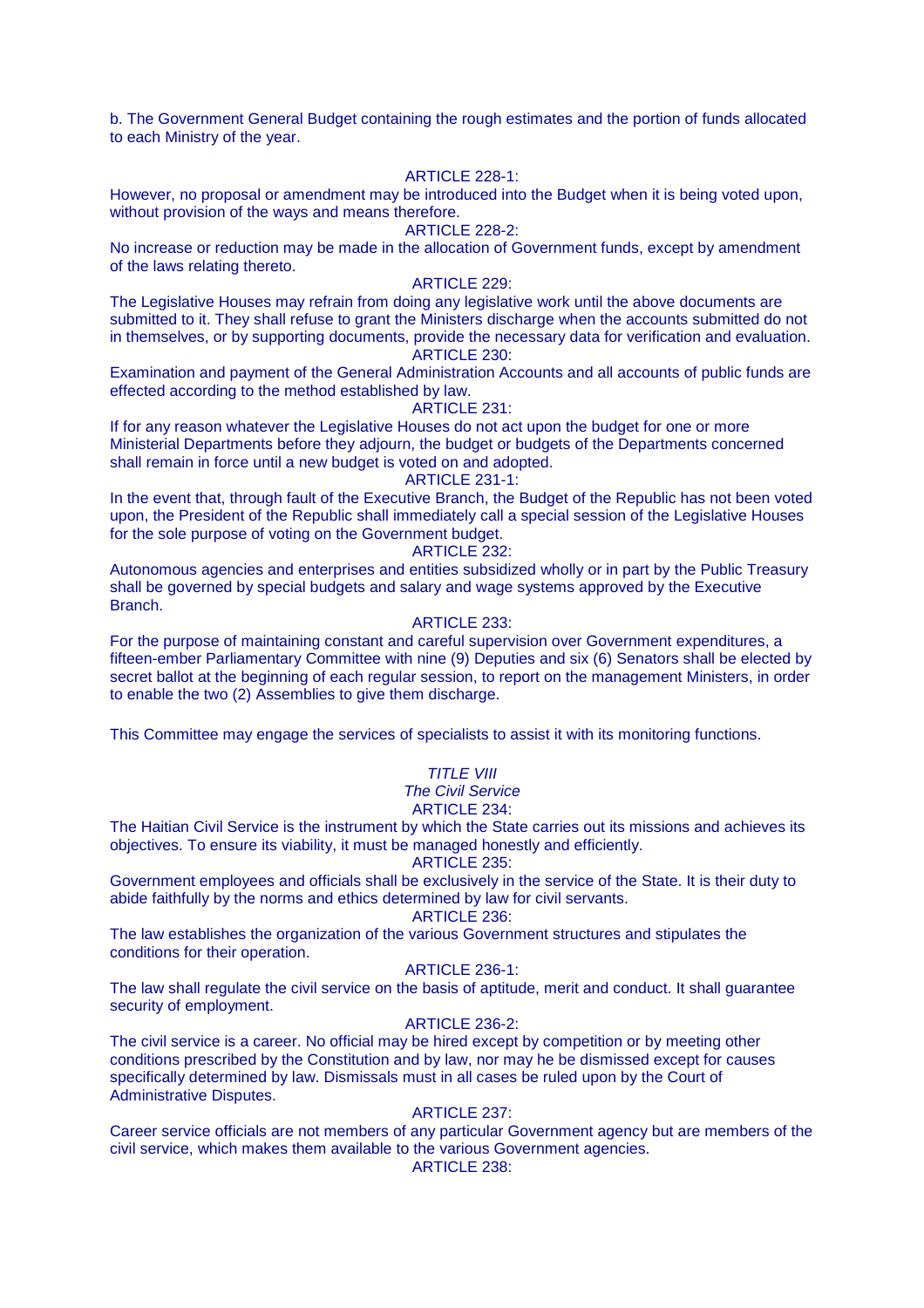Officials indicated by law have the obligation to declare the status of their net worth to the Clerk of the Civil Court within thirty (30) days following their entry into service. The Government Auditor must take every step he deems necessary to verify the accuracy of the declaration.

#### ARTICLE 239:

Government employees and officials may form associations to defend their rights under the conditions established by law.

#### ARTICLE 240:

Holders of public office or positions, particularly Ministers and Secretaries of State, officers of the Public Prosecutor's Office, Delegates and Vice Delegates, ambassadors, private secretaries of the President of the Republic, members of the Cabinet of Ministers, the Director Generals of the Ministerial Department of autonomous agencies, and members of the Administrative Council are not eligible for the Government career service.

#### ARTICLE 241:

The law punishes violations committed against the treasury and unjust gain. Officials who have knowledge of such actions have the duty to report them to the competent authorities.

#### ARTICLE 242:

Unjust gain may be determined by all types of evidence, particularly presumption of a sharp disproportion between the official's means acquired after his entry into service and the accumulated amount of salaries and emoluments to which the post he has occupied entitles him. ARTICLE 243:

Officials guilty of the above offenses are entitled to only the twenty-year statute of limitation. This limitation period begins to run with the termination of their duties or the causes that would have prevented any prosecution.

### ARTICLE 244:

The State has the duty to avoid major salary disparities in the civil service.

#### TITLE XI

# CHAPTER I

# Economics and Agriculture

# ARTICLE 245:

Economic freedom shall be guaranteed so long as it is not contrary to the public interest.

The State shall protect private enterprises and shall endeavor to see that it develops under the conditions necessary to increase the national wealth in such a way as to ensure the participation of the largest possible number of persons in the benefits of this wealth.

#### ARTICLE 246:

The State encourages in rural and urban areas the formation of cooperatives for production, processing of raw materials and the entrepenurial spirit to promote the accumulation of national capital to ensure continuous development.

#### ARTICLE 247:

Agriculture, which is the main source of the Nation's wealth, is a guarantee of the well-being of the people and the socio-economic progress of the Nation.

#### ARTICLE 248:

A special agency to be known as THE NATIONAL INSTITUTE OF AGRARIAN REFORM shall be established to organize the revision of real property structures and to implement an agrarian reform to benefit those who actually work the land. This Institute shall draw up an agrarian policy geared to optimizing productivity by constructing infrastructure aimed at the protection and management of the land.

#### ARTICLE 248-1:

The law determines the minimum and maximum area of basic farm units.

#### ARTICLE 249:

The State has the obligation to establish the structures necessary to ensure maximum productivity of the land and domestic marketing of foodstuffs. Technical and financial management units shall be established to assist farmers at the level of each Communal section.

#### ARTICLE 250:

No monopoly may be established to benefit the State and the territorial divisions except in the exclusive interest of society as a whole. Such a monopoly may not be granted to any private individual.

#### ARTICLE 251: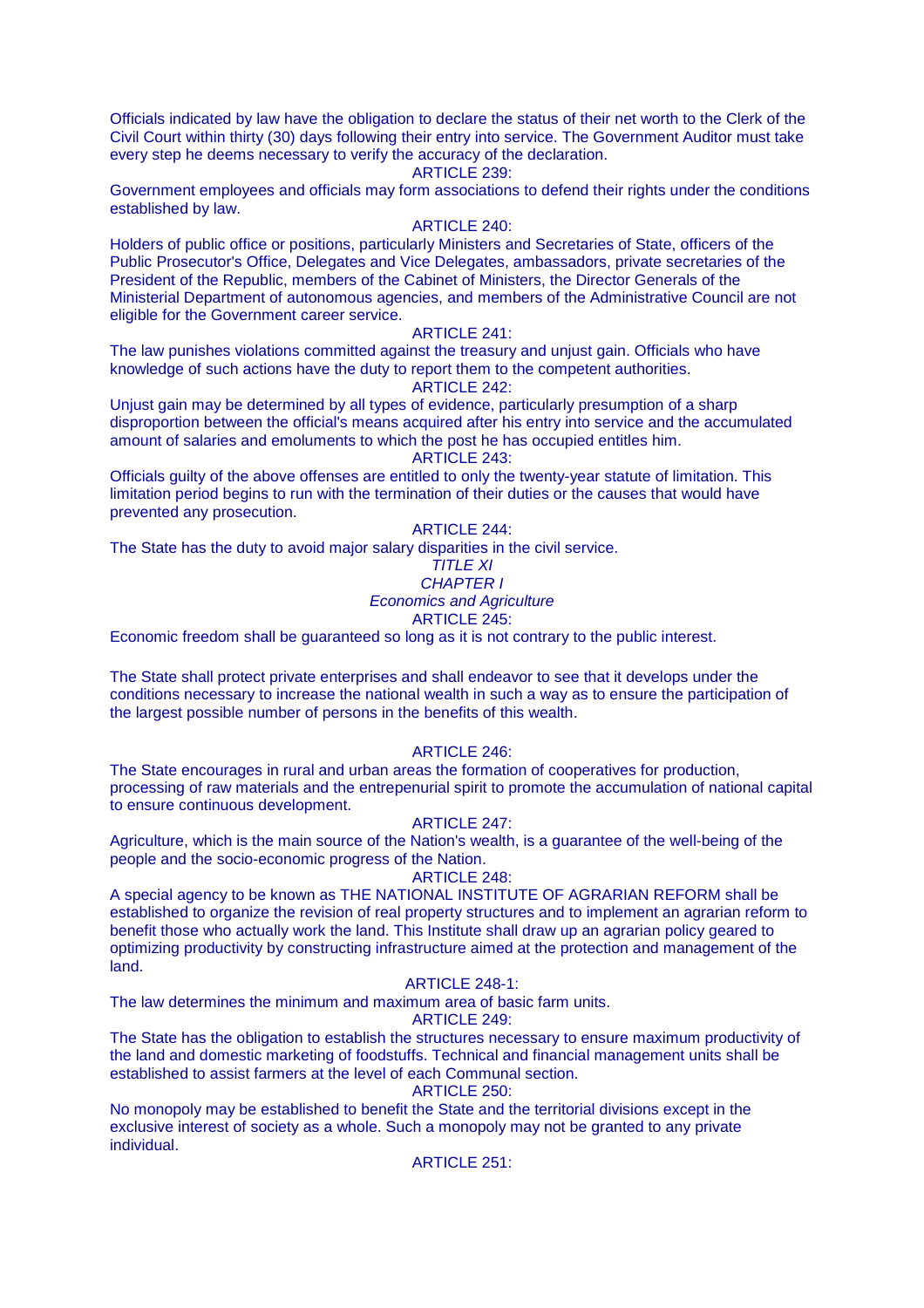The import of foodstuffs and their byproducts that are produced in sufficient quantity in the national territory is forbidden, except in the event of force majeure.

ARTICLE 252:

the State may take charge of the operation of enterprises for the production of goods and services essential to the community in order to ensure continuity in the event the existence of these establishments should be threatened. Such enterprises shall be grouped in a comprehensive management system.

# CHAPTER II

# The Environment

ARTICLE 253:

Since the environment is the natural framework of the life of the people, any practices that might disturb the ecological balance are strictly forbidden.

#### ARTICLE 254:

the State shall organize the enhancement of natural sites to ensure their protection and make them accessible to all.

#### ARTICLE 255:

To protect forest reserves and expand the plant coverage, the State encourages the development of local sources of energy: solar, wind and others.

#### ARTICLE 256:

Within the framework of protecting the environment and public education, the State has the obligation to proceed to establish and maintain botanical and zoological gardens at certain points in its territory. ARTICLE 257:

The law specifies the conditions for protecting flora and fauna, and punishes violations thereof. ARTICLE 258:

No one may introduce into the country wates or residues of any kind from foreign sources.

TITLE X

The Family

ARTICLE 259:

The State protects the family, which is the foundation of society.

# ARTICLE 260:

It must also protect all families regardless of whether they are constituted within the bonds of marriage. It must endeavor to aid and assist mothers, children and the aged.

ARTICLE 261:

The law ensures protection for all children. Any child is entitled to love, affection, understanding and moral and physical care grow its father and mother.

#### ARTICLE 262:

A family Code must be drawn up to ensure protection and respect for the rights of the family and to define procedures of the search for affiliation. Courts and other Government agencies charged with the protection of these rights must be accessible free of charge at the level of the smallest territorial division.

 $TITI$   $F$   $XI$ 

# The Armed Forces and the Police Force ARTICLE 263:

The "Public Forces "la Force Publique) are composed of two (2) distinct bodies:

a. The Armed Forces of Haiti, and

b. The Police Forces.

# ARTICLE 263-1:

No other armed corps may exist in the national territory.

#### ARTICLE 263-2:

All members of the police and armed forces shall take an oath of allegiance and respect for the Constitution and the flag at the time of their enlistment.

# CHAPTER I

# The Armed Forces

ARTICLE 264:

The armed Forces comprise the Land, Sea and Air Forces and the Technical Services.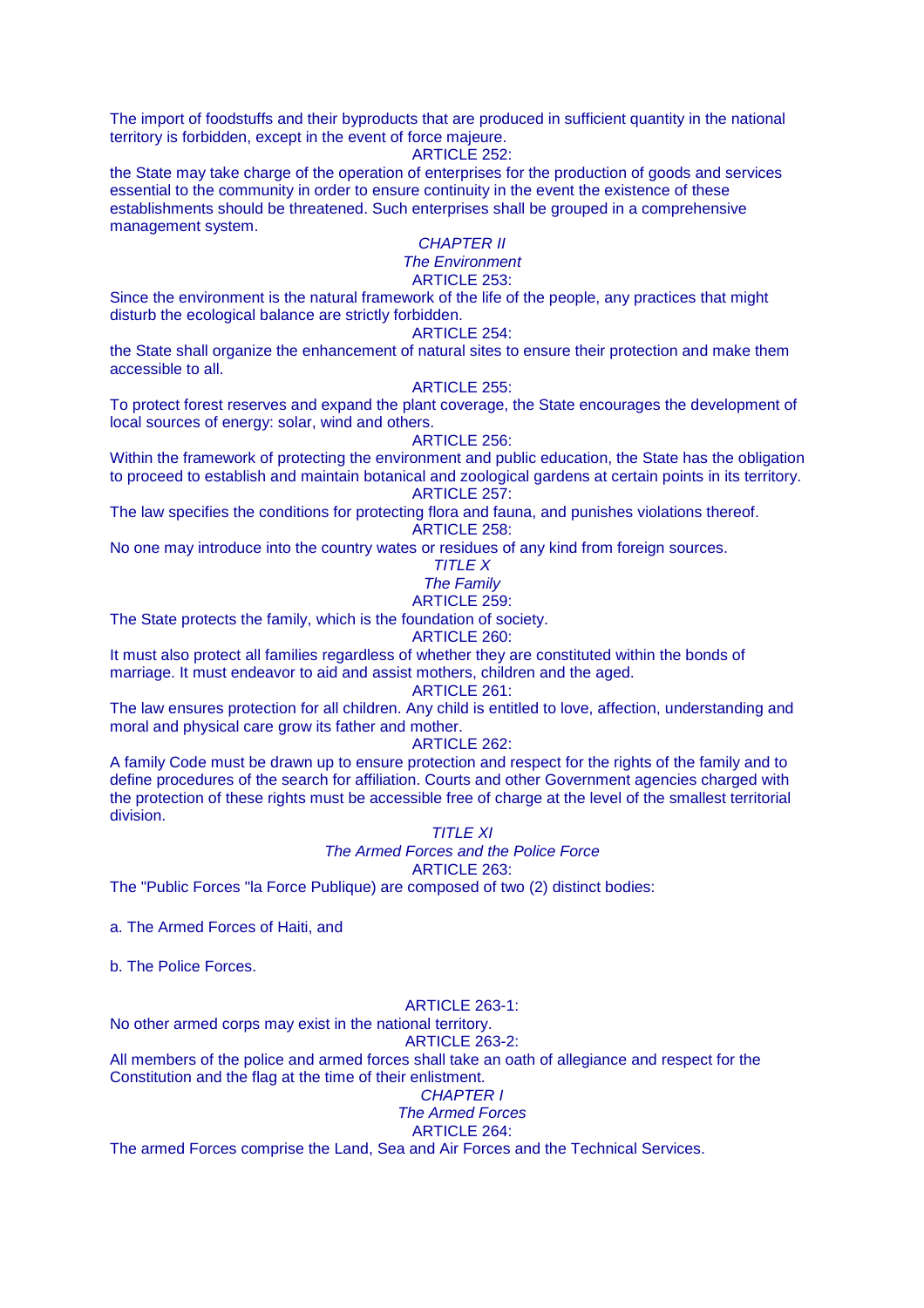The Haitian Armed Forces are set up to ensure the security and integrity of the territory of the Republic.

#### ARTICLE 264-1:

The Armed Forces are in practice commanded by a general officer bearing the TITLE COMMANDER IN CHIEF OF THE HAITIAN ARMED FORCES.

ARTICLE 264-2:

The Commander in Chief of the Armed Forces, pursuant to the Constitution, is chosen from among the general officers on active service.

ARTICLE 264-3:

His term is set at three (3) years and is renewable.

ARTICLE 265: The Armed Forces are apolitical. Their members may not be part of any political group or party, and they must observe the strictest neutrality.

ARTICLE 265-1:

Members of the Armed Forces exercise their right to vote, under the Constitution.

ARTICLE 266:

The duties of the Armed Forces are:

a. Defend the country in the event of war;

b. Protect the country against threats from abroad;

c. See to surveillance of the land, sea and air boundaries;

d. At the well-founded request of the Executive, they may land assistance to the police when the latter are unable to handle a situation;

e. Assist the Nation in the event of a natural disaster;

f. In addition to their regular duties, the Armed Forces may be assigned to development work.

#### ARTICLE 267:

Military personnel on active duty may not be appointed to any Government post, except temporarily to perform a specialized service.

#### ARTICLE 267-1:

To be a candidate for an elective post, all military personnel on active duty must be laced on inactive service or on entirement one (1) year before publication of the electoral decree.

#### ARTICLE 267-2:

The military career is a profession. Its ranking, terms of enlistment, ranks, promotions, discharges, and retirement are determined by the regulations of the Haitian Armed Forces. ARTICLE 267-3:

Military personnel are under the jurisdiction of a military court only for offenses and crimes committed in wartime or for violations of military discipline.

They may not be discharged, placed on inactive service, placed on half pay, or retired early except with their consent. If such consent is not given, the party concerned may lodge an appeal with the court of competent jurisdiction.

#### ARTICLE 267-4:

Military personnel retain for life the last rank obtained in the Haitian Armed Forces. They may be deprived of their rank only by a final judgment by a court of competent jurisdiction.

#### ARTICLE 267-5:

The State must award benefits to military personnel of all ranks, fully guaranteeing their physical security.

#### ARTICLE 268:

Within the framework of compulsory civilian national services for both sexes, provided for by article 52- 3 of the Constitution, the Armed Forces participate in organizing and supervising that service.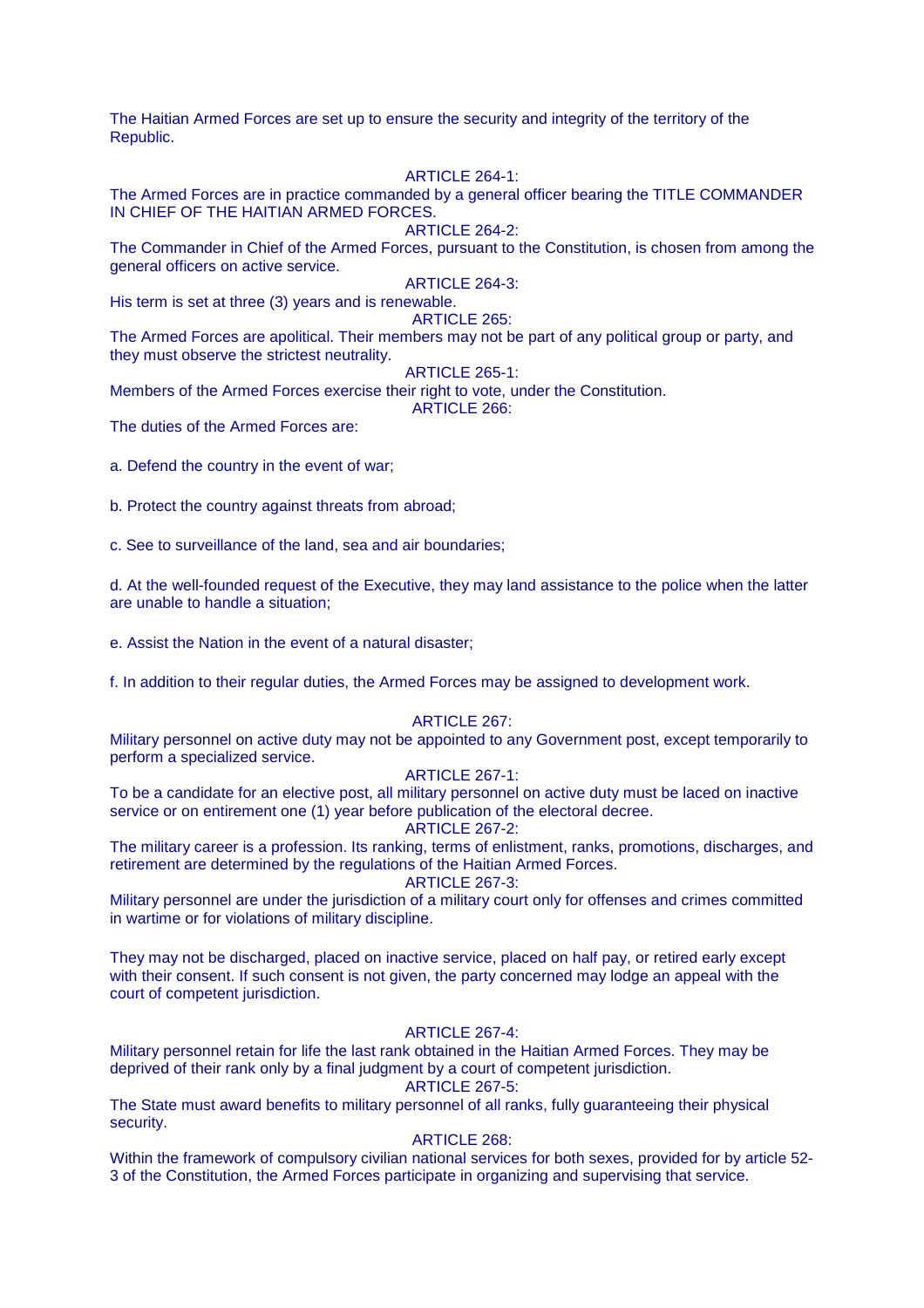Military service is compulsory for all Haitians who have attained eighteen (18) years of age.

The law sets the method of recruitment, and the length and regulations for the performance of these services.

# ARTICLE 268-1:

Every citizen has the right to armed self defense, within the bounds of this domicile, but has no right to bear arms without express well-founded authorization from the Chief of Police. ARTICLE 268-2:

Possession of a firearm must be reported to the police.

#### ARTICLE 268-3:

The Armed Forces have a monopoly on the manufacture, import, export, use and possession of

#### weapon of war and their munitions, as well as war material. CHAPTER II The Police Forces

# ARTICLE 269:

The Police Force is an armed body.

It operates under the Ministry of Justice.

### ARTICLE 269-1:

It is established to ensure law and order and protect the life and property of citizens.

Its organization and mode of operation are regulated by law.

# ARTICLE 270:

The Commander in Chief of the Police Forces is appointed, in accordance with the Constitution, for a three (3) year term, which is renewable.

# ARTICLE 271:

An Academy and a Police School have been established, whose organization and operations are set by law.

# ARTICLE 272:

Specialized sections, particularly the Penitentiary Administration, the Firemen's Service, the Traffic Police, the Highway Police, Criminal Investigations, the Narcotics Service and the Anti-Smuggling Service, have been established by the law governing the organization, operation and location of the Police Forces.

#### ARTICLE 273:

The police, as an auxiliary of the Justice System, investigate violations, offenses and crimes committed, in order to discover and arrest the perpetrators of them.

# ARTICLE 274:

In the exercise of their duties, members of the "Public Forces" are subject to civil and penal liability in the manner and under the conditions stipulated by the Constitution and by law.

#### CHAPTER XII General Provisions

# ARTICLE 275:

National and legal holidays shall be celebrated by the Government and private and commercial enterprises.

ARTICLE 275-1:

The national holidays are:

1. Independence Day, January 1;

2. Heroes' Day, january 2;

3. Agriculture and Labor Day, May 1;

4. Flag Day and University Day, may 18; and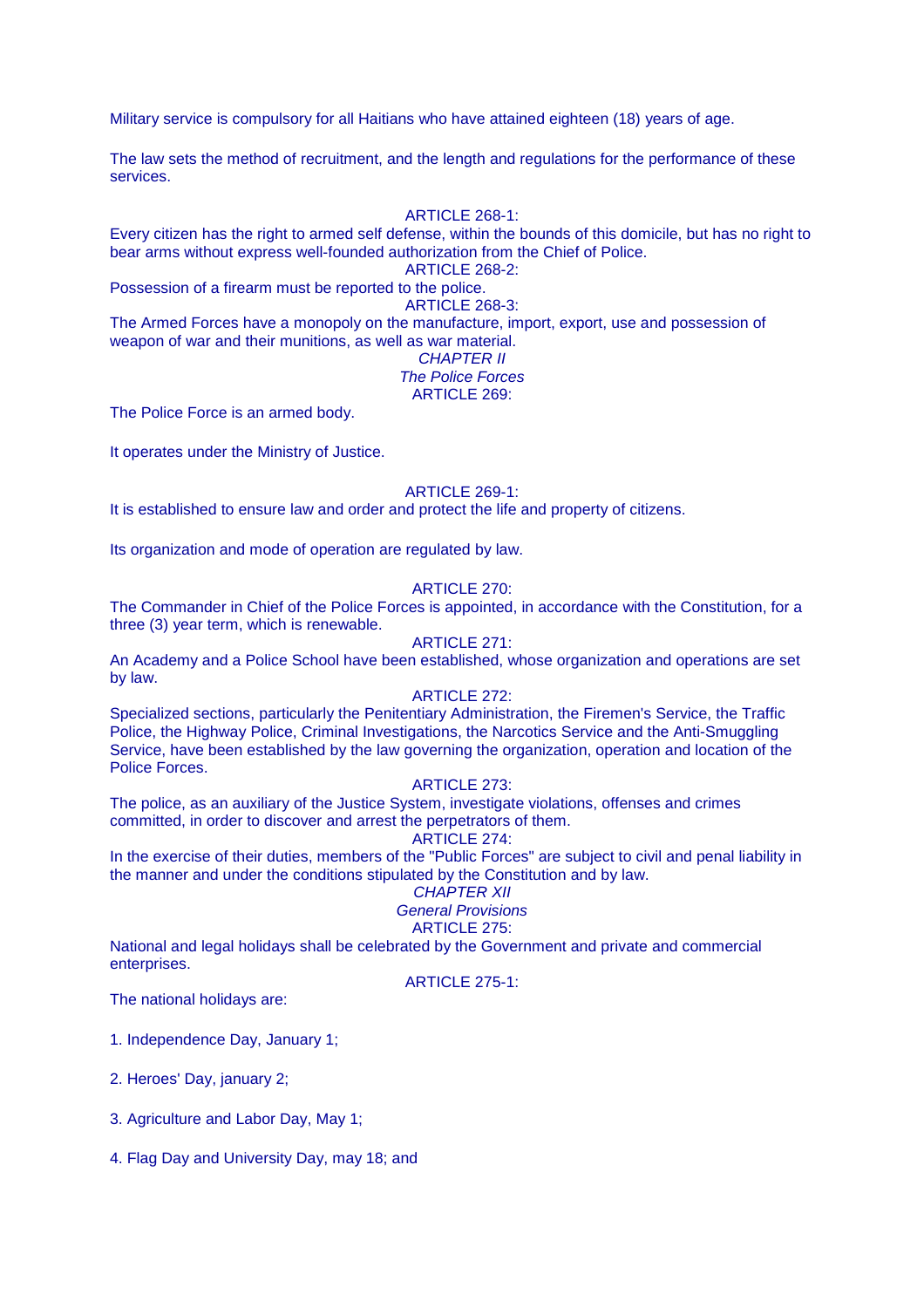5. Battle of Vertières'õ Day, which is also ARMED FORCES DAY, November 18.

# ARTICLE 275-2:

Legal holidays shall be determined by law.

#### ARTICLE 276:

The National Assembly may not ratify any international treaty, convention or agreement containing clauses contrary to this Constitution.

#### ARTICLE 276-1:

International treaties, conventions and agreements are ratified in the form of a decree. ARTICLE 276-2:

Once international treaties or agreements are approved and ratified in the manner stipulated by the Constitution, they become part of the legislation of the country and abrogate any laws in conflict with them.

#### ARTICLE 277:

The Haitian State may join an Economic Community of States insofar as the association agreement stimulates the social and economic development of the Haitian Republic and does not contain any clause contrary to this Constitution.

#### ARTICLE 278:

No place or part of the territory may be declared in a state of siege except in the event of civil war or invasion by a foreign force.

### ARTICLE 278-1:

The act of the President of the Republic declaring a state of siege must be countersigned by the Prime Minister and by all of the Ministers and contain an immediate convocation of the National Assembly to decide on the desirability of the measure.

# ARTICLE 278-2:

The National Assembly decides with the Executive Branch as to what constitutional guarantees may be suspended in the pàrts of the territory placed under a state of siege.

# ARTICLE 278-3:

The state of siege is lifted if it is not renewed by a vote of the National Assembly every fifteen (15) days after its entry into force.

#### ARTICLE 278-4:

The National Assembly shall be in session for the entire duration of the state of siege. ARTICLE 279:

Thirty (30) days after his election, the President of the Republic must deposit with the Clerk of the Court of First Instance of his domicile a notarized inventory of all his movable and immovable goods, and he shall do the same at the end of his term.

#### ARTICLE 279-1:

The Prime Minister, the Ministers and Secretaries of State are subject to the same obligation within thirty (30) days of their installation and of the termination of their duties.

#### ARTICLE 280:

No general expenditures or compensation whatever shall be granted to members of the major organs of the State for any special duties that may be assigned to them.

### ARTICLE 281:

In national elections, the State assumes responsibility, in proportion to the number of votes cast, for a portion of the expenses incurred in the election campaigns.

# ARTICLE 281-1:

Only parties that obtain nationally ten percent (10%) of the votes cast, with a minimum of five percent (5%) of the votes cast in one Department, are eligible to receive these Government funds.

# $TITI$   $F$   $XIII$

#### Amendments to the Constitution

#### ARTICLE 282:

On the recommendation, with reason given to support it, of one of the two (2) Houses or of the Executive Branch, the Legislature may declare that the Constitution should be amended. ARTICLE 281-1:

This declaration must be supported by two-thirds (2/3) of each of the two (2) Houses. It may made only in the course of the last Regular Session of the Legislative period and shall be published immediately throughout the territory.

#### ARTICLE 283:

At the first session of the following legislature period, the Houses shall meet in a National Assembly and decide on the proposed amendment.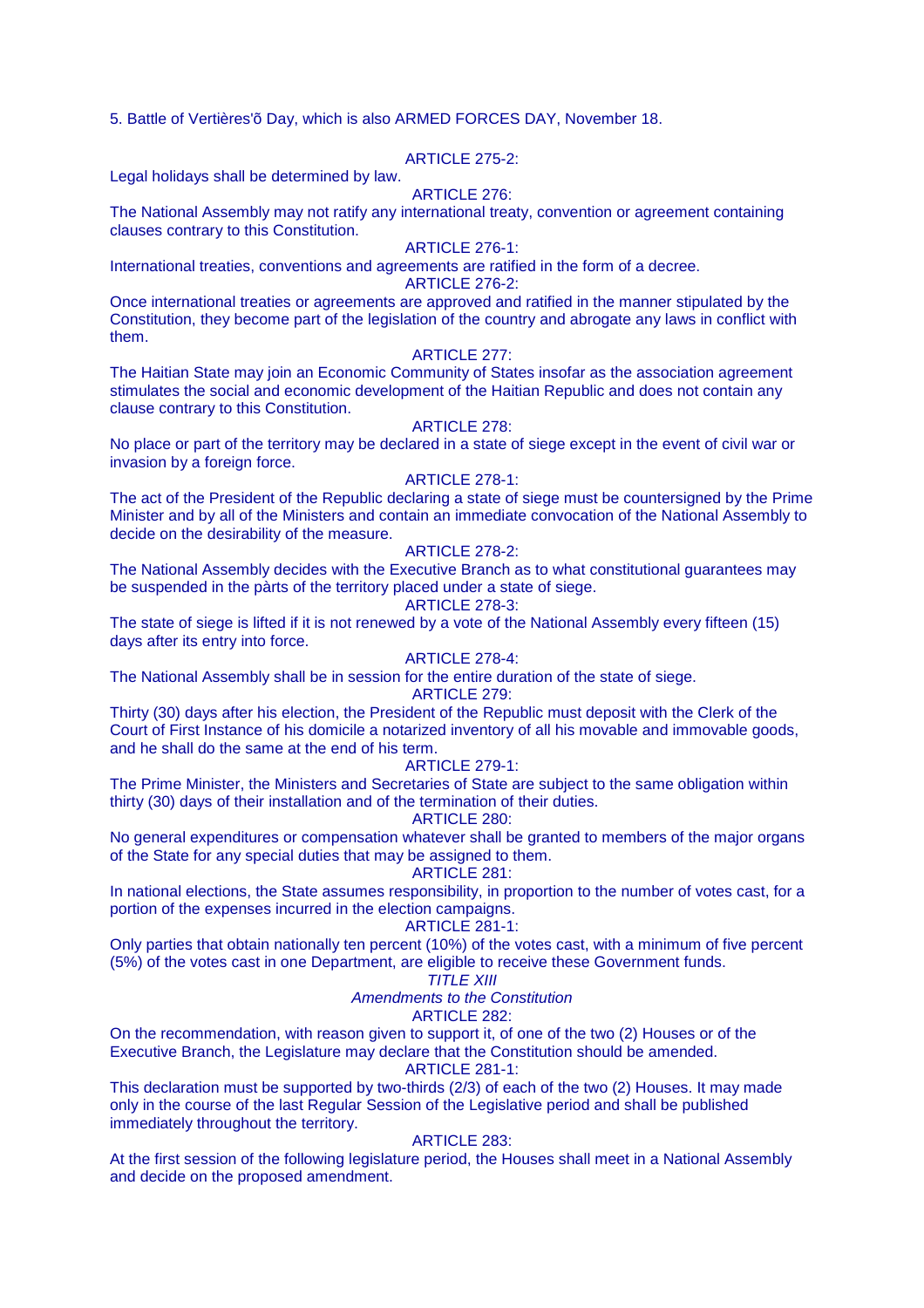### ARTICLE 284:

The National Assembly may not sit or deliberate on the amendment unless at least two-thirds (2/3) of the members of each of the two (2) Houses are present.

#### ARTICLE 284-1:

No decision of the National Assembly may be taken without a majority of two-thirds (2/3) of the votes cast.

# ARTICLE 284-2:

The amendment passed may enter into effect only after installation of the next elected President. In no case may the President under the Government that approved the amendment benefit from any advantages deriving therefrom.

# ARTICLE 284-3:

General elections to amend the Constitution by referendum are strictly forbidden.

# ARTICLE 284-4:

No amendment to the Constitution may effect the democratic and republican nature of the State.

# TITLE XIV

Temporary Provisions

# ARTICLE 285:

The National Council of Government shall remain in operation up to February 7,1988, the date of the investiture of the President of the Republic elected under this Constitution, in accordance with the electoral timetable.

# ARTICLE 285-1:

The National Council of Government is authorized to issue in the Council of Ministers, pursuant to the Constitution, decrees having the force of law until the Deputies and Senators elected under this Constitution take up their duties.

#### ARTICLE 286:

Every Haitian who has adopted a foreign nationality during the twenty-nine (29) years prior to February 7, 1986, may, by a declaration made to the Ministry of Justice within two (2) years after publication of the Constitution, recover his Haitian nationality with the advantages deriving therefrom, in accordance with the law.

# ARTICLE 287:

In light of the situation of Haitians that have become expatriates voluntarily or involuntarily the deadlines for residence stipulated in this Constitution are extended for a full year for the next elections. ARTICLE 288:

When the next elections are held, the term of the three (3) Senators elected for each Department shall be established as follows:

a. The Senator who has received the largest number of votes shall have a term of six (6) years;

b. The Senator receiving the second largest number of votes shall have a term of four (4) years;

c. The Senator in third place shall be elected for two (2) years.

Following this each elected Senator shall have a term of six (6) years.

#### ARTICLE 289:

Awaiting the establishment of the Permanent Electoral Council provided for in this Constitution, the National Council of Government shall set up a Provisional Electoral Council of nine (9) members, charged with drawing up and enforcing the Electoral Law to govern the next elections, who shall be designated as follows:

1. One for the Executive Branch, who is not an official;

- 2. One for the Episcopal Conference;
- 3. One for the Advisory Council;
- 4. One for the Supreme Court;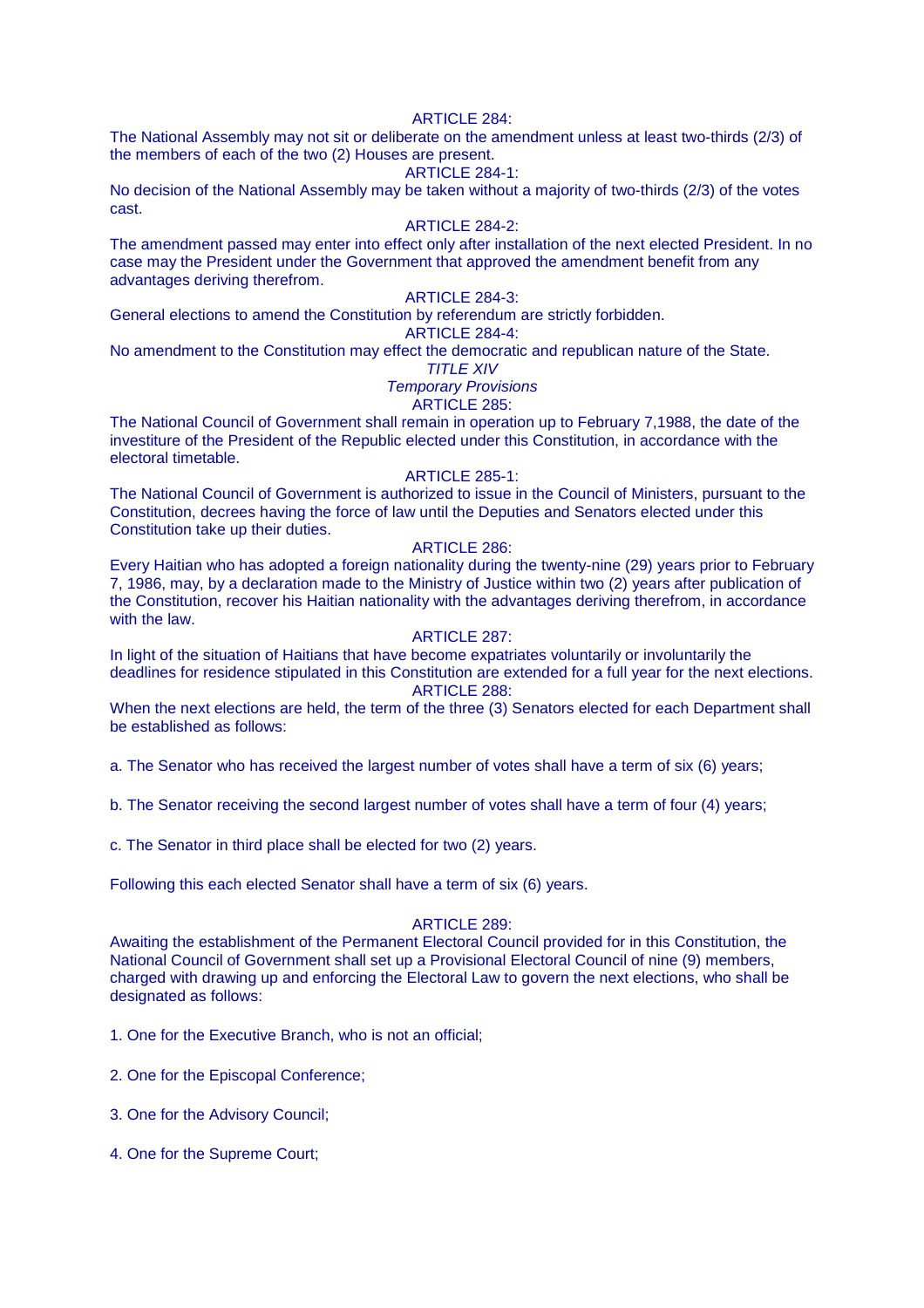5. One for agencies defending human rights, who may not be a candidate in the elections;

6. One for the Council of the University;

7. One for the Journalists Association;

8. One for the Protestant religions;

9. One for the National Council of Cooperatives.

#### ARTICLE 289-1:

Within two weeks following ratification of this Constitution, the bodies or organizations concerned shall inform the Executive of the name of their representative.

#### ARTICLE 289-2:

If any of the above bodies or organizations does not appoint a member, the Executive shall fill the vacancy or vacancies.

#### **ARTICLE 289-3:**

The mission of the Provisional Electoral Council shall end when the President-elect takes office. ARTICLE 290:

The members of the first Permanent Electoral Council shall divide among them by lot the terms of nine (9), six (6), and three (3) years, stipulated for replacement of the Council by thirds (1/3).

#### ARTICLE 291:

For ten (10) years following publication of this Constitution, and without prejudice to any criminal action or civil suit for damages, none of the following may be candidates for any public office;

a. Any person well known for having been by his excess zeal one of the architects of the dictatorship and of its maintenance during the last twenty-nine (29) years;

b. Any accountant of public funds during the years of the dictatorship concerning whom there is presumptive evidence of unjustified again;

c. Any person denounced by public outcry for having inflicted torture on political prisoners or for having committed political assassinations.

#### ARTICLE 292:

The Provisional Electoral Council charged with receiving the registration of candidates, shall see to the strict enforcement of this provision.

# ARTICLE 293:

All decrees expropriating real property in urban and rural areas of the Republic of the last two (2) Haitian governments for the benefit of the State or companies in the course of incorporation shall be annulled if the purpose for which such actions were taken has not been attained during the last 10 years.

#### ARTICLE 293-1:

Any individual who was the victim of confiscation of property or arbitrary dispossession for political reasons during the period from october 22, 1957 to February 7,1986 may recover his property before the court of competent jurisdiction.

In such cases, the procedure shall be expedited as for emergency matters, and the decision may be appealed only to the Supreme Court.

#### ARTICLE 294:

Sentences to death personal restraint or penal service or the loss of civil rights for political reasons from 1957 to 1986 shall constitute no impediment to the exercise of civil and political rights. ARTICLE 295:

Within six (6) months starting from the time the first President elected under the Constitution of 1987 takes office, the Executive Branch is authorized to proceed to carry out any reforms deemed necessary in the Government Administration in general and in the Judiciary.

# **TITLE XV**